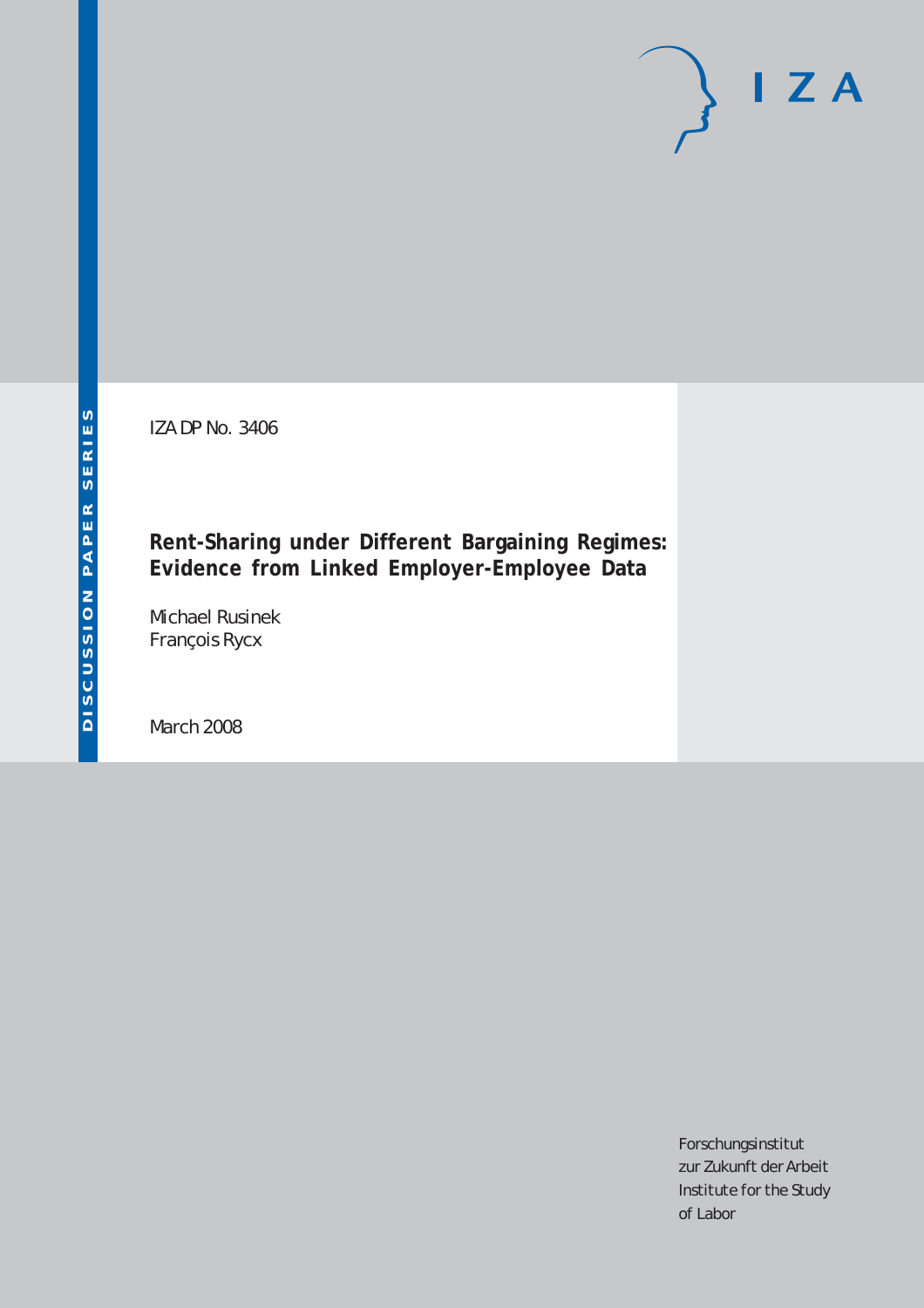# **Rent-Sharing under Different Bargaining Regimes: Evidence from Linked Employer-Employee Data**

### **Michael Rusinek**

*Université Libre de Bruxelles, DULBEA* 

### **François Rycx**

*Université Libre de Bruxelles, DULBEA and IZA* 

Discussion Paper No. 3406 March 2008

IZA

P.O. Box 7240 53072 Bonn Germany

Phone: +49-228-3894-0 Fax: +49-228-3894-180 E-mail: [iza@iza.org](mailto:iza@iza.org)

Any opinions expressed here are those of the author(s) and not those of IZA. Research published in this series may include views on policy, but the institute itself takes no institutional policy positions.

The Institute for the Study of Labor (IZA) in Bonn is a local and virtual international research center and a place of communication between science, politics and business. IZA is an independent nonprofit organization supported by Deutsche Post World Net. The center is associated with the University of Bonn and offers a stimulating research environment through its international network, workshops and conferences, data service, project support, research visits and doctoral program. IZA engages in (i) original and internationally competitive research in all fields of labor economics, (ii) development of policy concepts, and (iii) dissemination of research results and concepts to the interested public.

IZA Discussion Papers often represent preliminary work and are circulated to encourage discussion. Citation of such a paper should account for its provisional character. A revised version may be available directly from the author.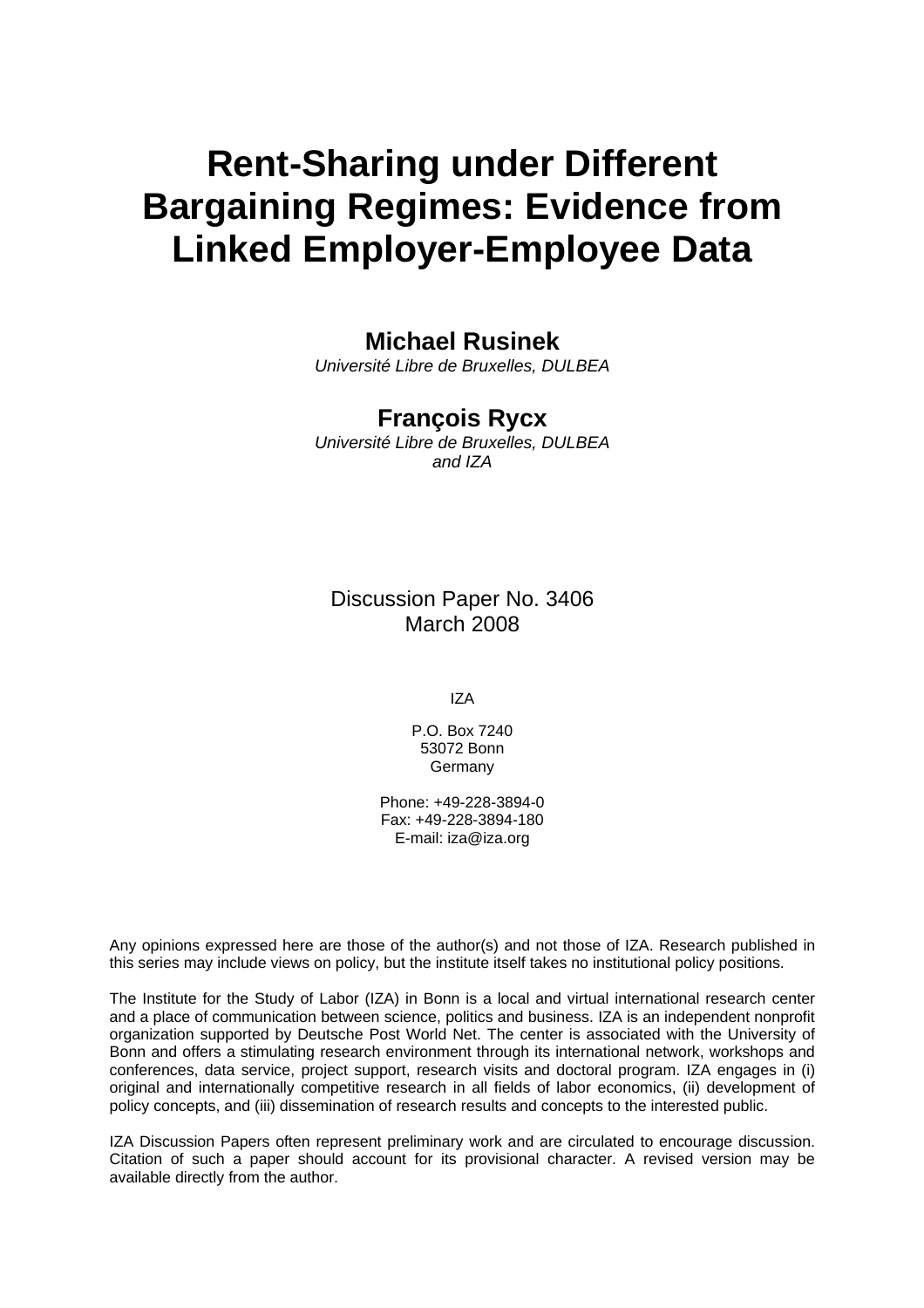IZA Discussion Paper No. 3406 March 2008

# **ABSTRACT**

## **Rent-Sharing under Different Bargaining Regimes: Evidence from Linked Employer-Employee Data[\\*](#page-2-0)**

In many European countries, the majority of workers have their wages directly defined by industry-level agreements. In addition, for some workers, industry agreements are complemented by firm-specific agreements. Yet, the relative importance of firm and industry agreements (in other words, the degree of centralization) differs drastically across industries. The authors of this paper use unique linked employer-employee data from a 2003 survey in Belgium to examine how these bargaining features affect the extent of rent-sharing. Their results show that there is substantially more rent-sharing in decentralized than in centralized industries, even when controlling for the endogeneity of profits, for heterogeneity among workers and firms and for differences in characteristics between bargaining regimes. Moreover, in centralized industries, rent-sharing is found only for workers that are covered by a firm agreement. Finally, results indicate that within decentralized industries, both firm and industry bargaining generate rent-sharing to the same extent.

JEL Classification: J31, J51

Keywords: rent-sharing, collective bargaining, propensity score matching

Corresponding author:

 $\overline{a}$ 

Michael Rusinek Université Libre de Bruxelles CP 140, Av. F.D. Roosevelt 50 B-1050 Brussels **Belgium** E-mail: [mirusine@ulb.ac.be](mailto:mirusine@ulb.ac.be)

<span id="page-2-0"></span><sup>\*</sup> This paper is produced as part of a research contract for the European Commission (DG Employment, No. VT/2005/92) entitled "Study and Conference on European Labour Market Analysis using Firm-Level Panel Data and Linked Employer-Employee Data" ([http://cep.lse.ac.uk/leed/\)](http://cep.lse.ac.uk/leed/). Comments from Alex Bryson, David Marsden, Pedro Martins, Sébastien Roux, Till von Wachter and seminar participants at the 8<sup>th</sup> IIRA European Regional Congress (September 2007, Manchester), the Conference on "Wage Bargaining, Employment and Monetary and Economic Policies" organized by the Banque de France and DARES (October 2007, Paris) and the Conference on "European Labour Market Analysis using Panel and Linked Employer-Employee Data" organized by the European Commission (February 2008, Brussels) are much appreciated. We are also most grateful to Statistics Belgium for giving access to the *Structure of Earnings Survey* and the *Structure of Business Survey*. The usual disclaimer applies.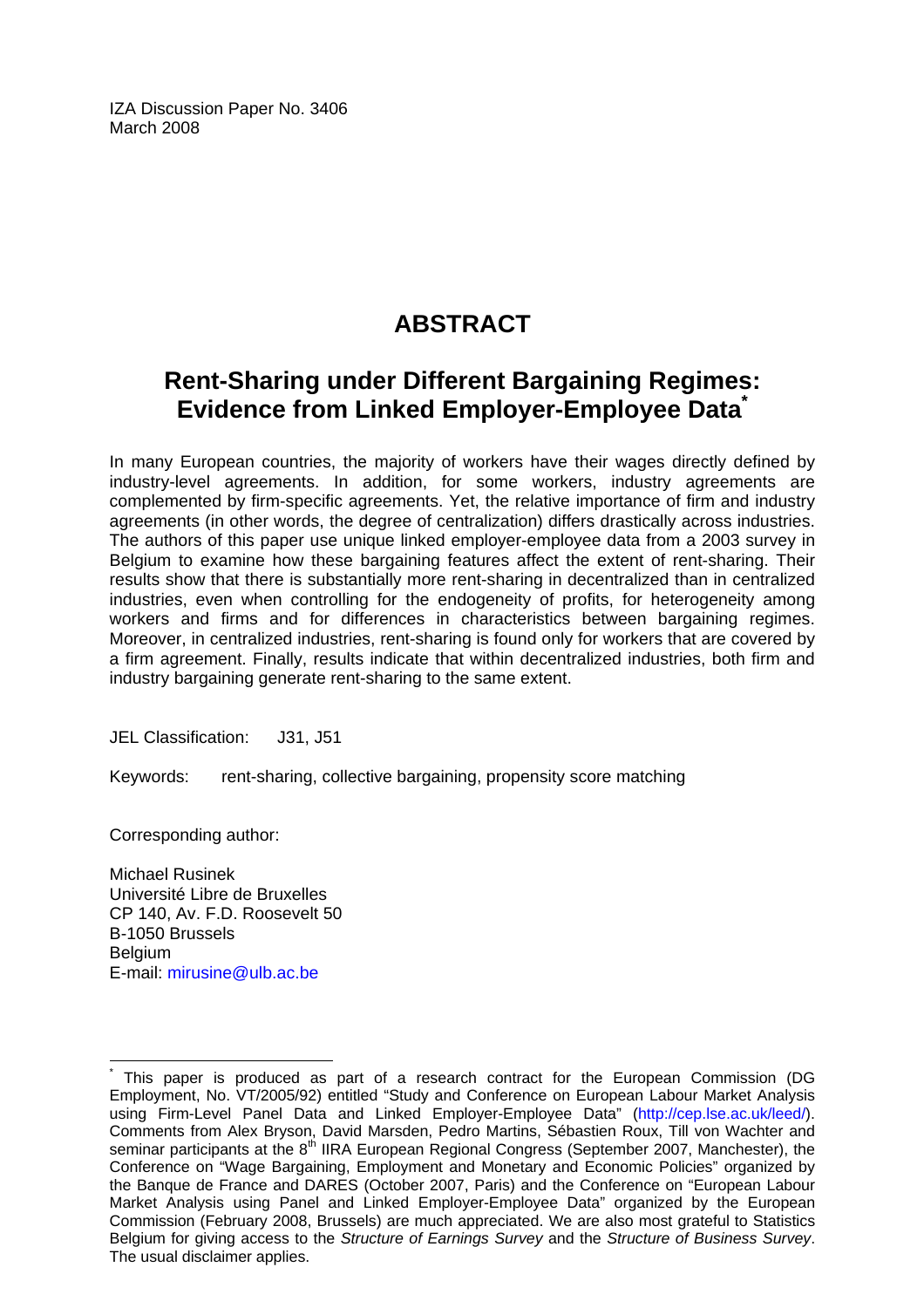It is often recommended to decentralize wage bargaining so that firms can better align their pay policies with their specific needs. However, as noted by some analysts (OECD 2004, Teulings 1998), wage setting decentralization also broadens the scope for local rent-sharing. Indeed, if wage bargaining takes place at the firm level, workers (possibly represented by trade unions) may be able to extract a larger part of the rents generated by their firms. This could have important economic consequences, as it may prevent an efficient allocation of labor across firms, increase wage inequality, lead to smaller employment adjustments, and affect the division of surplus between capital and labor (Bryson *et al.* 2006). Surprisingly, there is little evidence regarding the impact of wage bargaining structures on rent-sharing. A growing body of literature does examine the micro-economic effects of wage bargaining institutions on wages. [1] A large number of papers document on the existence of rentsharing. [2] Yet, the link between rent-sharing and wage bargaining institutions has almost exclusively been analyzed for the Anglo-American world through the comparison of unionized and non-unionized sectors. Results suggest that rent-sharing is not a particularity of unionized sectors. [3] The distinction according to union status has less meaning for most European countries because collective agreements are generally extended to non-unionized members. Another particularity of European countries is that collective bargaining occurs at multiple levels: at the industry level, union federations and employer associations set wages for all workplaces that fall under the scope of the agreement. In addition, firm agreements may be concluded at the company level generally to complement industry agreements. The impact of bargaining institutions on rent-sharing in European countries has been studied only by Gürtzgen (2005). Based on German micro-data for the mining and manufacturing sector, it is found that individual wages are positively related to firm-specific quasi-rents in the nonunionized sector and under firm-specific contracts. Industry-level agreements, however, seem to suppress firm-level rent-sharing. [4]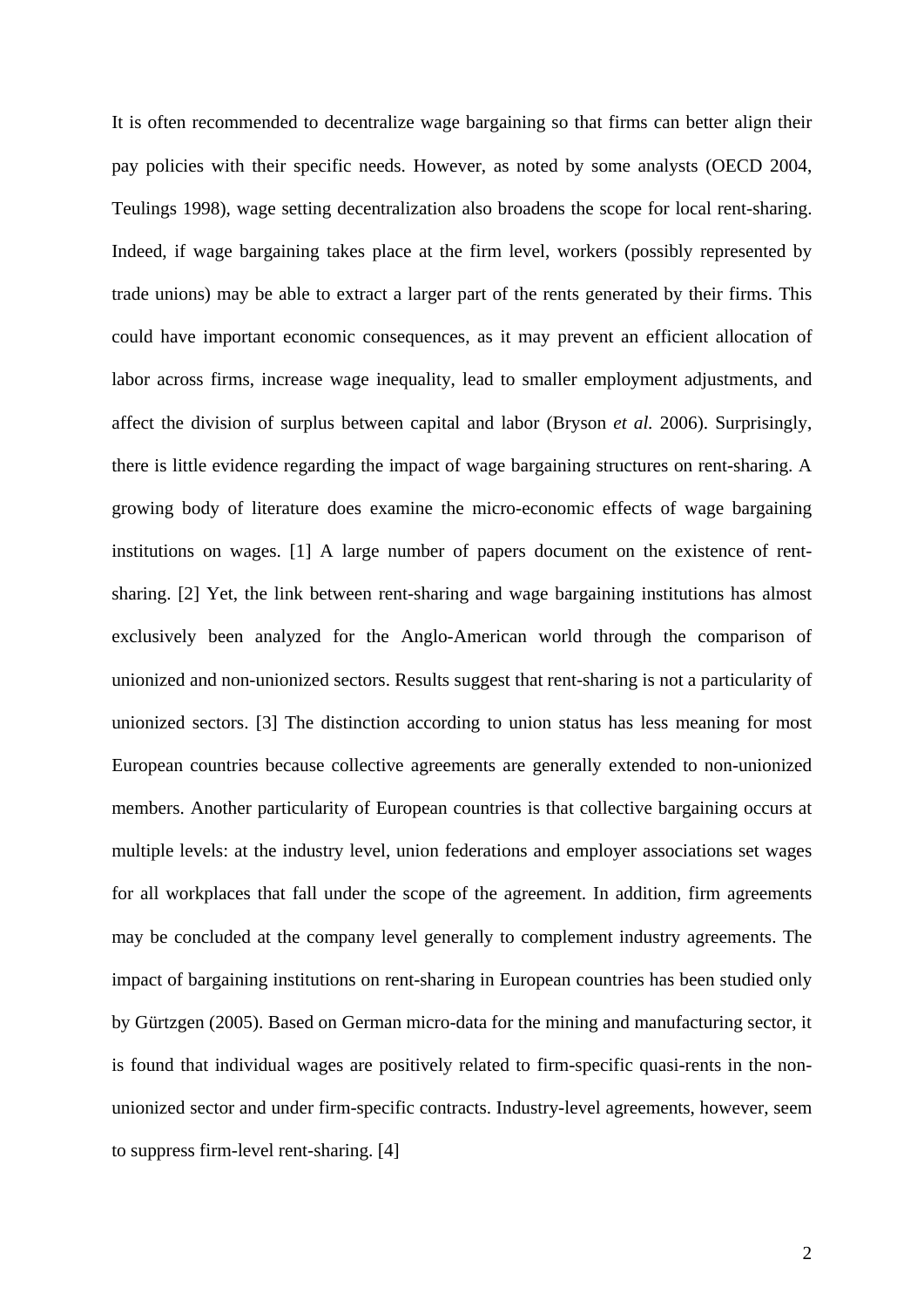One point neglected in Gürtzgen (2005), as in most of the above mentioned literature, is that the relative importance of firm and industry agreements differs radically across industries (Hendricks and Kahn 1982, Katz 1993, Schnabel *et al.* 2006). In sectors composed of a large number of small and labor-intensive firms, wages are essentially set by industry agreements. In contrast, wages are mainly determined at the firm level in industries composed of a small number of large and capital-intensive firms. The degree of wage bargaining centralization thus varies across industries. So far, the literature on the wage effects of bargaining institutions in European countries has focused solely on the impact of the presence of a firm agreement in addition to an industry agreement, without considering the centralization dimension. This is an important limitation as the level at which wages are bargained does not have the same meaning in centralized and decentralized industries. The point is that industry agreements set much lower industry standards (i.e. minimum wages by category of workers) and are less detailed in decentralized industries. Therefore, industry agreements are more often improved at the firm level in decentralized industries. This may be done through collective bargaining when there is a firm-level collective agreement or through individual bargaining when workers are solely covered by an industry agreement. As a result, the impact of industry and firm-level agreements on wages may be very different in centralized and decentralized industries. Moreover, since firm agreements are mostly concluded in decentralized industries, the literature is not able to disentangle the effect of the level at which wages are set and the impact of the degree of centralization of bargaining in the industry. This paper is the first to investigate the effects of both of these dimensions of collective bargaining on the sensitivity of wages to firm-specific rents. More precisely, we address the following questions:

1) Is there more rent-sharing in decentralized than in centralized industries ?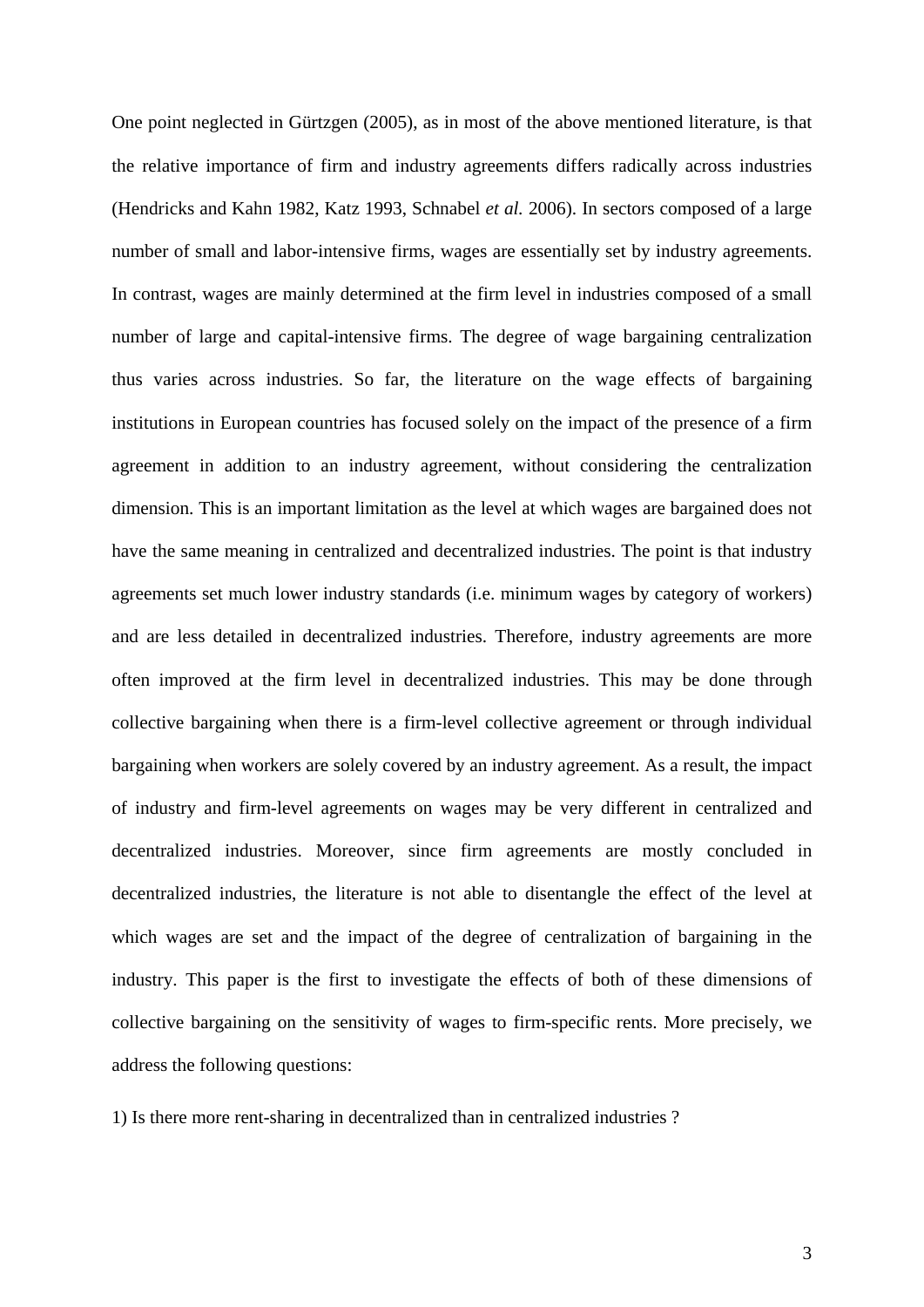2) Does the presence of a firm agreement (in addition to an industry agreement) similarly affect rent-sharing in centralized and decentralized industries ?

Our analysis is based on a unique linked employer-employee data set for Belgium, a typical continental European country regarding wage setting institutions. It resulted from the combination of the *Structure of Earnings Survey* for 2003 and the *Structure of Business Survey* for 2001 and 2003. It provides two interesting variables regarding wage bargaining institutions. The first one indicates whether workers in a firm are covered only by an industry wage agreement or whether they are additionally covered by a collective wage agreement at the firm level. This information is available separately for white- and blue-collar workers. Hence, it enables us to overcome a serious misclassification problem encountered in most papers on the wage effects of collective bargaining systems. The point is that in many firms, blue- and white-collar workers are not covered by the same type of collective agreement (industry vs. firm) but such information is often not available in surveys. The second variable related to collective bargaining in our survey indicates to which Joint Committee each firm belongs. [5] This variable, generally not reported in matched worker-firm data sets, makes it possible to identify the precise industry agreement by which each firm is covered. Thanks to these two variables, we were able to construct a quantitative indicator of centralization, based on the percentage of workers covered by a firm agreement within each Joint Committee.

Two endogeneity problems may arise when estimating a rent-sharing equation. First, there is an accounting relationship between wages and current profits so that profits decrease when wages increase. This leads to a downward bias in the coefficient of profits. Second, according to efficiency wage theories, an increase in wages may provide workers with incentives to step up their efforts. This may lead to an upward bias in the coefficient of profits. To correct these endogeneity problems, we applied a two-stage least squares (2SLS) technique, using 2001 profits as instruments for 2003 profits. Another issue, raised by Card and de la Rica (2006), is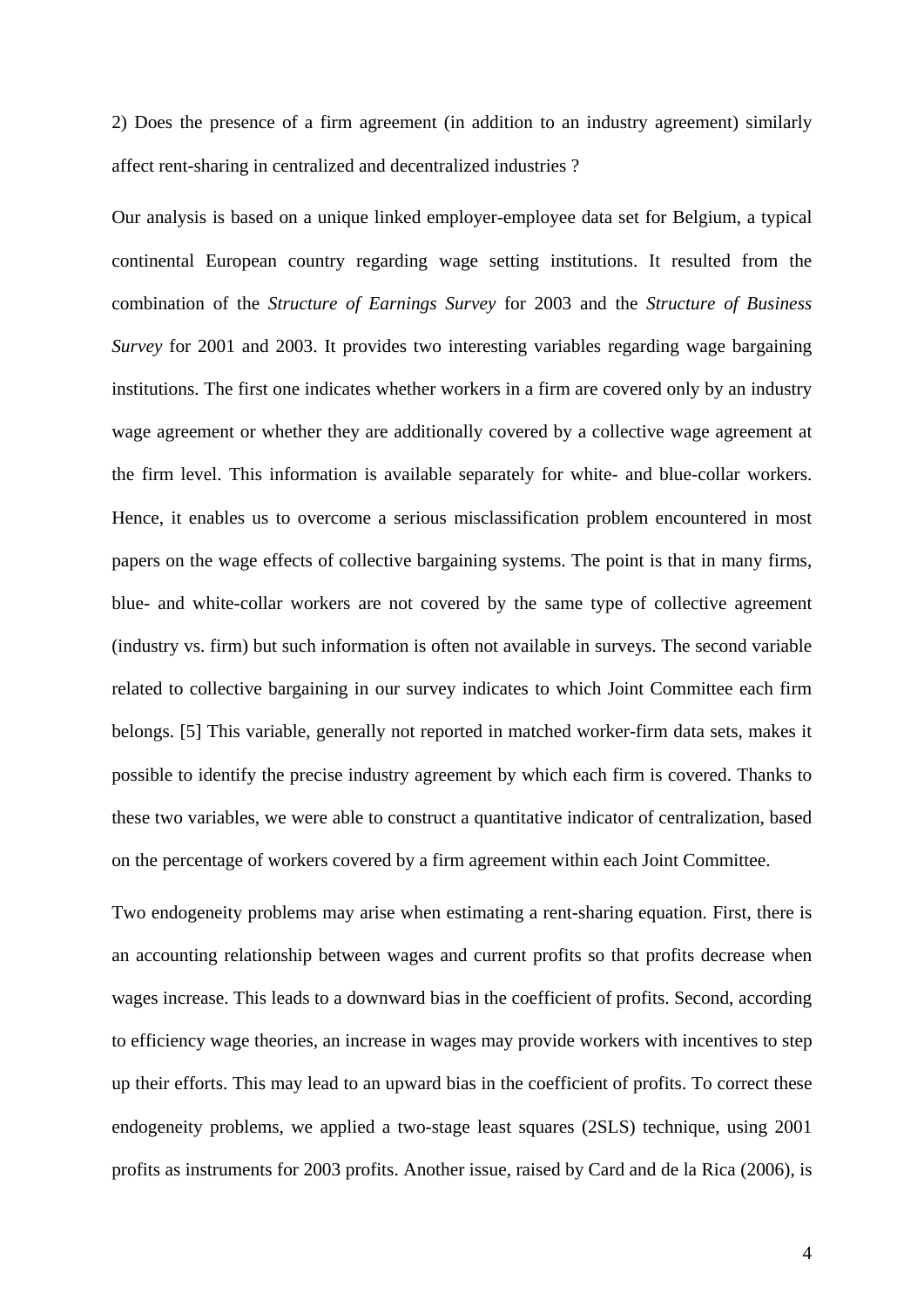that micro-econometric studies of bargaining institutions based on samples of workers may potentially confound bargaining status with other firm-level characteristics. We tried to solve this problem by using a propensity score matching (PSM) method. This boils down to comparing a sample of "treated" workers with a sample of "non-treated" workers who have similar observed characteristics.

#### **Institutional Setting and Theoretical Predictions**

As in many European countries, wage-setting in Belgium occurs at three levels (national, industry and firm) in a hierarchical way, so that an agreement concluded at one level cannot be less favorable than the upper level agreements. National agreements cover the whole country. They set national minimum wages and an upper bound on wage increases that may be bargained at lower levels. Industry agreements are concluded within Joint Committees that bring together employer and union representatives. They set industry standards (minimum wages by category of workers) for all employees covered by the Joint Committee. Finally, firm-level agreements may complete industry agreements. The relative importance of industry and firm-level agreements varies across industries. [6] Three groups of industries can be identified according to the level at which job classifications and regular wage premiums are set (Verly 2003):

1) Industries where such norms are mostly defined at the industry level and applied as such in companies. These are mainly the manufacturing industry and industries that essentially employ blue-collar workers such as the textile, food, construction, wood and transport industries.

2) Industries where such norms exist at the industry level but are often considered as a minimum that has to be improved at firm level. This is mostly the case for industries mainly employing white-collar workers.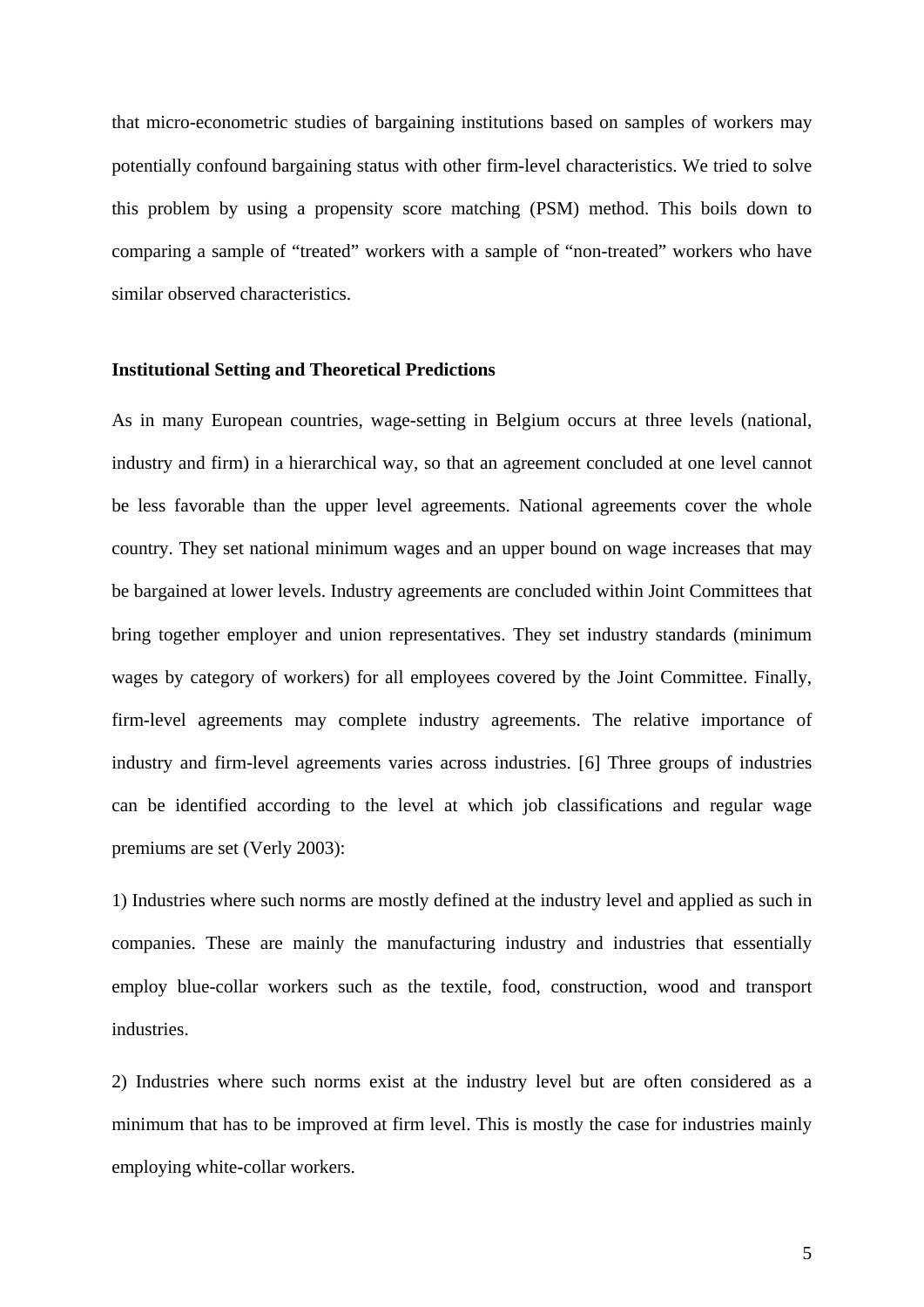3) Industries where such norms are mostly defined at the company level. These are mainly industries consisting of large firms: steel, non ferrous metals, glass, chemicals, paper and electricity.

It is interesting to note that the factors that seem to influence the bargaining structure in Belgium are very similar to those that affect the bargaining structure in other industrialized countries. According to the literature [7], the main reason for having centralized wage bargaining is to keep wages out of competition. In contrast, decentralized wage bargaining is more likely to be observed in industries composed of a small number of large and capitalintensive firms. The reason is that larger firms more often have specific problems to solve (Schnabel *et al.* 2006) [8], and it is less costly for them to have specific pay policies because of economies of scale. Moreover, while trade unions generally prefer industry-wide bargaining for solidarity purposes, they are generally less resistant to decentralized wage bargaining in larger firms where they tend to be better represented. In addition, their potential gains from decentralized wage bargaining are larger in more capital-intensive firms because the elasticity of labor demand is negatively related to capital intensity.

While the majority of firms in centralized industries are covered only by an industry agreement, the biggest and the most profitable ones are in general additionally covered by a firm-specific agreement. Moreover, not all firms in decentralized industries are covered by a firm-level collective agreement. In decentralized industries, the absence of a firm agreement probably indicates that wages are bargained individually at the firm-level. This is due to the fact that industry agreements are generally less detailed and set lower industry standards than in centralized industries thus broadening the scope for improvement at the firm-level.

Which theoretical predictions can be made about the impact of the bargaining structure on the extent of rent-sharing ? One can argue that, because industry bargaining cannot take into account firm-specific characteristics, the more wages are bargained at the company level, the

6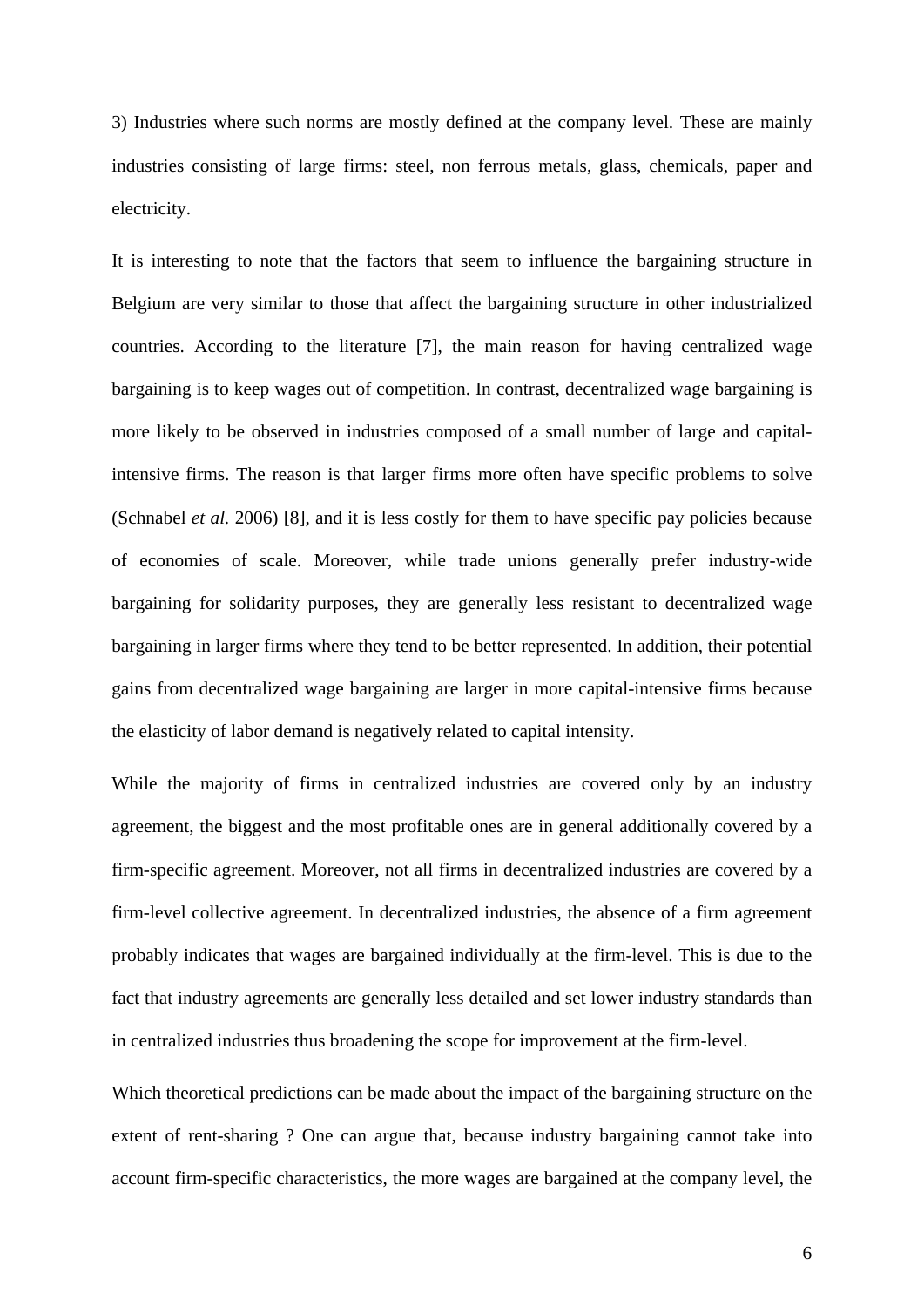greater is the scope for rent-sharing. Thus one would expect to find more rent-sharing: i) in decentralized than in centralized industries and, ii) within centralized and decentralized industries, when a firm agreement is complementing the industry agreement. These predictions are, however, not obvious for several reasons. First, there can be mechanisms of pattern-setting across firms, as it is the case in Switzerland or Japan, so that the impact of decentralization is offset by coordination. Second, it is not certain that, even under decentralized bargaining, wages will highly depend on firm-level profits. For example, Levine (1993) showed that, in the US, pay policies were more influenced by the wages of other workers, within or outside the firm, than by the firm's own profits. Moreover, according to Teulings and Hartog (1998), unions in corporatist countries do not operate as aggressive local rent-seekers because they are part of a corporatist structure that provides many countervailing incentives that discourage this type of behavior. They illustrate this by analyzing wage differentials by bargaining regime in the Netherlands, where the wage setting system is very similar to the Belgian one (Van Ruysseveldt and Visser 1996). Finally, as stated previously, the presence of a firm agreement (in addition to an industry agreement) may not have the same impact in centralized and decentralized industries.

#### **Data**

The present study is based upon a unique combination of two large-scale data sets. The first, carried out by Statistics Belgium, is the 2003 *Structure of Earnings Survey* (SES). It covers Belgian firms employing at least 10 workers with economic activities within sections C to K of the Nace Rev.1 nomenclature. The survey contains a wealth of information, provided by the management of the establishments, both on the characteristics of the latter (e.g. industry, region, type of financial and economic control, size of the establishment) and on their workers (e.g. education, age, seniority, gross hourly wages, number of paid working hours, sex, type of employment contract, occupation). In addition, it provides two interesting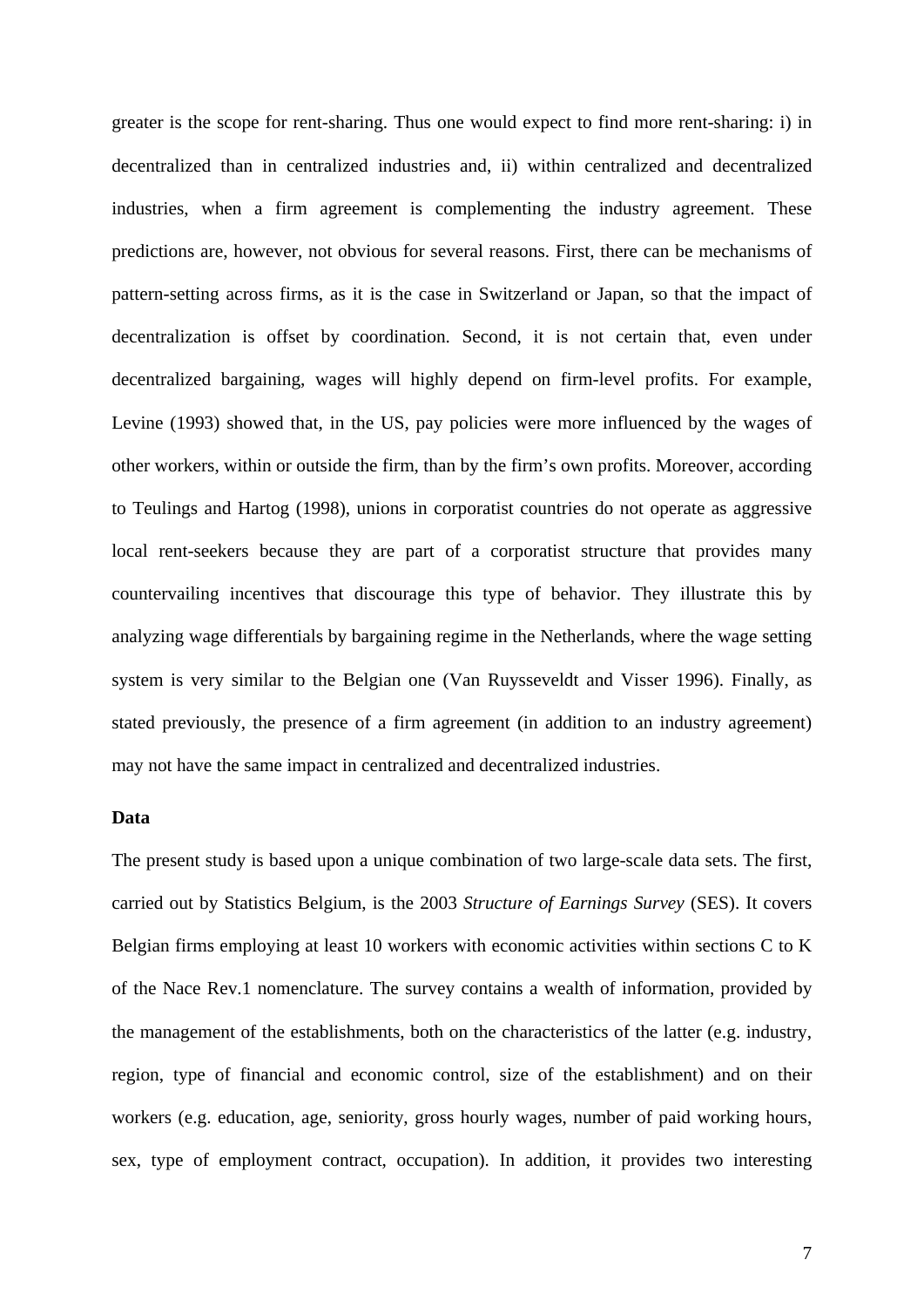variables regarding wage bargaining institutions. The first one indicates whether workers in a firm are covered only by an industry wage agreement or whether they are additionally covered by a collective wage agreement at the firm level. This information is available separately for white- and blue-collar workers. Hence, it enables us to overcome a serious misclassification problem encountered in most papers on the wage effects of collective bargaining systems. The point is that in many firms, blue- and white-collar workers are not covered by the same type of collective wage agreement (industry vs. firm) but such information is often not available in surveys. Given that it is more common that white-collars workers receive pay supplements outside of collective agreements, we restrict our analysis to blue-collar workers. The second variable related to collective bargaining in our survey indicates to which Joint Committee each firm belongs. This variable, generally not reported in matched worker-firm data sets, makes it possible to identify precisely by which industry agreement each firm is covered. Thanks to these two variables, we are able to construct a quantitative indicator of centralization, based on the percentage of workers covered by a firmspecific agreement within each Joint Committee. Since the SES provides no financial information, it has been merged with the 2001 and 2003 *Structure of Business Survey* (SBS). This is a firm-level survey, conducted by Statistics Belgium, with a different coverage than the SES in that it includes neither the banking sector, nor the electricity sector, nor firms with less than 20 employees. The SBS provides firm-level information on value-added and gross operating surplus per employee. After eliminating observations with missing values, establishments with less than 5 employees, Joint Committees with less than 5 establishments and firms with negative profits in 2001 or 2003 [9], our final sample, combining both datasets, covers 26,249 blue-collar workers working in 2,012 establishments. It is representative of all blue-collar workers employed in private sector establishments (with the exception of the banking and electricity sectors) employing at least 20 workers.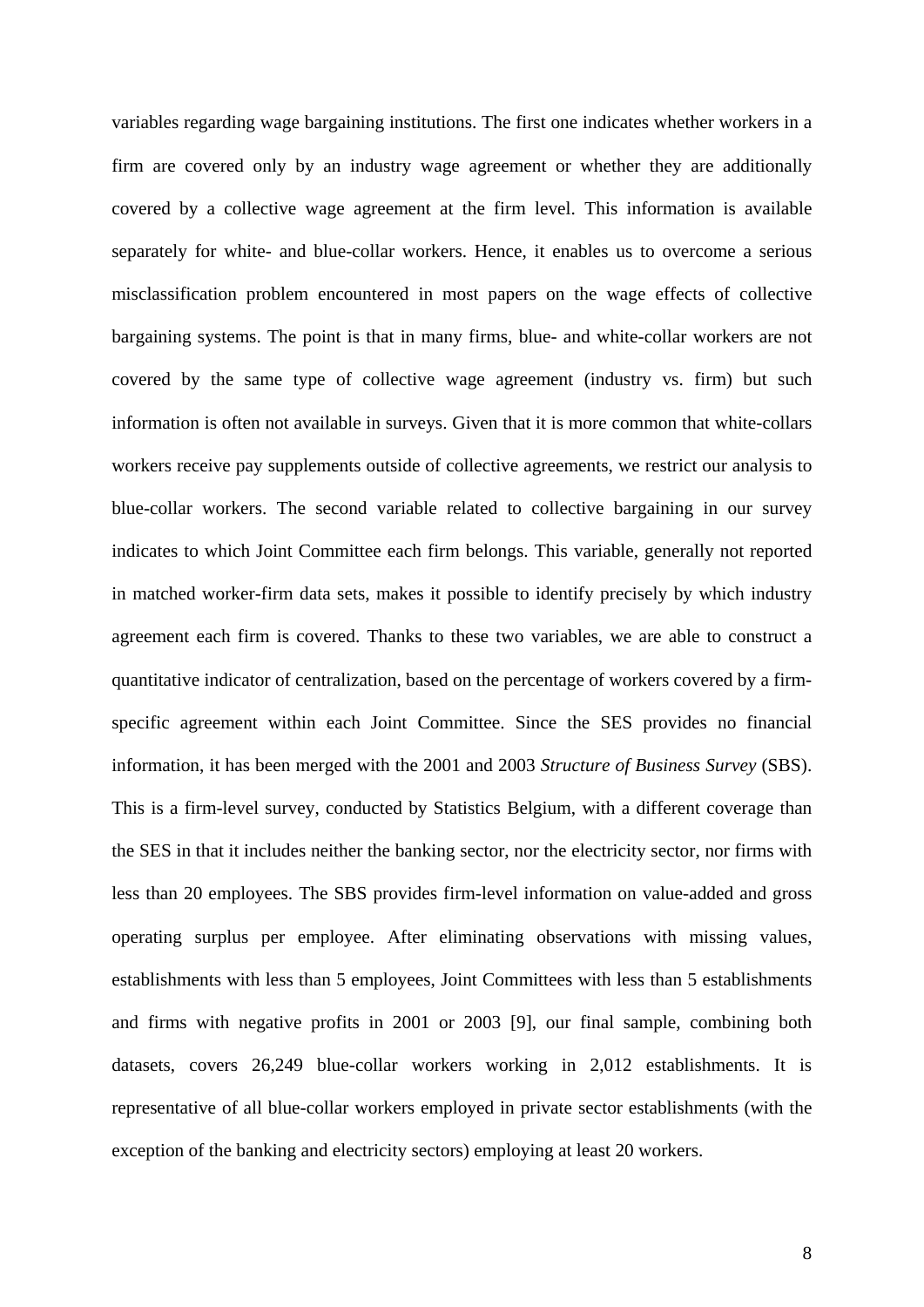Table 1 presents some selected sample statistics broken down by centralized and decentralized industries. We consider that an industry is decentralized if more than 50% of employees are covered by a firm-specific agreement. [10] The comparison of the statistics between the two sub-samples is in line with the literature on the determinants of the collective bargaining structure. This confirms that factors influencing the bargaining structure in Belgium are quite similar to those identified in other countries. Decentralization of wage bargaining seems to be associated with lower labor intensity (the share of labor revenue in value added is 61% vs. 68% in centralized industries) and a higher establishment size (132 vs. 55 employees in centralized industries). Profits are 66% higher in decentralized industries, which may be a sign of lower product market competition, which itself may be caused by the fact that firms are more concentrated in decentralized industries. According to Katz (1993), work organization is another factor to explain decentralization of collective bargaining. We indeed observe that the percentage of employees doing team, shift, night or weekend work is much larger in decentralized industries (50%) than in centralized industries (18%). The same holds true for the percentage of employees with variable pay (30% vs. 12% in centralized industries). Finally, we observe that the percentage of female workers is lower (14% vs. 20%), seniority in the firm longer (11 years vs. 8 years), the percentage of full-time workers larger (91% vs. 85%), and the education level higher in decentralized industries. All of these characteristics are generally associated with high worker bargaining power. This seems to indicate that unions accept forms of decentralization (based on a loosening of industry agreements) only if workplace representation is strong (Visser 2005). Further descriptive statistics (reported in appendix 2) show that within centralized industries, 14% of firms are covered by a firm-specific agreement in addition to the industry agreement. On average, these firms are bigger, make more profits and are characterized by a lower degree of labor intensity than those only covered by an industry agreement. On average, they also employ more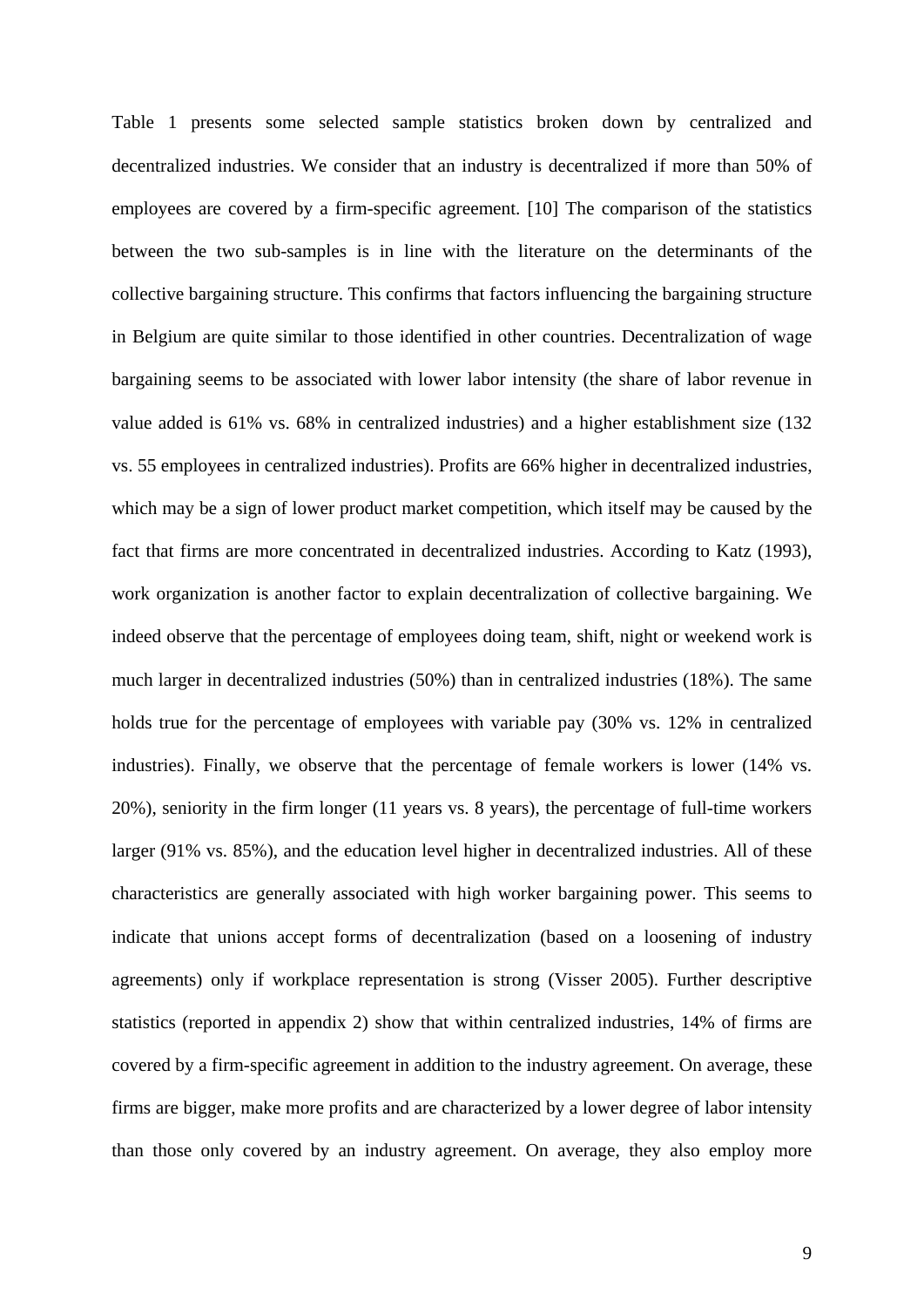tenured and educated workers, who are more often: i) employed on a full-time basis, ii) doing shift, night or weekend work, and iii) receiving variable pay. Overall, it is interesting to note that characteristics of firms covered by a firm-specific agreement in centralized industries are quite similar to those of firms in decentralized industries.

#### **Empirical Framework**

To estimate the amount of rent-sharing in Belgium, we rely on the right-to-manage model. [11]. Hence, suppose a bargaining situation where a firm's real profit function is given by:

$$
\Pi = R(L) - WL \tag{1}
$$

with Π the real profits, *R(L)* the real revenue, *W* the real wage and *L* the employment level. Also consider a risk-neutral group of workers, not necessarily a union, that attempts to maximize the expected utility of a representative member, defined as:

$$
U = \frac{L}{N} W + \left(1 - \frac{L}{N}\right) A
$$
 (2)

with *N* the number of members in the group  $(0 < L \le N)$  and *A* the outside option  $(W > A)$ . The outside option is the expected value of real revenue perceived by an individual in case of redundancy. It depends positively on the unemployment benefit and on the expected real wage that a worker would obtain elsewhere, and negatively on the unemployment rate. The model is solved backwards: the profit-maximizing firm determines the employment level, given the bargained wage in the first stage of the game. The resulting deal is represented by the maximization of the generalized Nash bargain. For a company, without fixed costs, the level of utility reached when bargaining fails equals zero. Indeed, since we assume that all workers are affiliated to the group, the company will have to cease production if no agreement is reached. The fallback position of a representative member of the group is equal to *A*. Accordingly, the generalized Nash bargaining problem can be written as follows [12]: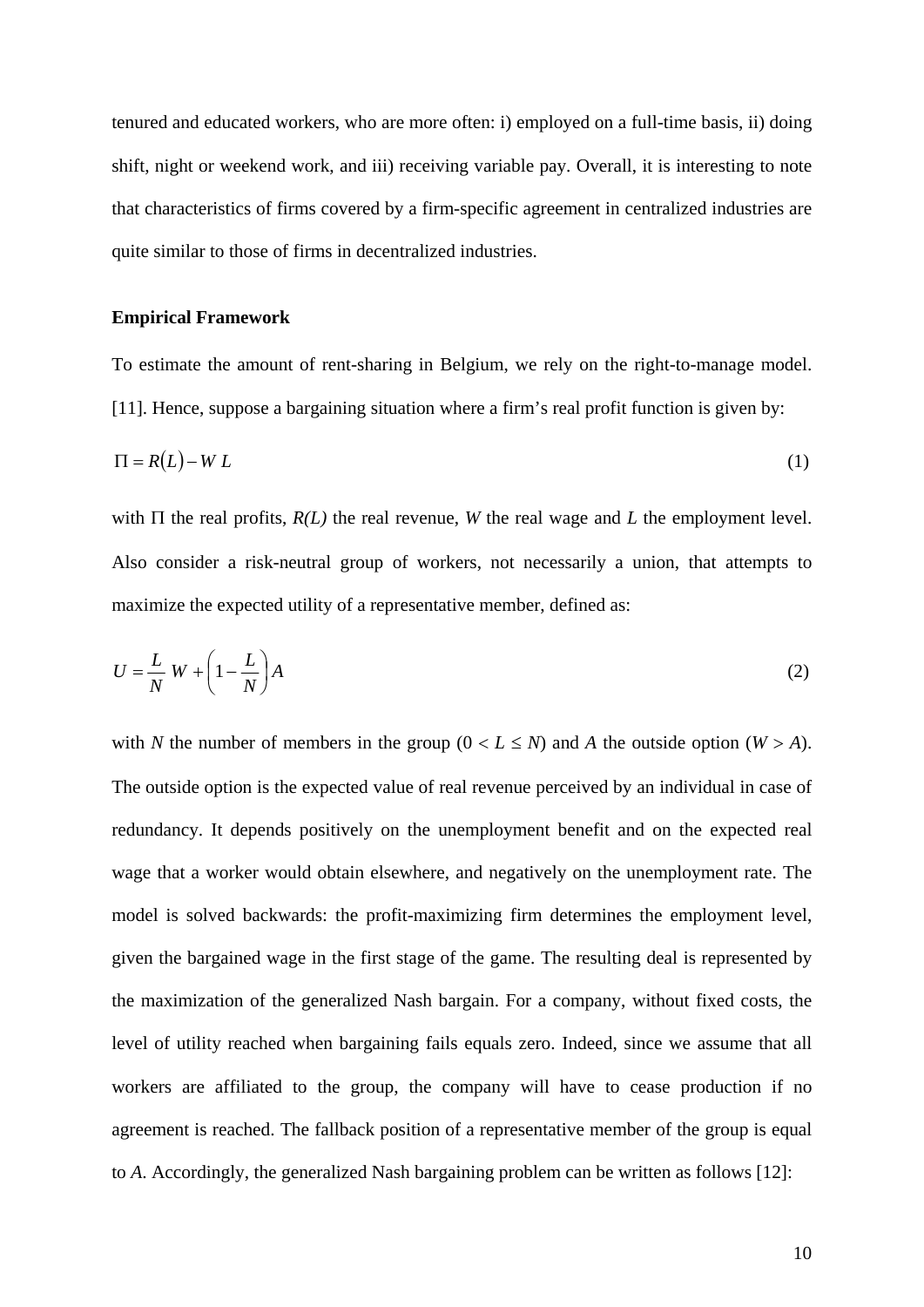$$
\begin{aligned}\n\mathcal{M}_{\substack{W\\W}} \mathcal{U}^{\beta} \Pi &= \mathcal{M}_{\substack{W\\W}} \left( \frac{L}{N} \left( W - A \right) \right)^{\beta} \left( R(L) - W L \right) \\
\text{s.t.} \ \mathcal{R}'(L) &= W\n\end{aligned} \tag{3}
$$

with  $\beta \in [0,1]$  the relative bargaining power of the workers in the wage bargain. The first order condition of this problem is given by:

$$
W = A + \beta \frac{(R(L) - WL)}{L}
$$
 (4)

Expression (4) suggests that real wages are affected by the outside option, real profits-peremployee and the relative bargaining power of workers.

The corresponding statistical specification, which will serve as a benchmark for our empirical analysis, can be written as follows:

$$
w_{ij} = \delta_0 + \delta_1 X_i + \delta_2 Z_j + \beta (\frac{\Pi}{L})_j + \varepsilon_i
$$
\n<sup>(5)</sup>

where  $w_{ij}$  is the logarithm of the gross hourly wage of worker *i* in firm *j*,  $X_i$  is a vector of individual characteristics and working conditions (4 dummy variables for the highest completed level of education; prior potential experience, its square and its cube; tenure within the current company and its square; sex; 8 occupational dummies; a dummy for part-time employment; an indicator showing whether the individual is paid a bonus for shift work, night-time and/or weekend work and 3 dummies for the type of employment contract);  $Z_j$  a vector of firm characteristics (2 regional dummies indicating where the establishment is located; the size of the establishment; 2 dummies indicating the form of financial and economic control and 34 dummies for the sectoral affiliation);  $\left(\frac{\Pi}{L}\right)_j$  the logarithm of profits per employee in firm *j* and ε*ij* an error term. In a first stage, we estimate this equation by ordinary least squares (OLS) with White (1980) heteroscedasticity consistent standard errors. Moreover, in order to control for the potential bias deriving from aggregated firm variables in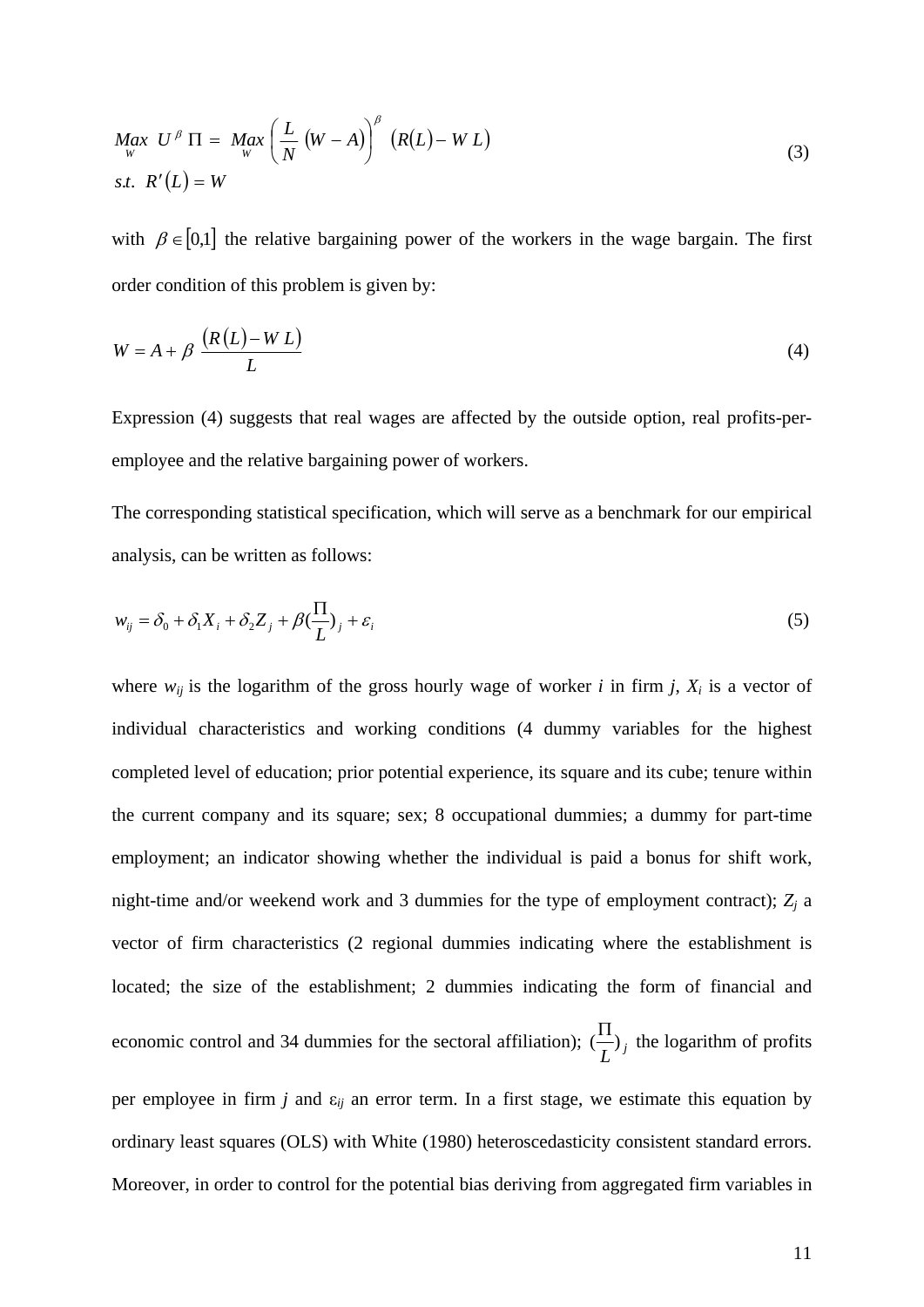an individual wage specification, standard errors are corrected for within-group correlated errors as suggested by Moulton (1990). Results are shown in the first column of Table 2. All coefficients have the expected sign and they are generally highly significant. [13] Moreover, the adjusted R² reaches almost 50 per cent. Our estimate of the wage-profit elasticity is 0.017. This means that on average a doubling of profits-per-worker increases earnings by 1.7%. To evaluate the impact of profits on the distribution of wages, Lester's (1952) range of pay due to rent-sharing has been calculated. This statistic indicates the degree to which wages change if a worker were hypothetically to move from a low- to a high-rent firm. It is obtained by applying the following formula:

$$
4\,\hat{\beta}\,\frac{\sigma(X)}{\overline{X}}\tag{6}
$$

where  $\hat{\beta}$  is the estimated wage-profit elasticity, *X* measures the level of firm profits-peremployee, and  $\sigma(X)$  and  $\overline{X}$  denote the standard deviation and the mean value of *X*, respectively. On the basis of this formula, it appears that, *ceteris paribus*, the wage of a worker would increase by 10% if he/she switched jobs from a firm whose profits are two standard deviations below the mean level of profits to another firm whose profits are two standard deviations above the mean.

Our benchmark regression clearly supports the hypothesis that individual wages are significantly and positively related to the firm's ability to pay. Nevertheless, caution is needed. Indeed, two econometric problems arise when using current profits as an explanatory variable. First, there is an accounting relationship between wages and current profits: if wages increase, profits (i.e. value-added minus remuneration of labor) automatically decrease. Therefore, our OLS estimate of rent-sharing is likely to be downward biased. Second, a positive relationship between wages and current profits may arise because higher wages can provide employees with incentives to step up their effort (cf. efficiency wage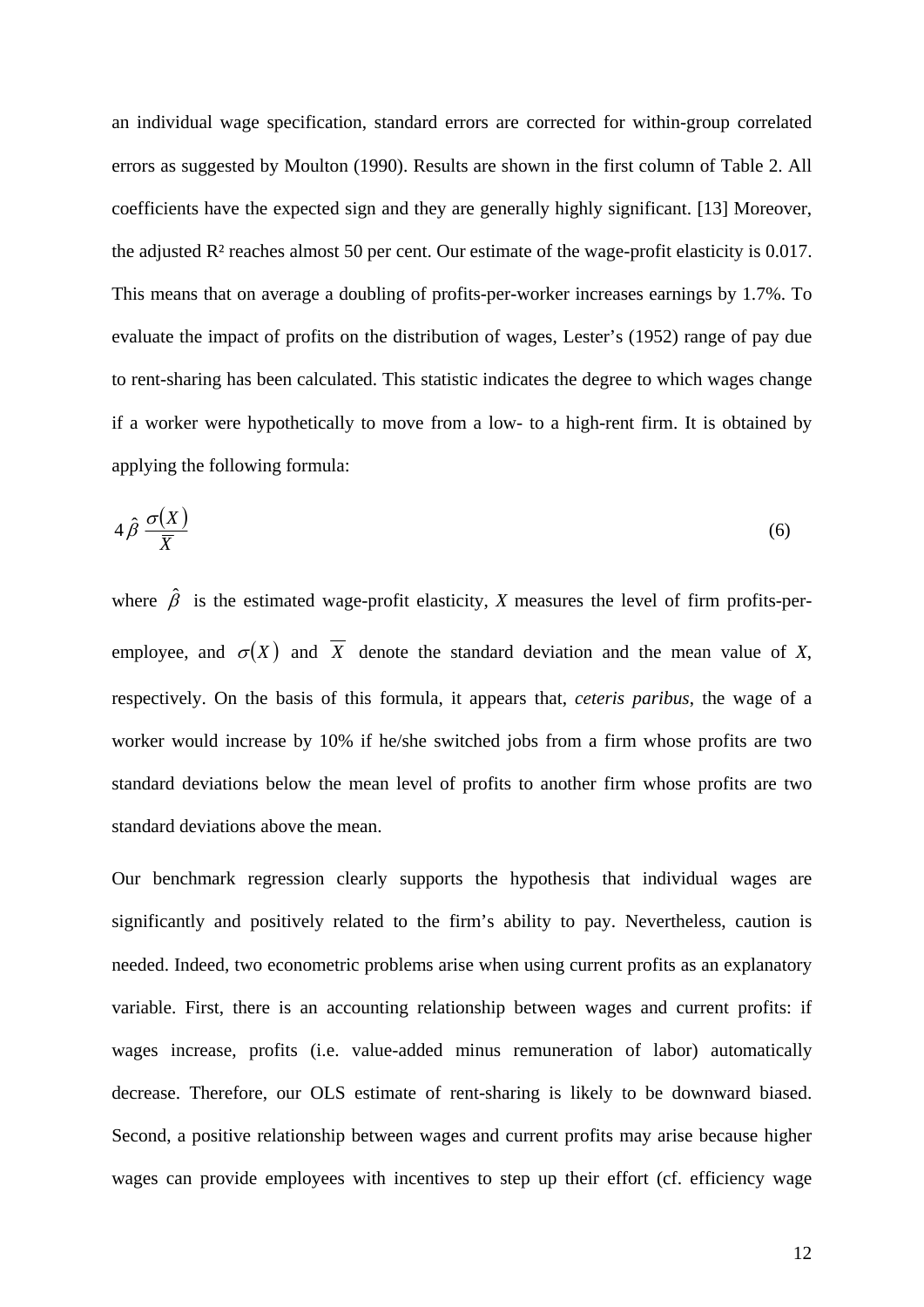theories). This would lead to an upward biased estimation of rent-sharing. In order to correct for both problems, we apply 2SLS, using 2001 profits as instruments for 2003 profits. Results of our 2SLS regression are presented in the second column of Table 2. We find that the wageprofit elasticity increases from 0.017 to 0.032, which indicates that our previous estimate was downward biased. [14] As a result, Lester's (1952) range of pay due to rent sharing increases from 10% to 19%.

#### **Rent-sharing by degree of centralization**

To investigate the interaction between rent-sharing and decentralization, we ran the 2SLS regression separately for centralized and decentralized industries. The results from this analysis, reported in Table 3, indicate that rent-sharing is significantly higher in decentralized (wage-profit elasticity of 0.087) than in centralized industries (wage-profit elasticity of 0.023).

However, since firm-level characteristics may differ across industries it is not certain that the difference in rent-sharing is due to centralization. Indeed, we noted above that decentralized industries are characterized by higher profits and apparently stronger workplace representation than centralized industries. So it may be that the conditions for rent-sharing are less present in centralized industries. In other words, it is not sure that firms currently in centralized industries would generate more rent-sharing if they were under decentralized bargaining. In order to correctly identify the impact of wage bargaining centralization, we used propensity score matching (Heckman *et al.* 1999). This consists in selecting a subsample of firms from centralized industries to form a control group in the estimation of the impact of centralization on rent-sharing. This control group should include firms of centralized industries with characteristics close to those of firms of decentralized industries. In other words, firms in the control group must have particular features so that their estimated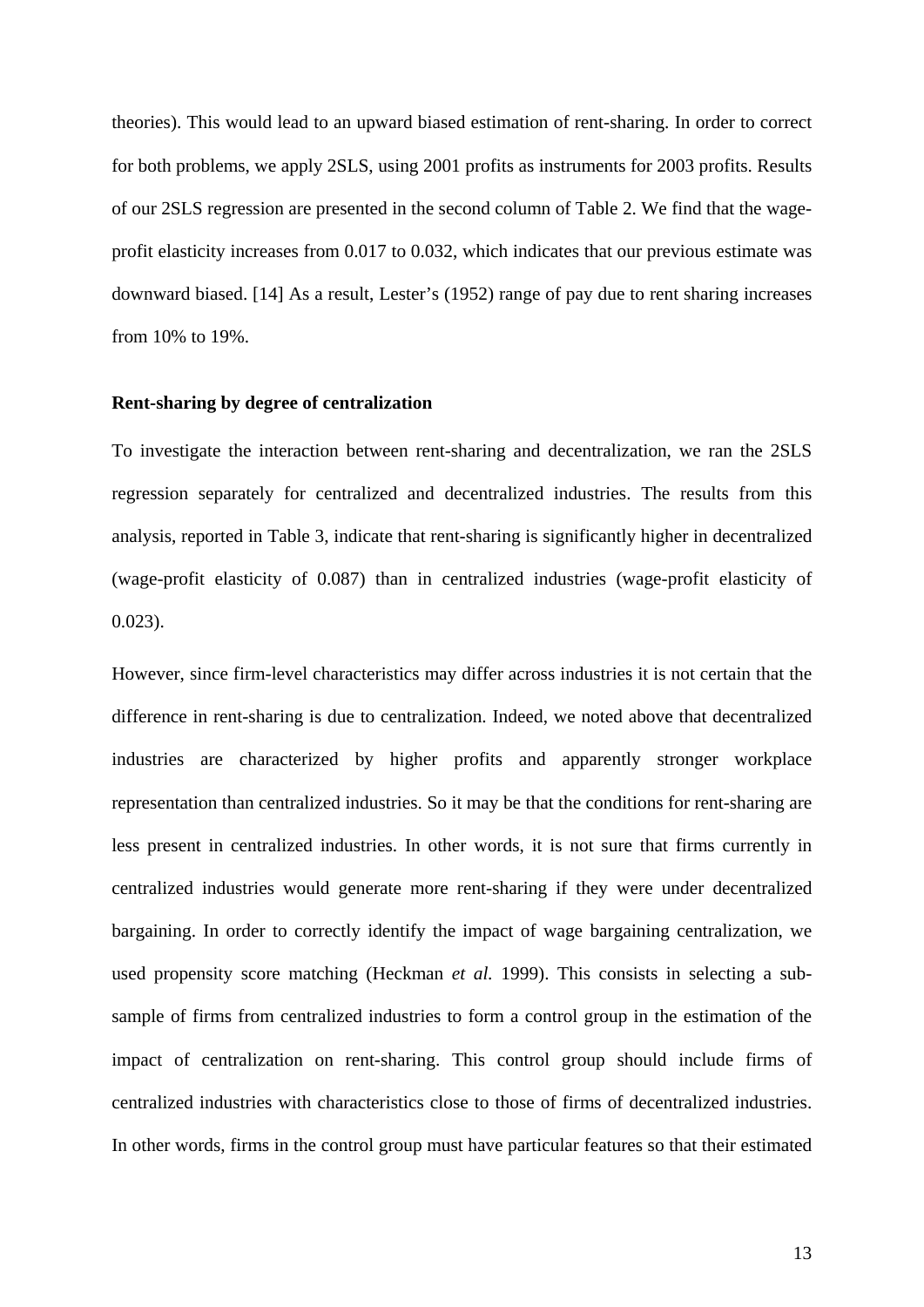probability of being in a decentralized industry is sufficiently high. This is the case for most firms covered by a firm-specific agreement in centralized industries as we saw that their mean characteristics are not very different from those of firms in decentralized industries. [15] Yet, our control group may also contain a number of firms of centralized industries that are not covered by such firm-level agreements. In practice, we used nearest neighbor matching with replacement [16]. This implies that first we estimated a propensity score for each firm based on its probability of being in a decentralized industry. This is done by the estimation of a probit model. Then, for each firm in the decentralized sample, we selected the firm in the centralized sample with the closest propensity score [17]. A firm in the centralized sample may be used more than once as a match. In the end, we obtain a sub-sample of firms from the centralized sample that has the same probability distribution of being in a decentralized industry as the sample of "decentralized firms". Therefore, any remaining difference in rent-sharing between the two samples can be attributed to the degree of centralization [18]. The variables included in the probit model are those that influence both the degree of centralization and the level of rent-sharing. Theoretically, rent-sharing mainly depends on the rents generated by the firm and the bargaining power of the workers. These variables are also important determinants of the degree of centralization of the industry. Hence, the explanatory variables in our probit model include firm-level profits per employee and variables that influence or signal worker bargaining power (average tenure in the firm, percentage of female workers, proportion of part-time workers, structure of the firm's workforce by type of employment contract and occupation (ISCO 2 digits), establishment size, dummies for the firm's type of financial and economic control and a dummy indicating whether the firm is covered by a firm agreement). Moreover, since the degree of centralization may also depend on more macro-economic variables, we included dummies for the industry (NACE 1 digit) and the region where the establishment is located. Note that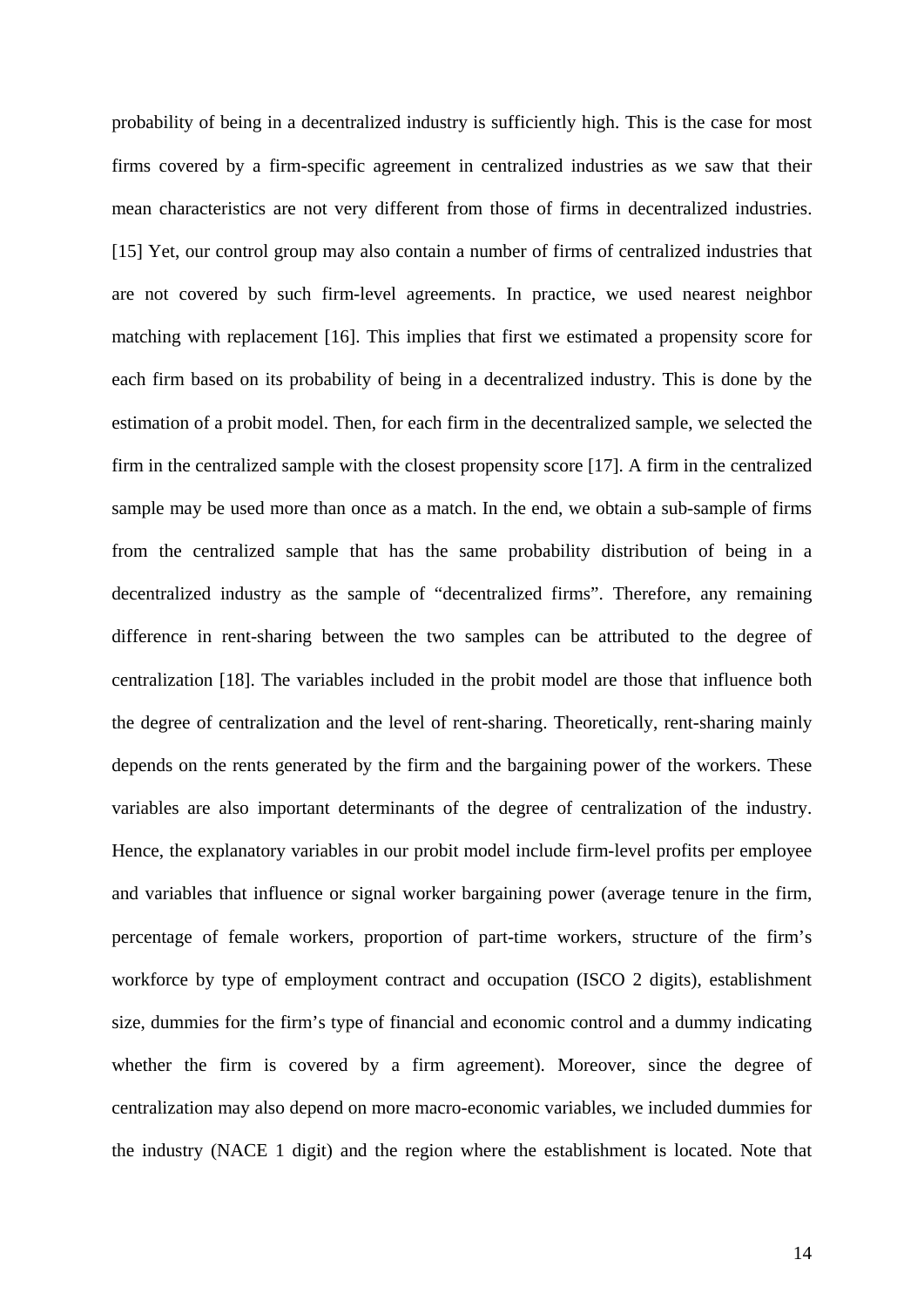these variables can also be considered as proxies for the outside option of the workers in the wage bargain. Finally, in order to control for firm-specific wage policies, we controlled for the percentage of workers with variable pay. The pseudo  $\mathbb{R}^2$  of our probit regression is 0.30, which is quite high compared with other studies on the determinants of the collective bargaining structure. [19] As a comparison, in Schnabel *et al.* (2006), the pseudo R² is 0.23 and 0.16 respectively for the U.K. and Germany. 13 firms from the decentralized sample were dropped because no match close enough was found. For the remaining firms, the matches are very close: the mean differences in propensity score between the firms in the decentralized and centralized industries is 0.001 and ranges between 0 and 0.099. Of the 1,669 firms in the centralized sample, 217 were used as a match. 71% of those firms have a weight of 1 which means that they are matched to a single decentralized firm. The largest weight is 7. For most variables, matching has reduced the differences in mean between the two samples: the mean absolute standardized difference decreases from 24% to 8%. [20] Table 4 shows that, even when using PSM, the wage-profit elasticity is more than four times higher in decentralized than in centralized industries (0.086 vs. 0.021). These findings confirm that there is significantly more rent-sharing in decentralized than in centralized industries. They provide a counterargument to the one advanced by Teulings and Hartog (1998) that unions do not operate as rent-seekers in corporatist countries. Indeed, it seems that this depends heavily on the degree of centralization of the industry.

#### **Rent-sharing by degree of centralization and bargaining level**

In order to verify if the presence of a firm agreement similarly affects rent-sharing in centralized and decentralized industries, we further divided the samples according to the level at which wage bargaining occurs. Our results, shown in Table 5, indicate that within centralized industries there is significantly more rent-sharing in firms covered by a firm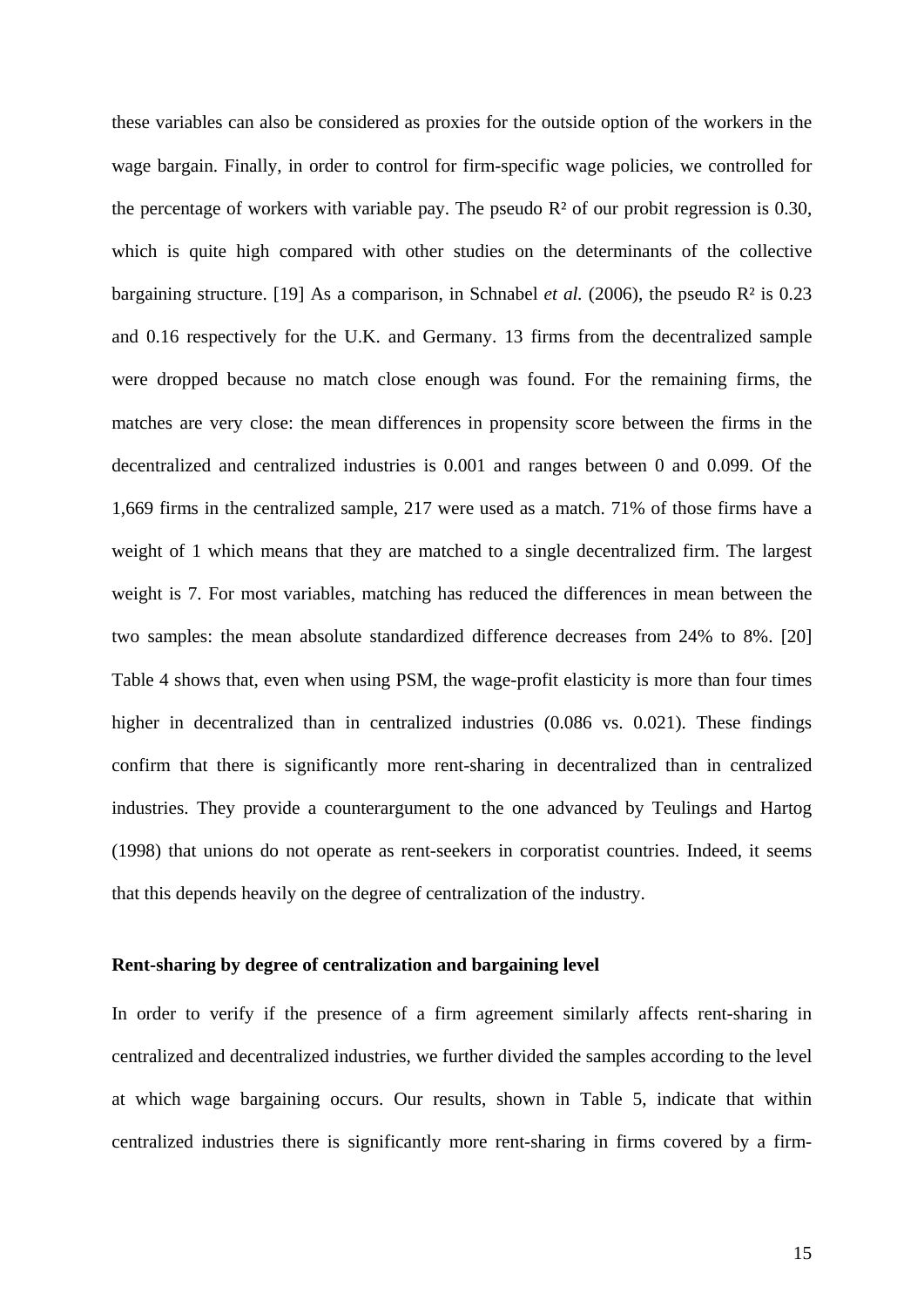specific agreement than in firms solely covered by an industry agreement (the wage-profit elasticity is 0.039 under firm bargaining and 0.020 under industry bargaining). In contrast, for decentralized industries, we find that the extent of rent-sharing is not significantly affected by the level of wage bargaining. Finally, results show that the wage-profit elasticity is always larger in decentralized than in centralized industries regardless the bargaining level.

It could be argued that these results are biased because firms covered by industry and firm agreements have different characteristics. To prevent such a bias, we applied the PSM method as in the previous section. The specification of the underlying probit model remains almost unchanged. [21] Matching substantially reduces differences in characteristics between both samples (industry vs. firm). The mean absolute standardized difference decreases from 16% to 7% and from 28% to 12% respectively for the centralized and decentralized industries. Results obtained with PSM (Table 6) confirm and accentuate the previous ones. Within centralized industries, while the wage-profit elasticity stays roughly similar for firms covered by a firm agreement, the elasticity decreases from 0.020 to 0.013 and is now only significant at the 10% level for firms covered only by an industry agreement. Results thus suggest that in centralized industries rent-sharing is essentially a particularity of firms covered by a firm-specific agreement. This finding was expected since industry agreements do not take into account firm-specific characteristics. In decentralized industries, the elasticity rises from 0.049 to 0.116 for firms covered by an industry agreement and remains not statistically different from the elasticity of firms covered by a firm agreement (0.110). These findings confirm that in decentralized industries both bargaining levels generate rentsharing to the same extent. They suggest that workers in decentralized industries, who are not covered by a firm-level collective agreement, receive wage supplements paid unilaterally by their employer. The fact that these workers also benefit from rent-sharing indicates that paysetting does not need to be collective to generate rent-sharing.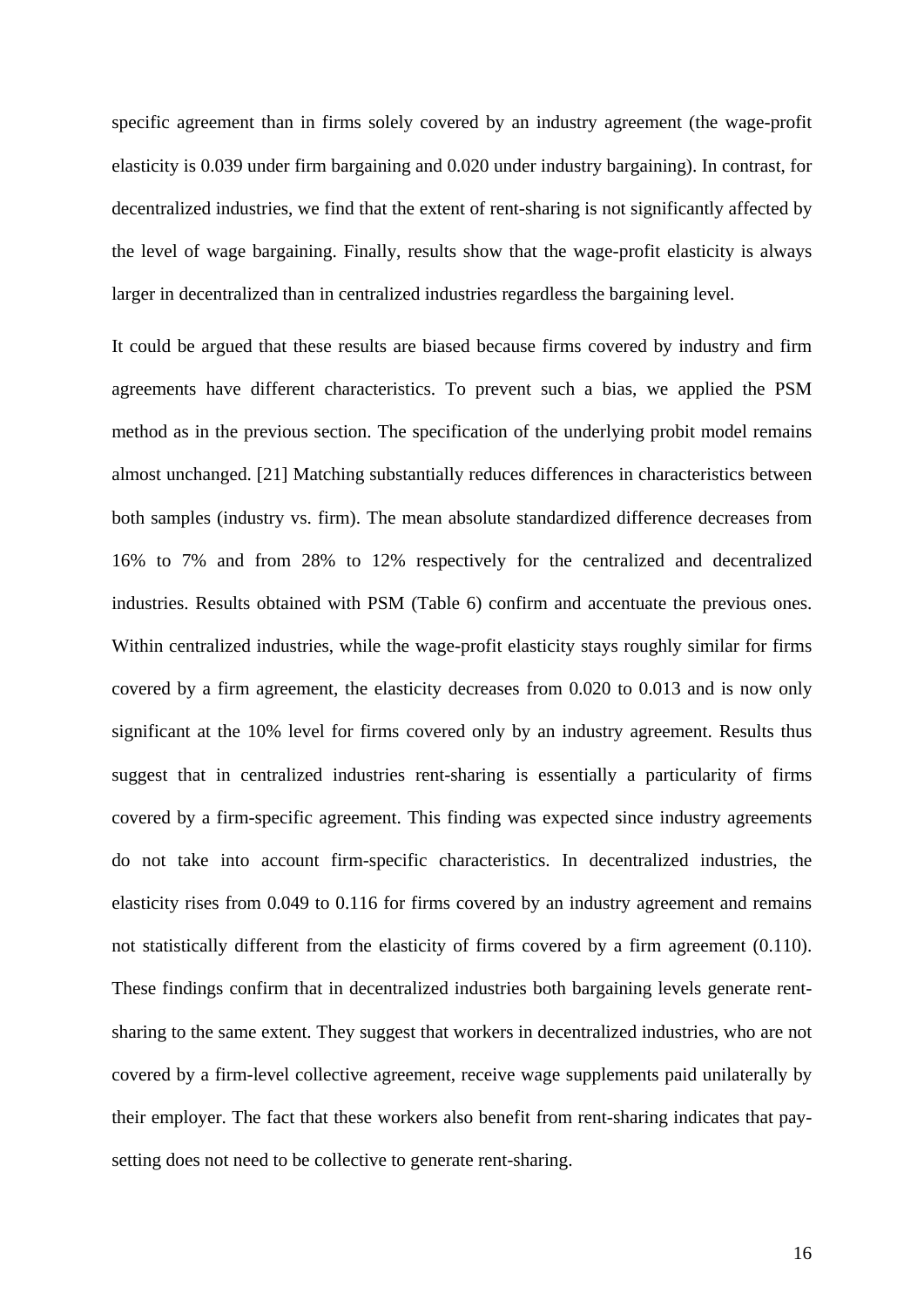#### **Robustness Checks**

So far, we interpreted a positive wage-profit elasticity as evidence for the fact that workers are able to extract a share of the firm's rents due to their bargaining power. This section presents the robustness checks that we ran in order to verify this interpretation.

A link between wages and profits may derive from employer practices that aim at sharing risks with workers and/or at stimulating workers' productivity. Such practices link wages to individual performances, through the use of performance-related pay, or to firm performances, for instance through the use of profit-sharing schemes. Both can generate a correlation between profits and wages. Moreover, because variable pay is more often used under decentralized bargaining than under centralized bargaining [22], it may explain the difference in wage-profit elasticity between both regimes. In order to test this hypothesis, we ran a specification using a wage variable computed only on the basis of the fixed component in pay. Results do not change significantly with this alternative specification. In addition, we also estimated the wage-profit elasticity for the sample of firms making losses. If *rent*-sharing is the correct interpretation, wages should not be correlated with firm performances in this sub-sample because only profits are shared. On the opposite, if there is *risk*-sharing, both profits and losses are shared so that a positive wage-profit elasticity should be obtained as in the case of positive profits. For the 61 firms in our sample making losses in 2001 and 2003, a negative elasticity was found. Overall, both robustness tests suggest that the risk-sharing interpretation can be rejected.

A temporary increase in demand on the product market may also explain the positive relationship between profits and wages. Indeed, employers facing an increase in demand generally first use overtime work instead of directly increasing employment. Because overtime work is better paid, wages and profits would rise together. In order to test this hypothesis, we estimated our equations with a wage variable computed on the basis of regular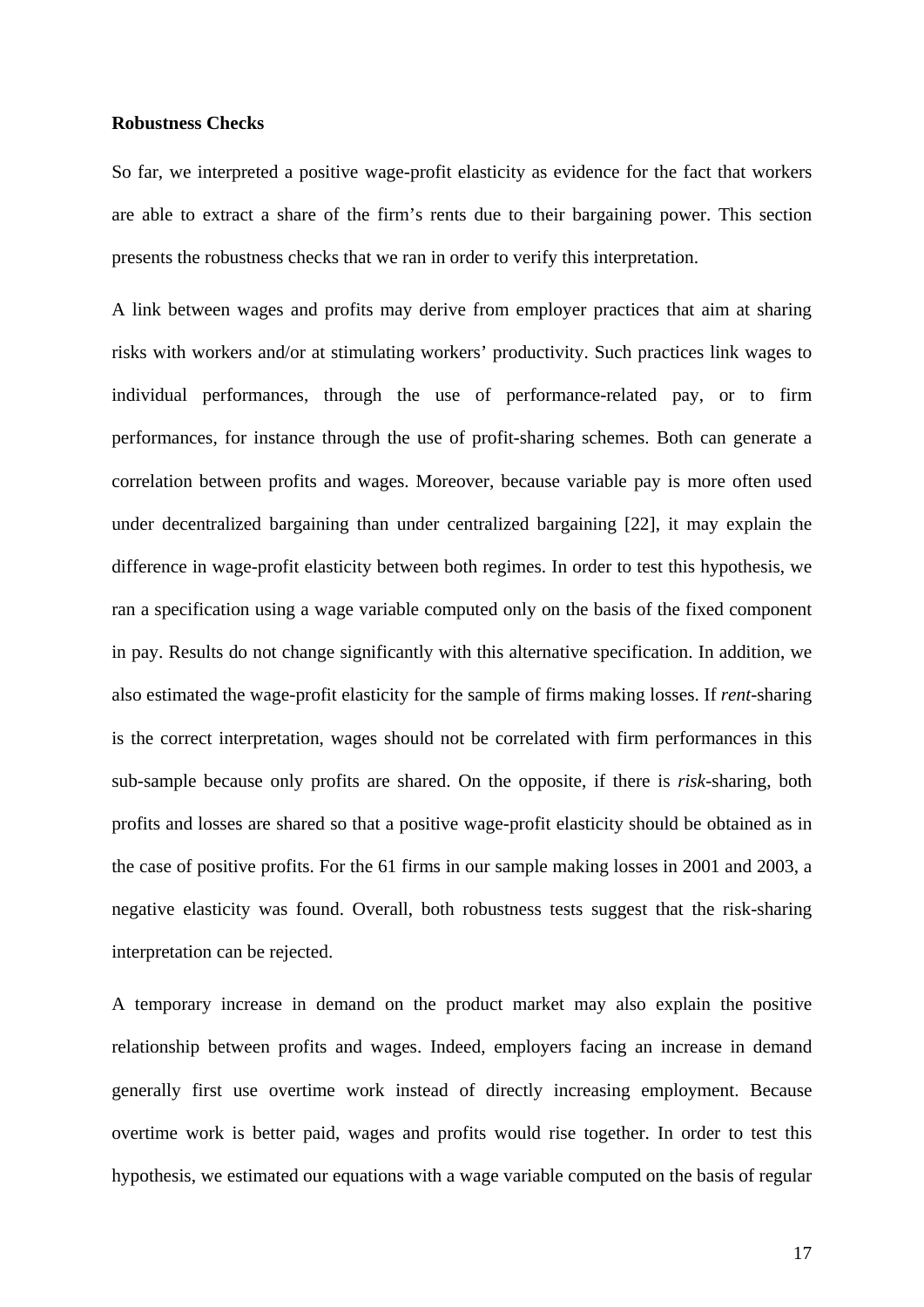hours only. Results reinforce previous findings. Indeed, wage-profit elasticities are almost unchanged except for the sample of workers not covered by a firm-specific agreement under centralized bargaining. For this sample, the elasticity is no longer statistically significant even at the 10% level. [23]

#### **Conclusion**

The link between rent-sharing and wage bargaining institutions has almost exclusively been analyzed for the Anglo-American world through the comparison of unionized and nonunionized sectors. For most European countries focusing on the union status is not particularly interesting as collective agreements are generally extended to non-unionized members. The impact of the bargaining regime is therefore better illustrated by the level of wage negotiations (industry vs. firm agreements). So far, only one paper has examined how rent-sharing is influenced by the level of wage bargaining (Gürtzgen 2005). A major issue ignored in this study (as in most of the literature on the wage effects of bargaining institutions) is that the degree of wage bargaining centralization substantially varies across industries. This is an important limitation as the level at which wages are bargained does not have the same meaning in centralized and decentralized industries. The point is that industry agreements set much lower industry standards (i.e. minimum wages by category of workers) and are less detailed in decentralized industries. Therefore, industry agreements are more often improved at the firm level in decentralized industries. This may be done through collective bargaining when there is a firm-level collective agreement or through individual bargaining when workers are solely covered by an industry agreement. As a result, the impact of industry and firm-level agreements on wages is likely to be very different in centralized and decentralized industries. Moreover, since most firms covered by a firm-level agreement are found in decentralized industries, the literature is not able to disentangle the effect of the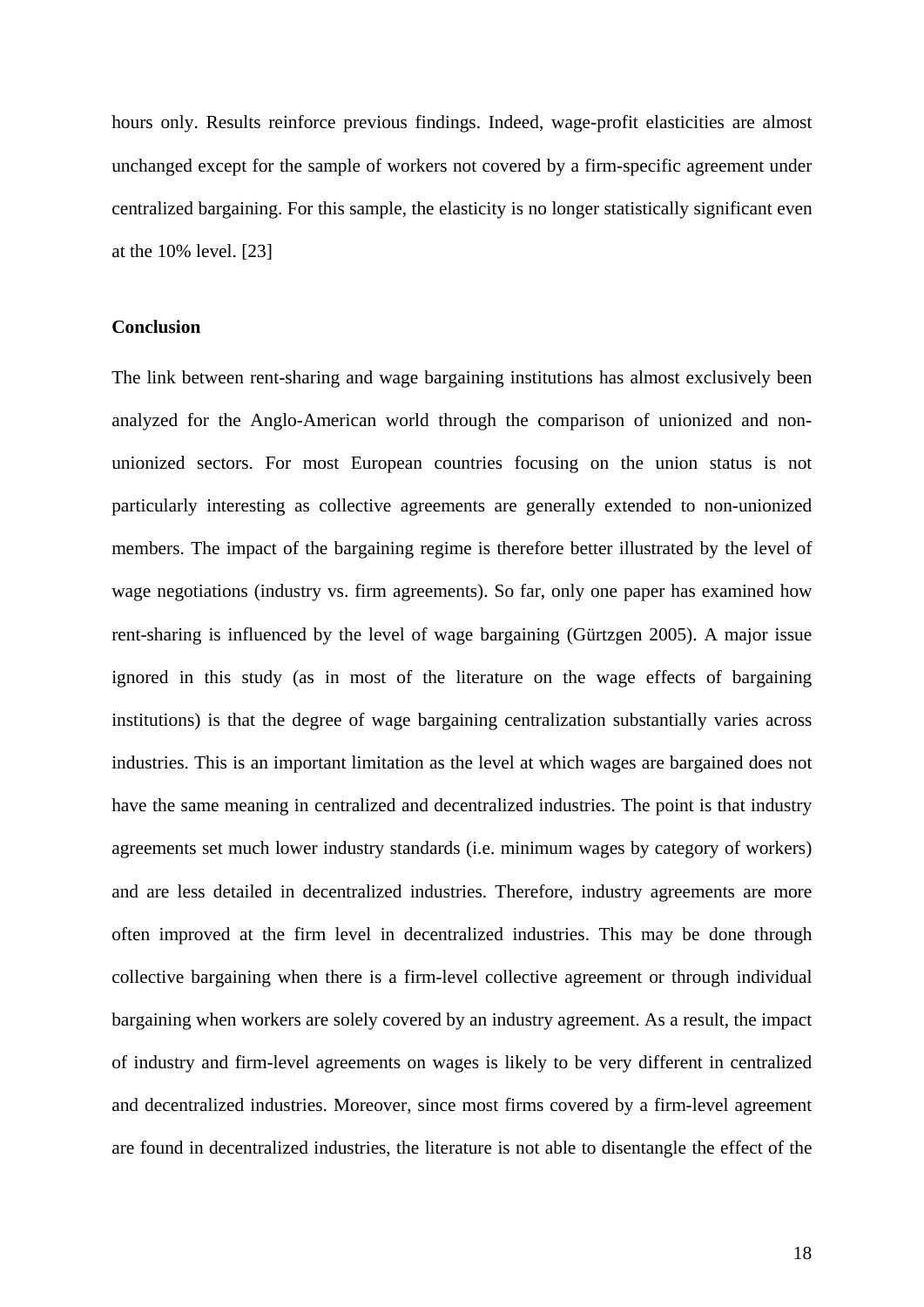level at which wages are set and the impact of the degree of centralization of the industry. This paper is the first to investigate the impact of both of these dimensions of collective bargaining on the sensitivity of wages to firm-specific rents. More precisely, this paper examined the following questions:

1) Is there more rent-sharing in decentralized than in centralized industries ?

2) Does the presence of a firm-level agreement (in addition to an industry agreement) similarly affect rent-sharing in centralized and decentralized industries ?

On the basis of detailed matched employer-employee data for Belgium, with unique information on collective bargaining institutions, we show that there is substantially more rent-sharing in decentralized than in centralized industries, even when controlling for the endogeneity of profits, worker and firm heterogeneity, and differences in characteristics between bargaining regimes. This finding is not in line with the argument advanced by Teulings and Hartog (1998) that unions do not operate as rent-seekers in corporatist countries. Indeed, it seems that this depends heavily on the degree of centralization of the industry. Moreover, in centralized industries, rent-sharing only concerns workers that are covered by a firm-specific agreement. This finding was expected since industry agreements do not take into account firm-specific characteristics. Finally, results indicate that within decentralized industries, both firm and industry bargaining generate rent-sharing to the same extent. They suggest that workers in decentralized industries, who are not covered by a firmlevel collective agreement, receive wage supplements that are paid unilaterally by their employer. The fact that these workers also benefit from rent-sharing indicates that pay-setting does not need to be collective to generate rent-sharing. This is in line with the Anglo-American literature showing that rent-sharing is not a particularity of the unionized sector.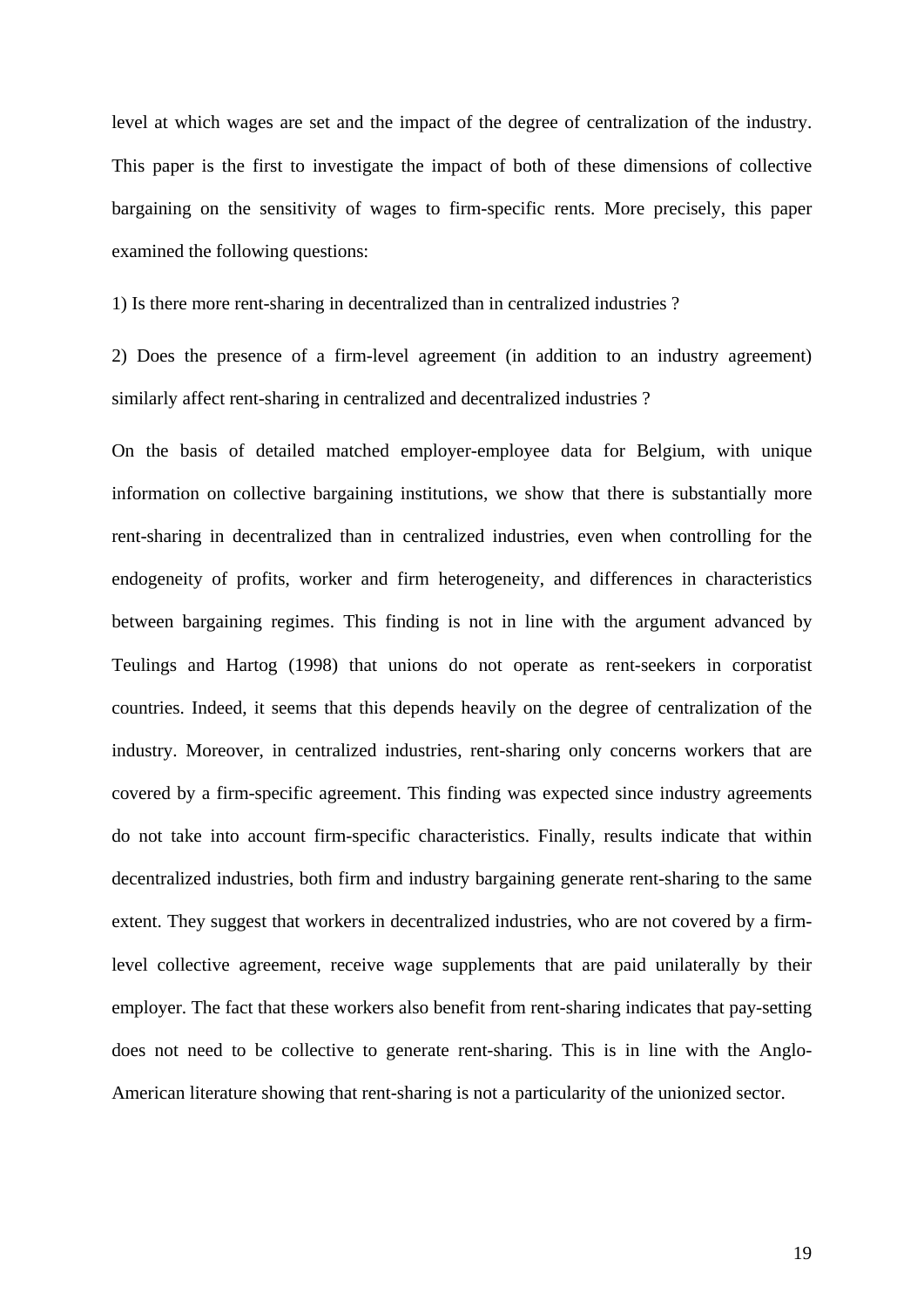Overall, our findings indicate that it may be quite misleading to examine the wage effects of bargaining institutions in Europe by focusing solely on the level at which wages are negotiated (industry- vs. firm-level agreements). Indeed, it is shown that: i) wages are substantially influenced by the degree of centralization of collective bargaining in the industry and ii) the impact of industry and firm-level agreements on wages is very different in centralized and decentralized industries.

#### **References**

- Abowd, John A. and Thomas Lemieux. 1993. "The Effect of Product Market Competition on Collective Bargaining Agreements: The Case of Foreign Competition in Canada." Quarterly Journal of Economics, Vol. 108, pp. 983-1014.
- Andrews, Martyn J., Mark B. Stewart, Joanna K. Swaffield, and Richard Upward. 1998. "The Estimation of Union Wage Differentials and the Impact of Methodological Choices." Labour Economics, Vol. 5, No. 4 (December), pp. 449-474.
- Arai, Mahmood. 2003. "Wages, Profits and Capital Intensity: Evidence from Matched Worker-Firm Data." Journal of Labor Economics, Vol. 21, pp. 593-618.
- Blanchflower, David G. and Alex Bryson. 2002. "Changes Over Time in Union Relative Wage Effects in the UK and the US Revisited." NBER Working Paper, No. 9395.
- Blanchflower, David G. and Alex Bryson. 2003. "What Effect Do Unions Have on Wages Now and Would 'What Do Unions Do?' Be Surprised?" NBER Working Paper, No. 9973.
- Blanchflower, David G., Andrew J. Oswald, and Mario D. Garett. 1990. "Insider Power in Wage Determination." Economica, New Series, Vol. 57, No. 226, pp. 147-130.
- Blanchflower, David G., Andrew J. Oswald, and Peter Sanfey. 1996. "Wages, Profits and Rent-Sharing." Quarterly Journal of Economics, Vol. 111, pp. 227-251.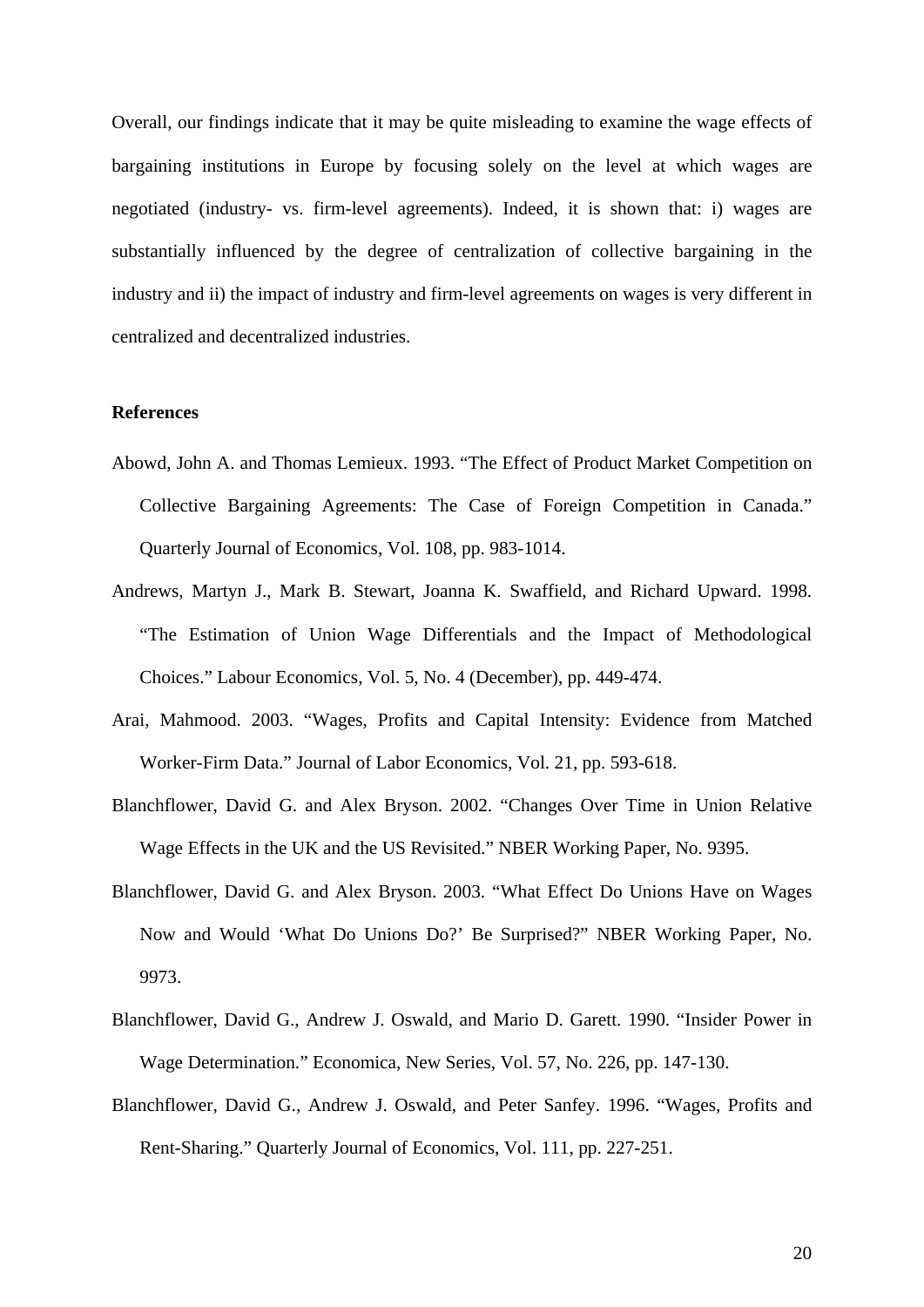- Booth, Alison L. 1989. "The Bargaining Structure of British Establishments." British Journal of Industrial Relations, Vol. 27, No. 2, pp. 225-234.
- Booth, Alison L. 1995. The Economics of the Trade Union. Cambridge: Cambridge University Press.
- Bratsberg, Bernt, and James F. Ragan. 2002. "Changes in the Unions Wage Premium by Industry." Industrial and Labor Relations Review, Vol. 56, pp. 65-83.
- Bronars, Stephen G., and Melissa Famulari. 2001. "Shareholder Wealth and Wages: Evidence for White-Collar Workers." Journal of Political Economy, Vol. 109, pp. 328-354.
- Bryson, Alex. 2002. "The Union Membership Wage Premium: An Analysis Using Propensity Score Matching." Centre for Economic Performance Discussion Paper No. 530.
- Bryson, Alex, Pedro Martins, François Rycx, and Wiemer Salverda. 2006. "Rent Sharing and Profitability." Report to the European Commission (DG Employment), Research Project: Study and Conference on European Labour Market Analysis Using Firm-Level Panel Data and Linked Employer-Employee Data, November, 37p.
- Card, David, and Sara De La Rica. 2006. "Firm Level Contracting and the Structure of Wages." Industrial and Labor Relations Review, Vol. 59, No. 4, pp. 573-592.
- Cardoso, Ana Rute, and Pedro Portugal. 2003. "Bargained Wages, Wage Drift and the Design of the Wage Setting System", IZA Discussion Paper, No. 914.
- Checchi Daniele, and Laura Pagani. 2004. "The Effects of Unions on Wage Inequality. The Italian Case in the Nineties." PIEP Working Paper.
- Deaton D. R., and P. B Beaumont. 1980. "The Determinants of Bargaining Structure: Some Large Scale Survey Evidence for Britain." British Journal of Industrial Relations, Vol. 18, pp. 202-216.
- Dell'Aringa, Carlo, and Claudio Lucifora. 1994a. "Collective Bargaining and Relative Earnings in Italy." European Journal of Political Economy, Vol. 10, pp. 727-747.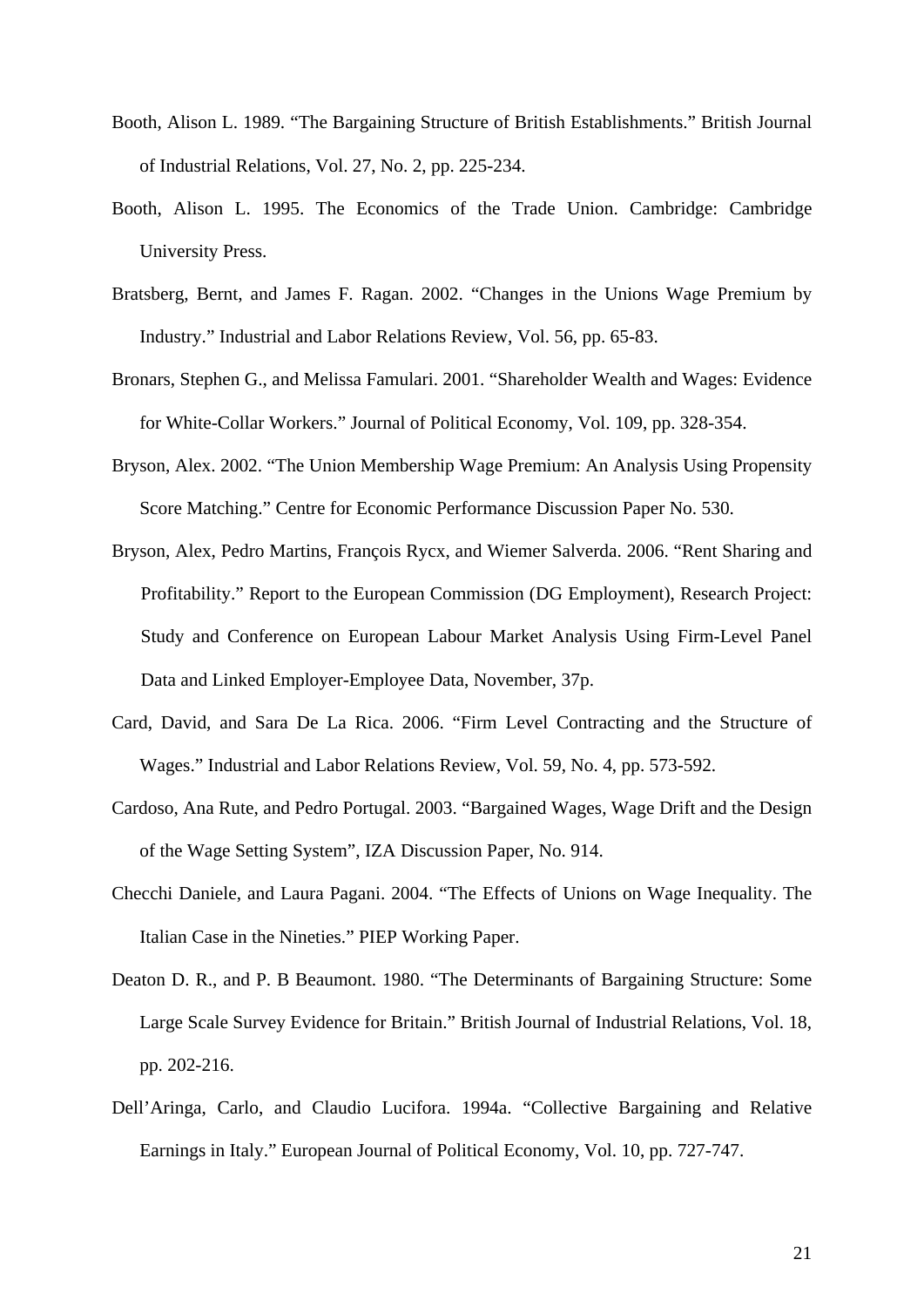- Dell'Aringa, Carlo, and Claudio Lucifora. 1994b. "Wage Dispersion and Unionism: Do Unions Protect Low Pay?." International Journal of Manpower, Vol. 15, No. 2-3, pp. 150- 170.
- Dell'Aringa, Carlo, Claudio Lucifora, Nicola Orlando, and Elena Cottini. 2004. "Bargaining Structure and Intra-Establishment Pay Inequality in Four European Countries: Evidence from Matched Employer-Employee Data.", PIEP Working Paper.
- Dell'Aringa, Carlo, and Laura Pagani. 2007. "Collective Bargaining and Wage Dispersion", British Journal of Industrial Relations, Vol. 45, No. 1, pp. 29-54.
- Dominguez, Juan F.C., and César R. Gutiérrez. 2004. "Collective Bargaining and Withinfirm Wage Dispersion in Spain." British Journal of Industrial Relations, Vol. 42, No. 3, pp. 481-506.
- Estevão, Marcello, and Stacey Tevlin. 2003. "Do Firms Share their Success with Workers? The Response of Wages to Product Market Conditions." Economica, Vol. 70, pp. 597- 617.
- Forth, John, and Neil Millward. 2002. "Union Effects on Pay Levels in Britain." Labour Economics, Vol. 9, pp. 547-561.
- Freeman, Richard B. 1980. "Unionism and the Dispersion of Wages." Industrial and Labor Relations Review, Vol. 34, No. 1, pp. 3-23.
- Freeman, Richard B. and James L. Medoff. 1984. What Do Unions Do? New York: Basic Books.
- Gerlach, Knut, and Gesine Stephan. 2004. "Wage Distribution by Wage-Setting Regime." IAB Discussion Paper, No. 9/2005.
- Goos, Maarten, and Jozef Konings. 2001. "Does Rent-Sharing Exist in Belgium? An Empirical Analysis Using Firm Level Data.", Reflets et Perspectives de la Vie Economique, Vol. XL, No. 1-2, pp. 65-79.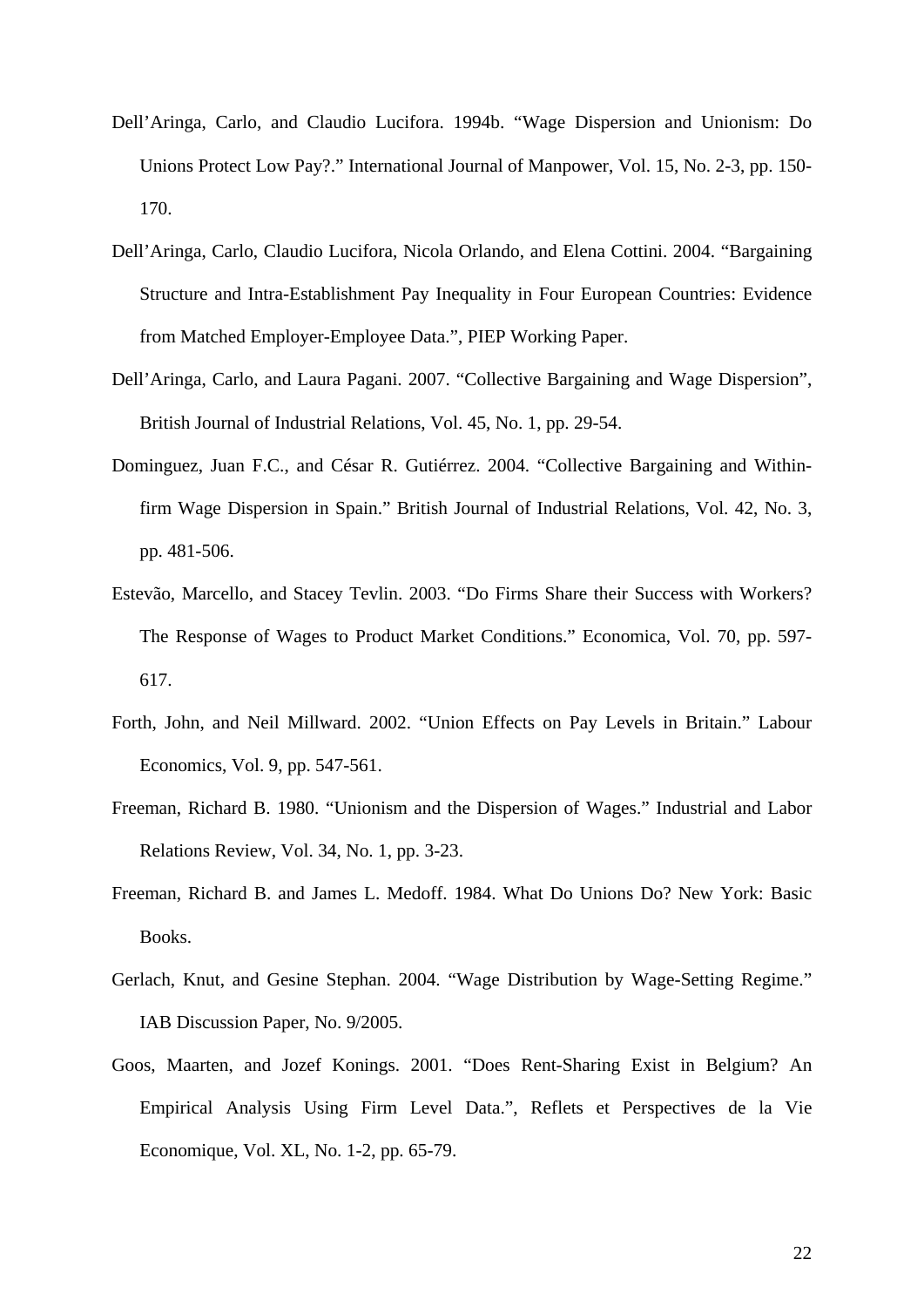- Gürtzgen, Nicole. 2005. "Rent-Sharing and Collective Bargaining Coverage Evidence from Linked Employer-Employee Data." ZEW Discussion Paper No. 05-90.
- Gürtzgen, Nicole. 2006. "The Effect of Firm- and Industry-Level Contracts on Wages Evidence from Longitudinal Linked Employer-Employee Data." ZEW Discussion Paper No. 06-082.
- Heckman, James J., LaLonde Robert, and Jeffrey Smith. 1999. "The Economics and Econometrics of Active Labor Market Programs." In Orely Ashenfelter, and David Card, eds, The Handbook of Labor Economics, Vol. 3. Amsterdam: North Holland.
- Heikkilä, Anni, and Hannu Piekkola. 2005. "Explaining the Desire for Local Bargaining: Evidence from a Finish Survey of Employers and Employees." Labour, Vol. 19, No. 2, pp. 399-423.
- Hendricks, Wallace E., and Lawrence M. Kahn. 1982. "The Determinants of Bargaining Structure in U.S. Manufacturing Industries.", Industrial and Labor Relations Review, Vol. 35, No. 2, pp. 181-195.
- Hildreth, Andrew K. G., and Andrew J. Oswald. 1997. "Rent-Sharing and Wages: Evidence from Company and Establishment Panels.", Journal of Labor Economics, Vol. 15, pp. 318-337.
- Katz, Harry C. 1993. "The Decentralization of Collective Bargaining: A Literature Review and Comparative Analysis." Industrial and Labor Relations Review, Vol. 47, No. 1, pp. 3- 22.
- Kohn, Karsten and Alexander C. Lembcke. 2007. "Wage Distributions by Bargaining Regime: Linked Employer-Employee Data Evidence from Germany." IZA Discussion Paper, No. 2849.
- Kramarz, Francis. 2003. "Wages and International Trade", unpublished paper, CREST.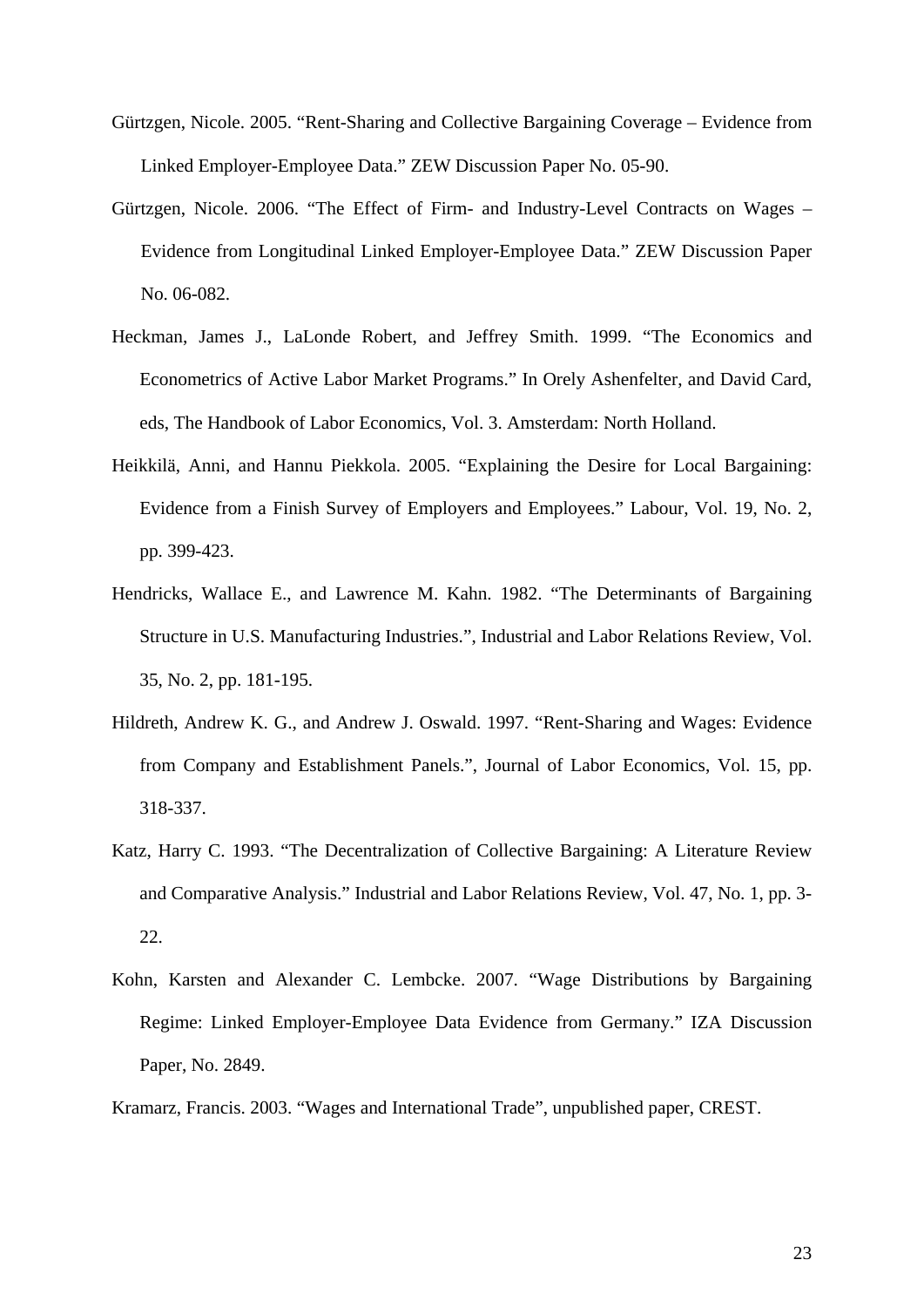- Lester, Richard A. 1952. "A Range Theory of Wage Differentials." Industrial and Labor Relations Review, Vol. 5, pp. 483-500.
- Levine, David I. 1993. "Fairness, Market and Ability to Pay: Evidence from Compensation Executives." American Economic Review, Vol. 83, No. 5, pp. 1241-1259.
- Lewis, H. Gregg. 1986. Union Relative Wage Effects: A Survey. Chicago: University of Chicago Press.
- Manning, Alan. 1987. "An Integration of Trade Union Models in a Sequential Bargaining Framework." Economic Journal, Vol. 97, No. 385, pp. 121-139.
- McDonald, Ian M., and Robert M. Solow. 1981. "Wage Bargaining and Employment." American Economic Review, Vol. 71, No. 5, pp. 896-908.
- Margolis, David N., and Kjell G. Salvanes. 2001. "Do Firms Really Share Rents with Their Workers?" IZA Discussion Paper No. 330.
- Martins, Pedro. 2004. "Rent Sharing Before and After the Wage Bill." IZA Discussion Paper No. 1376.
- Moulton, Brent R. 1990. "An Illustration of a Pitfall in Estimating the Effects of Aggregate Variables on Micro Unit." Review of Economics and Statistics, Vol. 72, No. 2, pp. 334- 338.
- Nickell, Stephen J. 1999. "Product Markets and Labour Markets." Labour Economics, Vol. 6, No. 1, pp. 1-20.
- Nickell, Stephen J., and Martyn J. Andrews. 1983. "Unions, Real Wages and Employment in Britain 1951-79." Oxford Economic Paper, Vol. 35, supplement, pp.183-206.

OECD. 2004. Employment Outlook. Paris: OECD.

Over, Mead, Dean Jolliffe, and Andrew Foster. 1996. "Huber Correction for Two Stage Least Squared Estimates." Stata Technical Bulletin, January 1996, pp.24-25.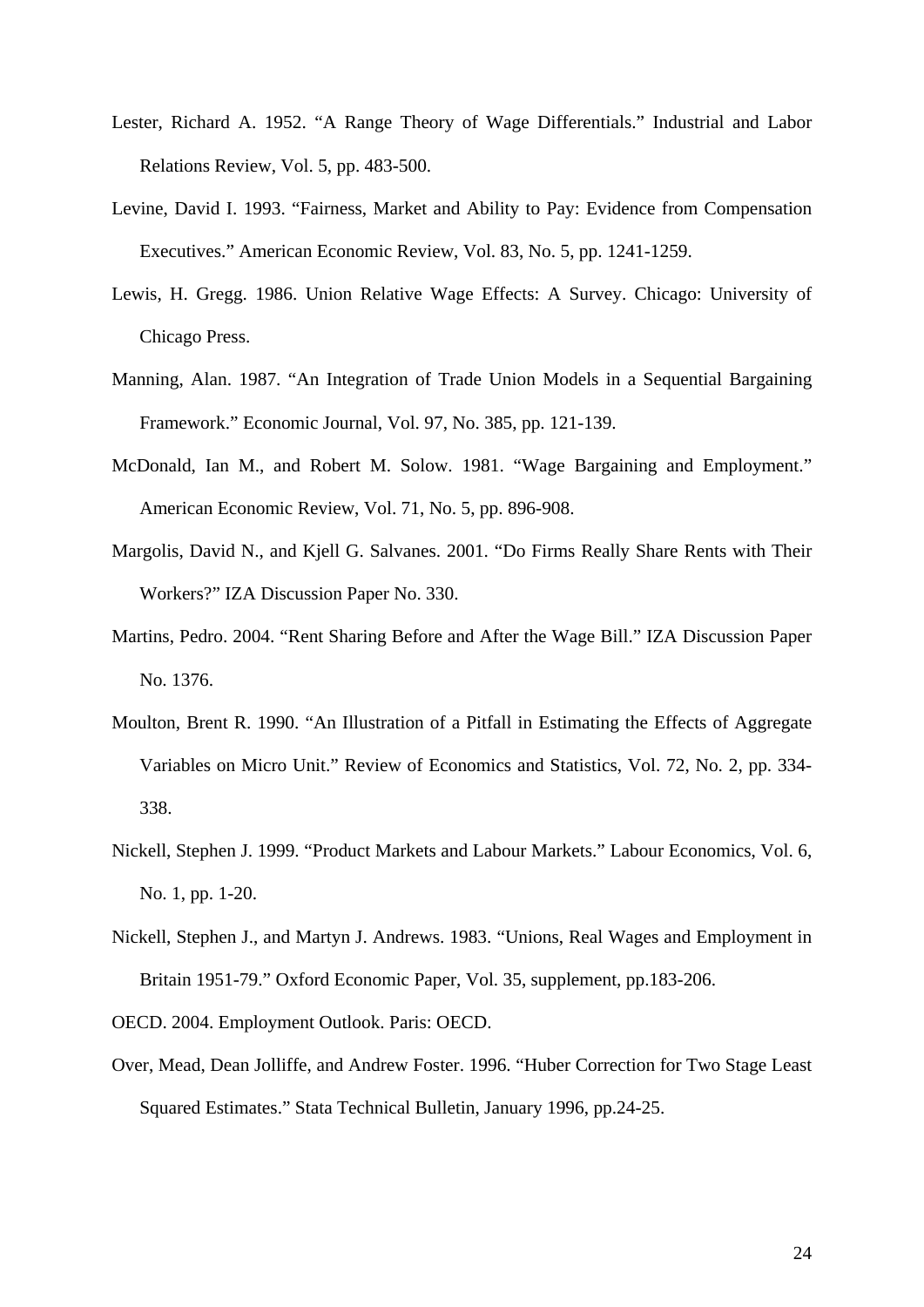- Pistoresi, Barbara, and Chiara Strozzi. 2001. "Rent Sharing in Wage Determination. Evidence from Italy." CEPR Discussion Paper No. 2939.
- Plasman, Robert, Michael Rusinek, and François Rycx. 2007. "Wages and the Bargaining Regime Under Multi-level Bargaining: Belgium, Denmark and Spain." European Journal of Industrial Relations, Vol. 13, No. 2, pp. 161-180.
- Rycx, François. 2003. "Industry Wage Differentials and the Bargaining Regime in a Corporatist Country." International Journal of Manpower, Vol. 24, No. 4, pp. 347-66.
- Rycx, François, and Ilan Tojerow. 2004. "Rent-sharing and the Gender Wage Gap in Belgium." International Journal of Manpower, Vol. 25, No. 3-4, pp. 279-299.
- Schnabel, Claus, Stefan Zagelmeyer, and Susanne Kohaut. 2006. "Collective Bargaining Structure and its Determinants: An Empirical Analysis with British and German Establishment Data." European Journal of Industrial Relations, Vol. 12, No. 2, pp. 165- 188.
- Schumacher, Edward J. 1999. "What Explains Wage Differences Between Union Members and Covered Nonmembers?", Southern Economic Journal, Vol. 65, No. 3, pp. 493-512.
- Teulings, Coen S. 1998. "Wage Dispersion and Institutions: An Alternative Explanation." Research in Labor Economics, Vol. 17, pp. 357-382.
- Teulings, Coen S., and Joop Hartog. 1998. Corporatism or Competition? Labour Contracts, Institutions, and Wage Structures in International Comparison. Cambridge: Cambridge University Press.
- Vannetelbosch, Vincent J. 1996. "Testing Between Alternative Wage-Employment Bargaining Models Using Belgian Aggregate Data." Labour Economics, Vol. 3, pp. 43- 64.
- Van Reenen, John. 1996. "The Creation and Capture of Rents: Wages and Innovation in a Panel of U.K. Companies." Quarterly Journal of Economics, Vol. 111, pp. 195-226.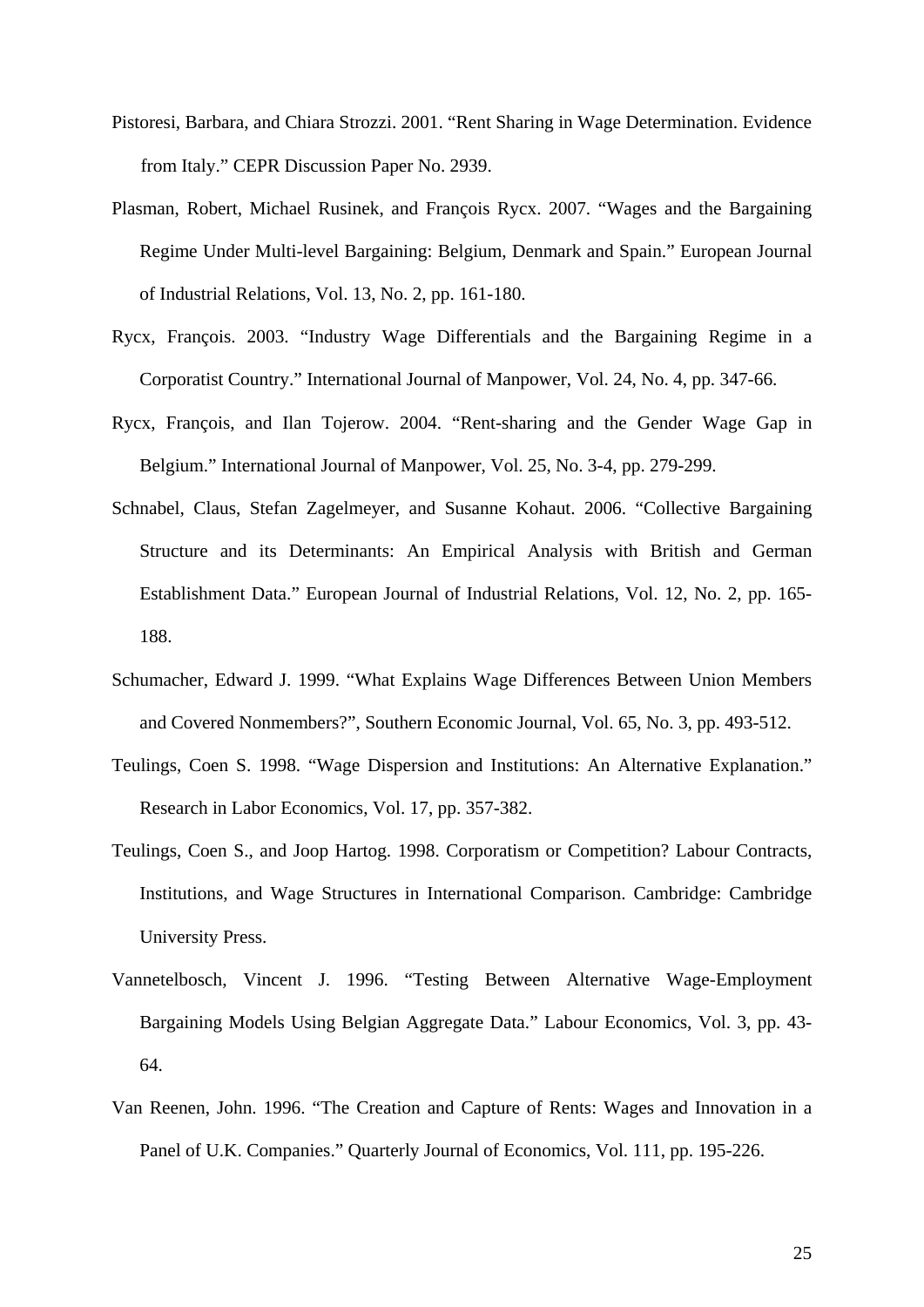- Van Ruysseveldt, Joris and Jelle Visser. 1996. "Weak Corporatisms Going Different Ways? Industrial Relations in the Netherlands and Belgium." In Joris Van Ruysseveldt and Jelle Visser, eds., Industrial Relations in Europe. Traditions and Transitions. London: Sage, pp. 205-264.
- Verly, Jean. 2003. "La Décentralisation des Relations Collectives de Travail." Reflets et Perspectives de la Vie Economique, Vol. XLII, No. 4, pp. 23-34.
- Visser, Jelle. 2005. "Wage Bargaining Institutions in Europe: A Happy Marriage or Preparing for Divorce?" AIAS Discussion Paper, No. 05-42.
- White, Halbert. 1980. "A Heteroscedasticity-Consistent Covariance Matrix Estimator and a Direct Test for Heteroscedasticity." Econometrica, Vol. 48, No. 4, pp. 817-838.

#### **Notes**

[1] For the Anglo-American world see Andrews *et al.* (1998), Blanchflower and Bryson (2002, 2003), Booth (1995), Bratsberg and Ragan (2002), Forth and Millward (2002), Freeman (1980), Freeman and Medoff (1984), Lewis (1986), and Schumacher (1999). For continental European countries see Checchi and Pagani (2004), Card and de la Rica (2006), Cardoso and Portugal (2003), Dell'Aringa and Lucifora (1994a, 1994b), Dell'Aringa *et al.* (2004), Dell'Aringa and Pagani (2007), Dominguez and Guttiérez (2004), Gerlach and Stephan (2004), Gürtzgen (2006), Hartog *et al.* (2002), Khon and Lembcke (2007), Plasman *et al.* (2007), and Rycx (2003).

[2] Previous studies on this issue include e.g. Abowd and Lemieux (1993), Arai (2003), Goos and Konings (2001), Kramarz (2003), Margolis and Salvanes (2001), Martins (2004), Rycx and Tojerow (2004) and Van Reenen (1996).

[3] See Blanchflower *et al.* (1990, 1996), Bronars and Famulari (2001), Estevão and Tevlin (2003), Hildreth and Oswald (1997).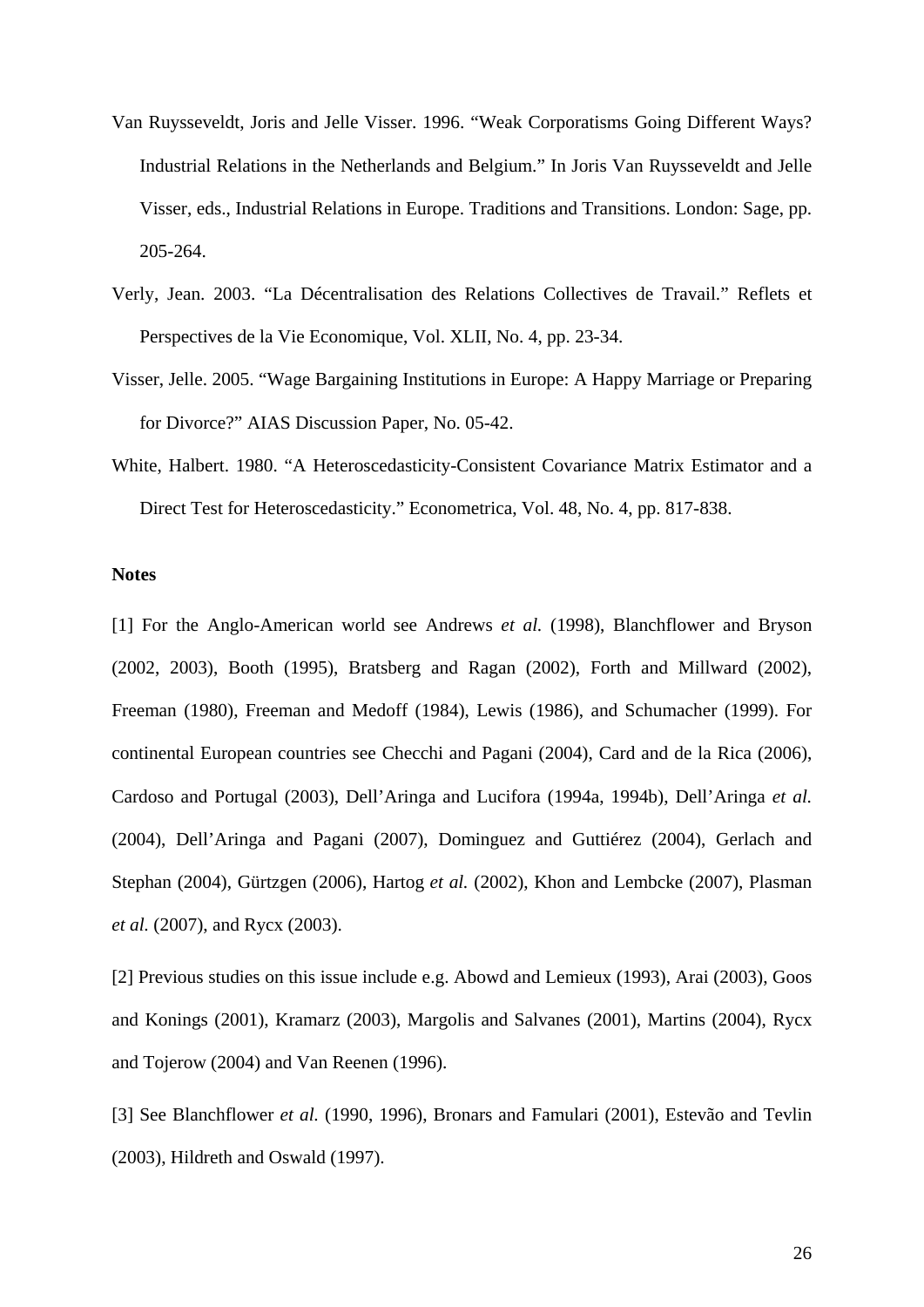[4] Another paper by Pistoresi and Strozzi (2001) examines the relationship between rentsharing and bargaining levels in the metal-mechanical industry in Italy. Given that their data contain no information on the bargaining structure, they attribute aggregate changes to industry level bargaining and idiosyncratic changes to firm level bargaining. They find no evidence of rent-sharing at the company level.

[5] Joint Committees are permanent bodies at the industry level in which employers' associations and trade unions are represented. Their main task is to oversee the conclusion of industry collective agreements by the organizations represented. Firms covered by each Joint Committee are defined by Royal Decree. It is important to note that Joint Committees do not correspond to the economic sectors as defined by the standard NACE nomenclature.

[6] In the remainder of the paper, the term "industry" refers to all firms covered by the same Joint Committee.

[7] See Booth 1989; Deaton and Beaumont 1980; Heikkilä and Piekkola 2005; Hendricks and Kahn 1982; Katz 1993; Schnabel *et al.* 2006.

[8] According to Schnabel *et al.* (2006), large firms have more complex organizational structures, more distant personal relationships, and more coordination, monitoring and communication costs.

[9] We keep firms with positive profits because we use the logarithm of the firm's profitsper-worker as the main independent variable. We also estimate the wage-profit elasticity for firms making losses in 2001 and 2003 (see section on 'Robustness checks').

[10] The proportion of workers covered by a firm agreement in each Joint Committee is shown in appendix 1.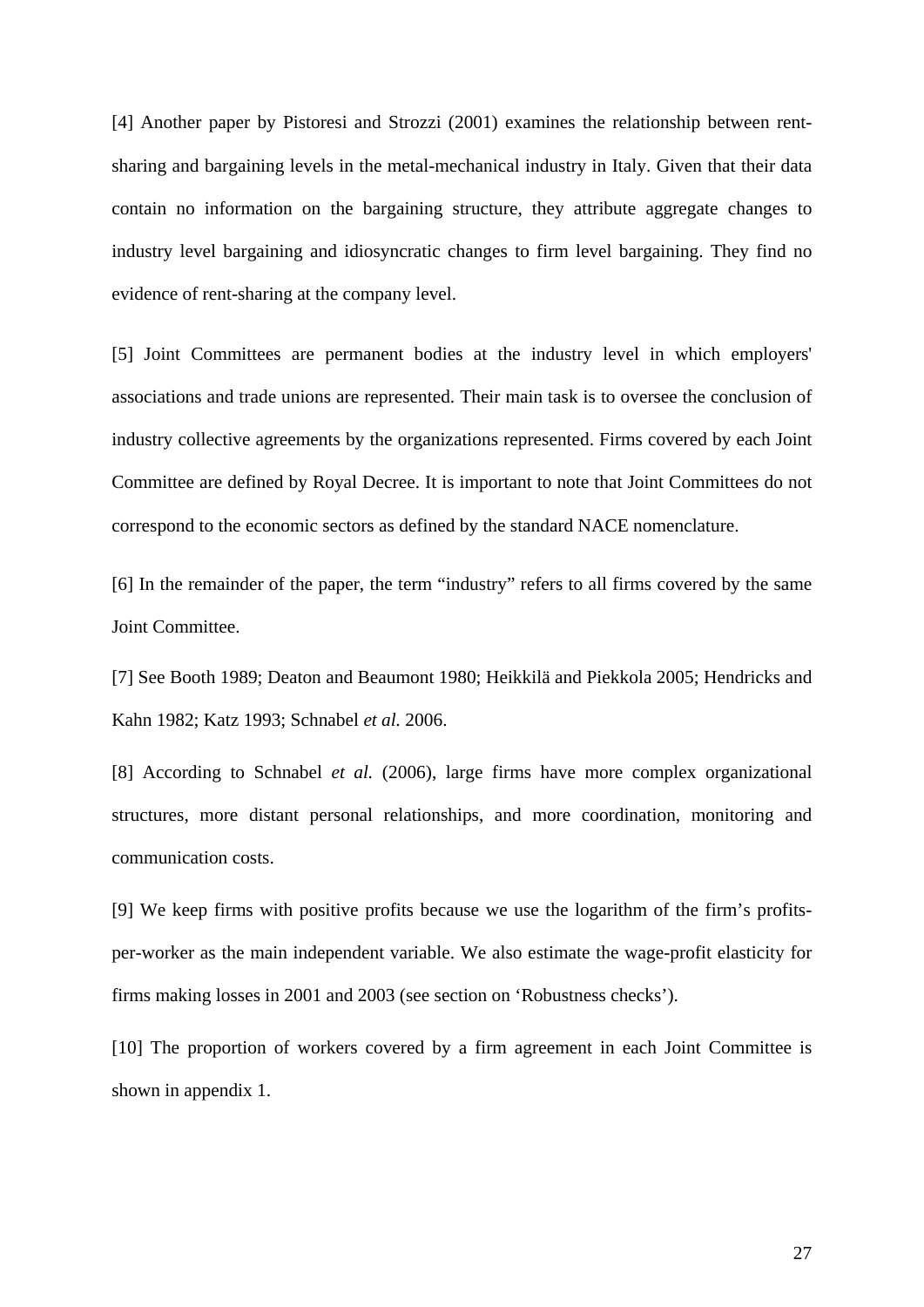[11] Using Belgian aggregate data from 1957 to 1988, Vannetelbosch (1996) has shown that both the right-to-manage (Nickell and Andrews 1983) and the efficient bargaining (McDonald and Solow 1981) models can be rejected in favor of the general bargaining model (Manning 1987). This means that the outcome of the bargaining process is located somewhere between the labor demand curve and the contract curve. Nevertheless, this result must be considered with caution for at least two reasons. First, the estimates are very sensitive to the specification of the reservation wage, and second, the trade union density and the number of strikes are not a very good surrogate for the relative bargaining power of unions. Also noteworthy is that, while these models have different implications for unemployment and economic welfare, they generate identical wage equations. Hence, as in most empirical papers on rent-sharing, we have chosen to rely on the right-to-manage model. For a presentation of theoretical models on rent-sharing see e.g. Blanchflower *et al.* (1996).

[12] See Nickell (1999: p.3) for a discussion on the notation.

[13] Detailed results of all wage regressions presented in this paper are available upon request.

[14] All coefficients in the first-stage regression are jointly significant at the 1% level. The adjusted R² stands at 0.65 and the elasticity between current and lagged profits per employee is highly significant and equal to 0.618.

[15] This observation may suggest that if affiliation to a Joint Committee were not constrained by economic activity, firms in centralized Joint Committees that are covered by a firm-specific agreement would have chosen to belong to a decentralized Joint Committee.

[16] Of the available matching methods, nearest neighbor matching produces estimates with the least bias, but at the cost of a high variance (because only part of the comparison sample is used) (Bryson 2002: p.14). Moreover, allowing the non-treated to be used more than once as comparators improves the performance of the match (Bryson 2002: p.15).

28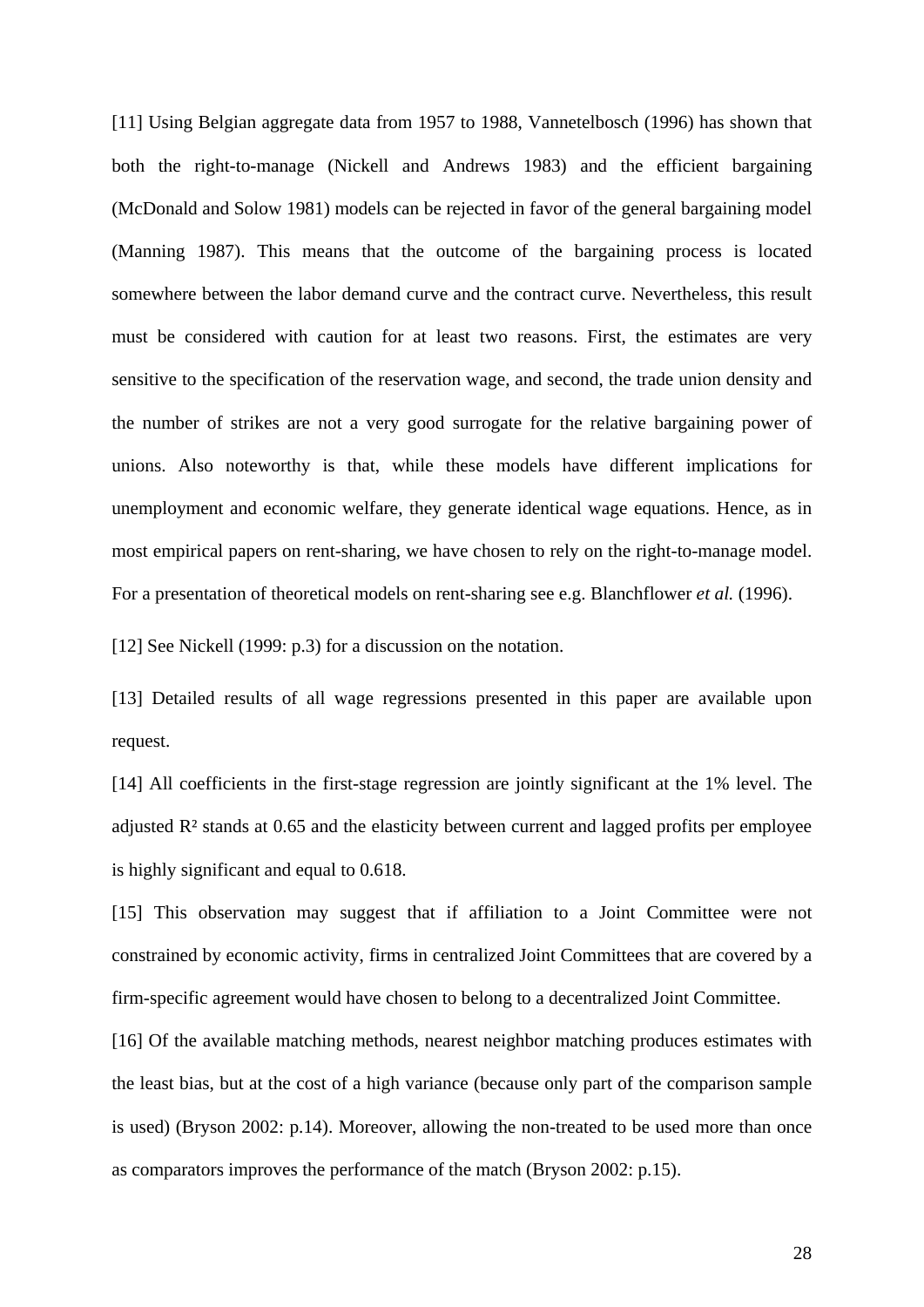[17] We impose a caliper of 0.01, which means that the difference in propensity score cannot exceed 0.01.

[18] It must be stressed that this is only on the basis of observable characteristics. So if there are unobserved characteristics that influence both the degree of decentralization and the level of rent-sharing, we cannot exclude that the difference in rent-sharing between the two samples is due to differences in those unobserved characteristics.

[19] Results from the probit estimation are provided in appendix 3.

[20] The standardized difference is defined as the difference of the sample means in the treated (here decentralized) and non-treated (here centralized) sub-samples as a percentage of the square root of the average of the sample variances in the treated and non-treated groups (Bryson 2002: p. 15). See appendix 4 for a comparison of the sample means before and after PSM.

[21] We do not include the dummy indicating whether a firm is covered by a firm agreement.

[22] 30% of workers in decentralized industries have a variable component in their pay compared with only 12% in centralized industries.

[23] A third interpretation of a positive wage-profit elasticity, which comes from the efficiency wage theory, has already been discussed in the 'Empirical Framework' section.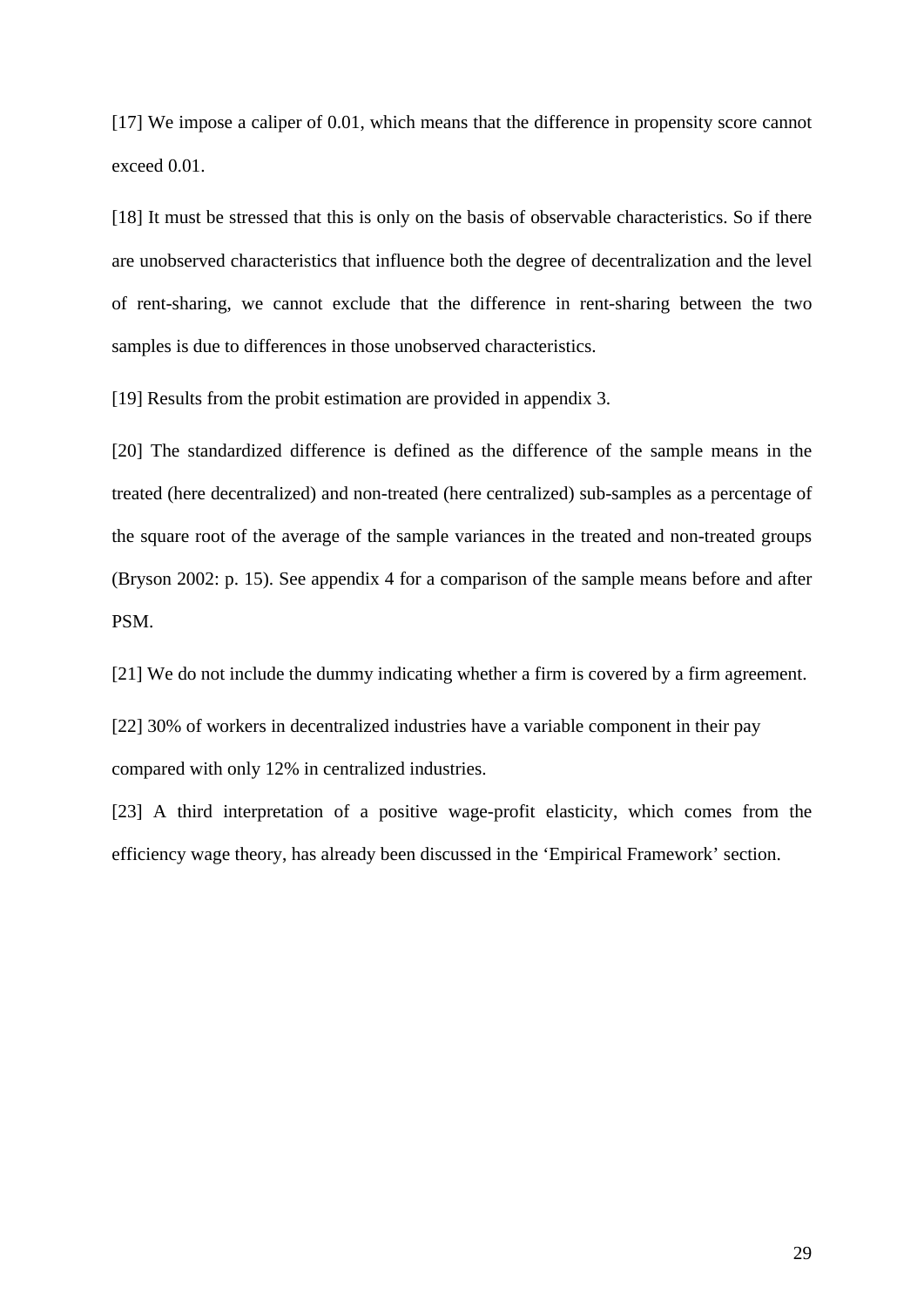|                                                               | Centralized | Decentralized |
|---------------------------------------------------------------|-------------|---------------|
|                                                               | Industries  | Industries    |
| <b>Worker Characteristics</b>                                 |             |               |
| Mean Age                                                      | 38.09       | 37.68         |
| <b>Education Distribution</b>                                 |             |               |
| Primary                                                       | 0.15        | 0.09          |
| Lower Secondary                                               | 0.45        | 0.43          |
| <b>Upper Secondary (General)</b>                              | 0.13        | 0.17          |
| <b>Upper Secondary (Vocational)</b>                           | 0.25        | 0.29          |
| Non-University Tertiary                                       | 0.01        | 0.02          |
| <b>Fraction Female</b>                                        | 0.20        | 0.14          |
| <b>Contract Distribution</b>                                  |             |               |
| <b>Unlimited-Term</b>                                         | 0.94        | 0.96          |
| Fixed-Term                                                    | 0.05        | 0.04          |
| Apprentice                                                    | 0.001       | 0.001         |
| <b>Other Contract</b>                                         | 0.01        | 0.002         |
| <b>Fraction Full-Time</b>                                     | 0.85        | 0.91          |
| Fraction Working in Shift, or During Night or Weekend         | 0.18        | 0.50          |
| Fraction with Variable Pay Component                          | 0.12        | 0.30          |
| Mean Tenure (Years)                                           | 7.74        | 10.82         |
| <b>Occupation Distribution</b>                                |             |               |
| Extraction and building trade workers                         | 0.14        | 0.01          |
| Metal, machinery and related trades workers                   | 0.14        | 0.08          |
| Precision, handicraft, printing and related trades workers    | 0.04        | 0.02          |
| Other craft and related trades workers                        | 0.14        | 0.01          |
| Stationary plant and related operators                        | 0.04        | 0.18          |
| Machine operators and assemblers                              | 0.14        | 0.31          |
| Drivers and mobile plant operators                            | 0.12        | 0.21          |
| Sales and services elementary occupations                     | 0.11        | 0.02          |
| Laborers in mining, construction, manufacturing and transport | 0.12        | 0.16          |
| Mean gross hourly wages (EUR) <sup>a</sup>                    | 11.63       | 13.63         |
| <b>Firm Characteristics</b>                                   |             |               |
| Mean Establishment Size (Number of employees)                 | 54.87       | 132.45        |
| <b>Economic and Financial Control Distribution</b>            |             |               |
| >50% Privately Owned                                          | 0.97        | 0.92          |
| >50% Publicly Owned                                           | 0.002       | 0.02          |
| Other Economic and Financial Control                          | 0.03        | 0.06          |
| <b>Region Distribution</b>                                    |             |               |
| <b>Brussels</b>                                               | 0.09        | 0.10          |
| Flanders                                                      | 0.68        | 0.55          |
| Walloon                                                       | 0.23        | 0.34          |
| Mean firm's share of labor revenues in value-added b          | 0.68        | 0.61          |
| Mean profits-per-employee (EUR) <sup>c</sup>                  | 16,526      | 27,373        |
|                                                               |             |               |
| Number of workers                                             | 21,348      | 4,901         |
| Number of establishments                                      | 1,669       | 343           |

#### **Table 1: Worker and Firm Characteristics by Degree of Centralization**

*Notes*: <sup>a</sup> Gross hourly wage includes overtime paid, premiums for shift, night and/or week-end work, and regular bonuses. It does not include irregular payments which do not occur during each pay period, such as pay for holiday,  $13<sup>th</sup>$  month, profit-sharing, etc.  $<sup>b</sup>$  The firm's share of labor revenues in value added is approximated by</sup> the firm's labor costs divided by the firm's value-added. Profits-per-employee are approximated by the firm's annual gross operating surplus divided by the number of employees in the firm. Data also include information on NACE industry (35 categories) and on Joint-Committees (39 categories) affiliations.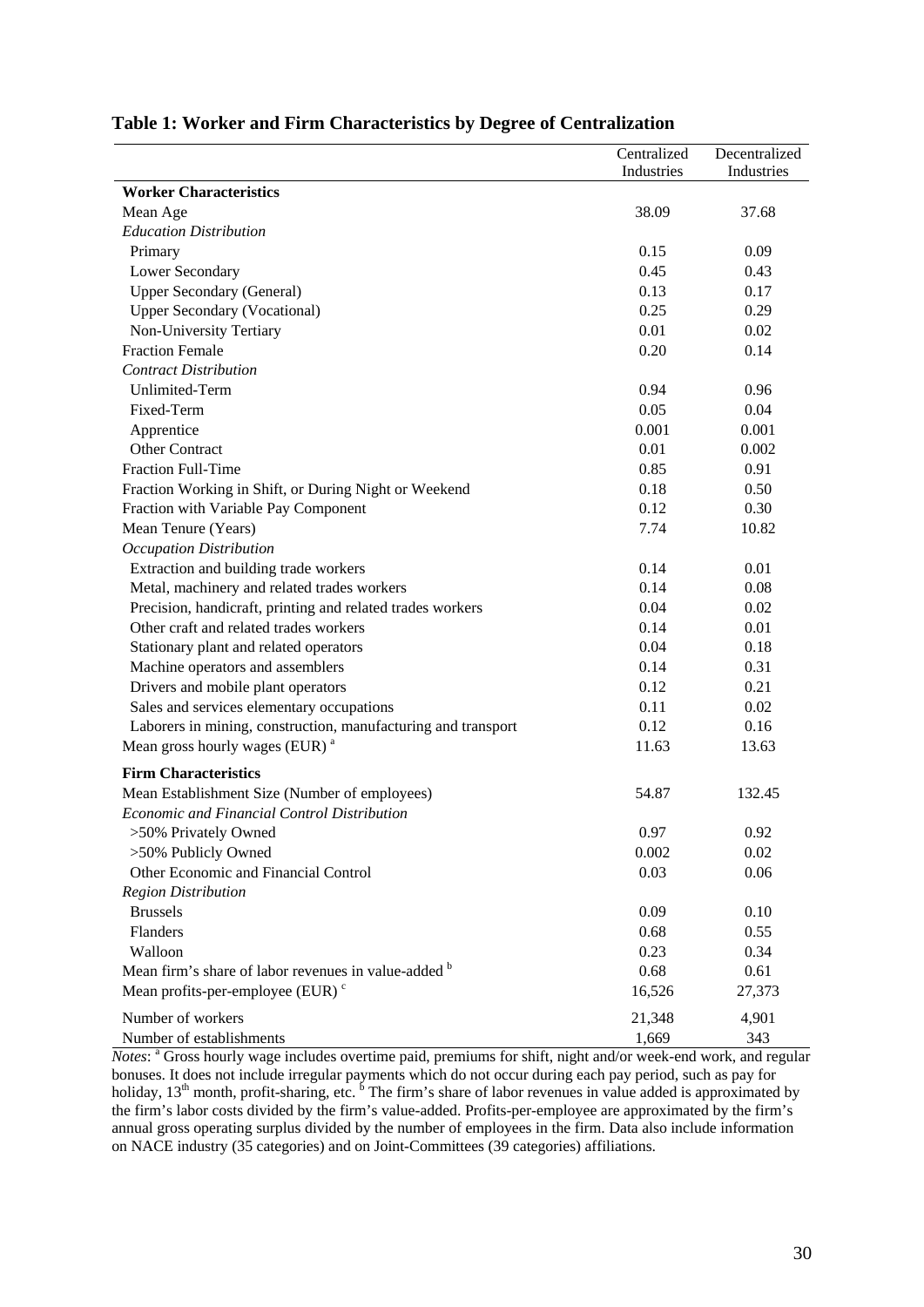| Dependent variable:                                            | Specification 1: | Specification 2:       |
|----------------------------------------------------------------|------------------|------------------------|
| log (gross hourly wages)                                       | OLS <sup>a</sup> | $2SLS$ <sup>a, b</sup> |
| Profits-per-worker $(ln)$ <sup>c</sup>                         | $0.017***$       | $0.032***$             |
|                                                                | (0.003)          | (0.004)                |
| Individual characteristics and working conditions <sup>d</sup> | Yes              | Yes                    |
| Firm characteristics <sup>e</sup>                              | Yes              | Yes                    |
| Industry effects <sup>f</sup>                                  | Yes              | Yes                    |
| Group effects <sup>g</sup>                                     | Yes              | Yes                    |
| $R^2$                                                          | 0.46             | 0.46                   |
| Prob > F                                                       | 0.00             | 0.00                   |
| $R2$ , first stage                                             |                  | 0.65                   |
| $Prob > F$ , first stage                                       |                  | 0.00                   |
| # employees                                                    |                  | 26,249                 |
| # establishments                                               |                  | 2.012                  |

#### **Table 2: Log Wage Equation, Full Sample**

*Notes* : \*  $p < 0.10$ ; \*\*  $p < 0.05$ ; \*\*\*  $p < 0.01$ ; \* White (1980) heteroscedasticity-consistent standard errors are reported between brackets; <sup>b</sup> Instruments for 2003 firm profits-per-worker include all explanatory variables in equation (5) plus 2001 firm profits-per-worker; <sup>c</sup> Firm annual gross operating surplus per worker; <sup>d</sup> Dummy for sex; 4 dummies for education; prior potential experience, its square and its cube; tenure within the current company and its square; a variable showing whether the individual received a bonus for shift work, night work and/or weekend work; 3 dummies for the type of contract; a dummy indicating if the worker is part-time and 8 occupational dummies. <sup>e</sup> Region where the establishment is located (2 dummies); size of the establishment (i.e. number of workers); financial and economic control (2 dummies). <sup>f</sup> NACE two-digit industry classification (34 dummies); <sup>g</sup> Group effects estimations use the correction for common variance components within groups developed by Over, Jolliffe and Foster (1996).

| Dependent variable:                                            | Centralized industries | Decentralized industries |
|----------------------------------------------------------------|------------------------|--------------------------|
| log (gross hourly wages)                                       | 2SLS <sup>a, b</sup>   | $2SLS$ <sup>a, b</sup>   |
| Profits-per-worker $(ln)$ <sup>c</sup>                         | $0.023***$             | $0.087***$               |
|                                                                | (0.004)                | (0.017)                  |
| Individual characteristics and working conditions <sup>d</sup> | <b>Yes</b>             | Yes                      |
| Firm characteristics <sup>e</sup>                              | Yes                    | Yes                      |
| Industry effects <sup>f</sup>                                  | Yes                    | Yes                      |
| Group effects <sup>g</sup>                                     | Yes                    | <b>Yes</b>               |
| $R^2$                                                          | 0.45                   | 0.40                     |
| Prob > F                                                       | 0.00                   | 0.00                     |
| $R2$ , first stage                                             | 0.65                   | 0.66                     |
| $Prob > F$ , first stage                                       | 0.00                   | 0.00                     |
| # employees                                                    | 21,348                 | 4,901                    |
| # establishments                                               | 1,669                  | 343                      |

#### **Table 3: Log Wage Equation by Degree of Centralization, Before PSM**

*Notes* : \*  $p < 0.10$ ; \*\*  $p < 0.05$ ; \*\*\*  $p < 0.01$ ; \* White (1980) heteroscedasticity-consistent standard errors are reported between brackets; <sup>b</sup> Instruments for 2003 firm profits-per-worker include all explanatory variables in equation (5) plus 2001 firm profits-per-worker; <sup>c</sup> Firm annual gross operating surplus per worker; <sup>d</sup> Dummy for sex; 4 dummies for education; prior potential experience, its square and its cube; tenure within the current company and its square; a variable showing whether the individual received a bonus for shift work, night work and/or weekend work; 3 dummies for the type of contract; a dummy indicating if the worker is part-time and 8 occupational dummies. <sup>e</sup> Region where the establishment is located (2 dummies); size of the establishment (i.e. number of workers); financial and economic control (2 dummies). <sup>f</sup> NACE two-digit industry classification (34 dummies); <sup>g</sup> Group effects estimations use the correction for common variance components within groups developed by Over, Jolliffe and Foster (1996).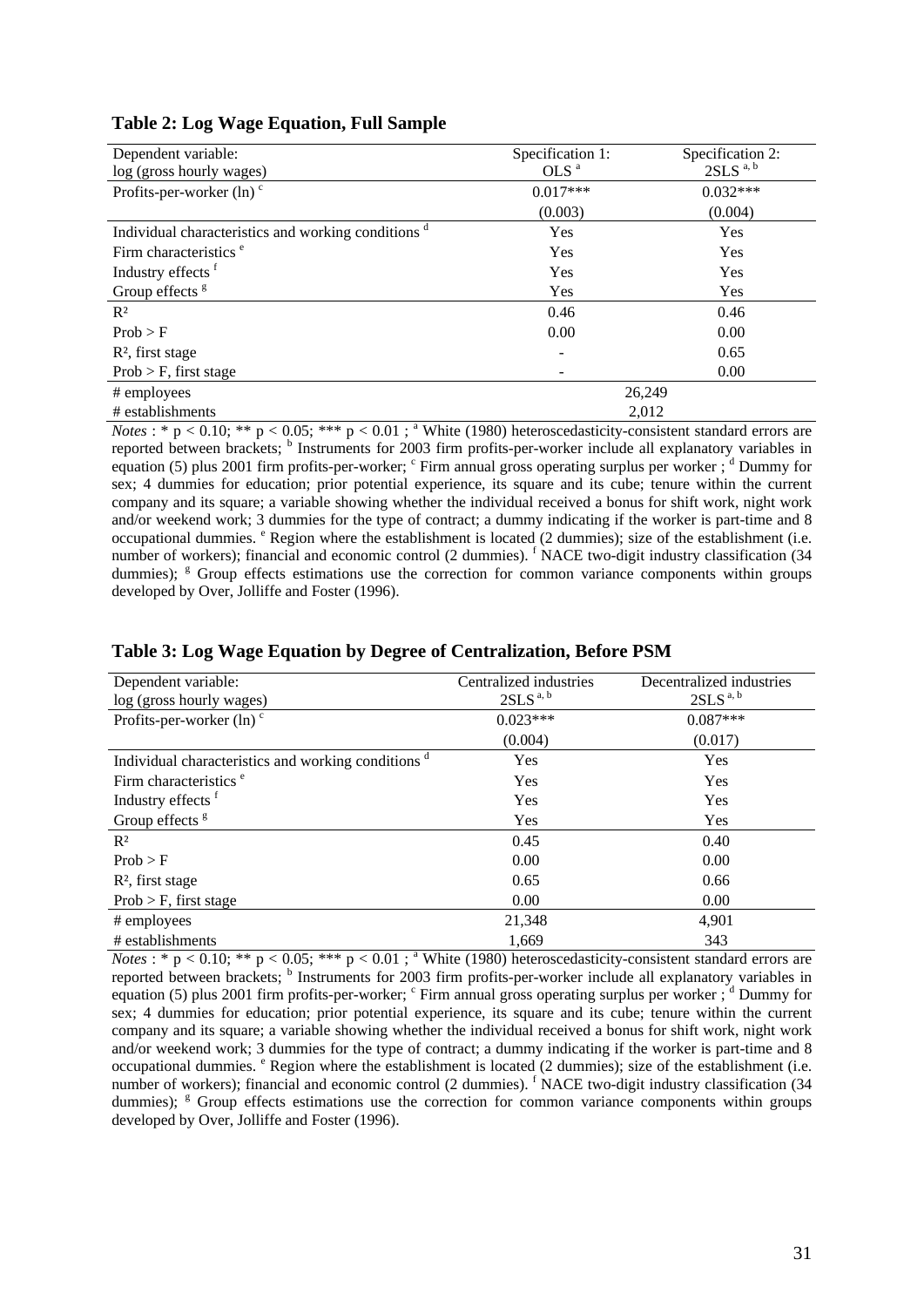|                                                                   | Table 4. Dog 31 age Equation by Degree of Centralization, matches bampies |                          |  |  |  |  |
|-------------------------------------------------------------------|---------------------------------------------------------------------------|--------------------------|--|--|--|--|
| Dependent variable:                                               | Centralized industries                                                    | Decentralized industries |  |  |  |  |
| log (gross hourly wages)                                          | $2SLS$ <sup>a, b</sup>                                                    | 2SLS <sup>a, b</sup>     |  |  |  |  |
| Profits-per-worker $(ln)$ <sup>c</sup>                            | $0.021***$                                                                | $0.086***$               |  |  |  |  |
|                                                                   | (0.007)                                                                   | (0.020)                  |  |  |  |  |
| Individual characteristics and working<br>conditions <sup>d</sup> | Yes                                                                       | Yes                      |  |  |  |  |
| Firm characteristics <sup>e</sup>                                 | Yes                                                                       | Yes                      |  |  |  |  |
| Industry effects <sup>f</sup>                                     | Yes                                                                       | Yes                      |  |  |  |  |
| Group effects <sup>g</sup>                                        | Yes                                                                       | Yes                      |  |  |  |  |
| $R^2$                                                             | 0.47                                                                      | 0.40                     |  |  |  |  |
| Prob > F                                                          | 0.00                                                                      | 0.00                     |  |  |  |  |
| $R2$ , first stage                                                | 0.77                                                                      | 0.64                     |  |  |  |  |
| $Prob > F$ , first stage                                          | 0.00                                                                      | 0.00                     |  |  |  |  |
| # employees                                                       | 3,241                                                                     | 4,471                    |  |  |  |  |
| # establishments                                                  | 217                                                                       | 330                      |  |  |  |  |

| Table 4: Log Wage Equation by Degree of Centralization, Matched Samples |  |
|-------------------------------------------------------------------------|--|
|-------------------------------------------------------------------------|--|

*Notes* : \*  $p < 0.10$ ; \*\*  $p < 0.05$ ; \*\*\*  $p < 0.01$ ; \* White (1980) heteroscedasticity-consistent standard errors are reported between brackets; <sup>b</sup> Instruments for 2003 firm profits-per-worker include all explanatory variables in equation (5) plus 2001 firm profits-per-worker; <sup>c</sup> Firm annual gross operating surplus per worker; <sup>d</sup> Dummy for sex; 4 dummies for education; prior potential experience, its square and its cube; tenure within the current company and its square; a variable showing whether the individual received a bonus for shift work, night work and/or weekend work; 3 dummies for the type of contract; a dummy indicating if the worker is part-time and 8 occupational dummies. <sup>e</sup> Region where the establishment is located (2 dummies); size of the establishment (i.e. number of workers); financial and economic control (2 dummies). <sup>f</sup> NACE two-digit industry classification (34 dummies); <sup>g</sup> Group effects estimations use the correction for common variance components within groups developed by Over, Jolliffe and Foster (1996).

|                                                                   | Centralized industries              |                                     | Decentralized industries   |                                     |
|-------------------------------------------------------------------|-------------------------------------|-------------------------------------|----------------------------|-------------------------------------|
| Dependent variable:                                               | Industry                            | Firm                                | Industry                   | Firm                                |
| log (gross hourly wages)                                          | agreement<br>$2SLS$ <sup>a, b</sup> | agreement<br>$2SLS$ <sup>a, b</sup> | agreement<br>$2SLS^{a, b}$ | agreement<br>$2SLS$ <sup>a, b</sup> |
| Profits-per-worker $(ln)$ <sup>c</sup>                            | $0.020***$                          | $0.039***$                          | $0.049**$                  | $0.110***$                          |
|                                                                   | (0.004)                             | (0.010)                             | (0.025)                    | (0.029)                             |
| Individual characteristics<br>and working conditions <sup>d</sup> | Yes                                 | Yes                                 | Yes                        | Yes                                 |
| Firm characteristics <sup>e</sup>                                 | <b>Yes</b>                          | <b>Yes</b>                          | <b>Yes</b>                 | <b>Yes</b>                          |
| Industry effects f                                                | Yes                                 | Yes                                 | Yes                        | Yes                                 |
| Group effects <sup>g</sup>                                        | Yes                                 | Yes                                 | Yes                        | Yes                                 |
| $R^2$                                                             | 0.47                                | 0.43                                | 0.45                       | 0.38                                |
| Prob > F                                                          | 0.00                                | 0.00                                | 0.00                       | 0.00                                |
| $R2$ , first stage                                                | 0.65                                | 0.72                                | 0.84                       | 0.62                                |
| $Prob > F$ , first stage                                          | 0.00                                | 0.00                                | 0.00                       | 0.00                                |
| # employees                                                       | 17,709                              | 3,639                               | 1,825                      | 3,076                               |
| # establishments                                                  | 1,430                               | 239                                 | 164                        | 179                                 |

**Table 5: Log Wage Equation by Degree of Centralization and Bargaining Level, Before PSM** 

*Notes* : \*  $p < 0.10$ ; \*\*  $p < 0.05$ ; \*\*\*  $p < 0.01$ ; \* White (1980) heteroscedasticity-consistent standard errors are reported between brackets; <sup>b</sup> Instruments for 2003 firm profits-per-worker include all explanatory variables in equation (5) plus 2001 firm profits-per-worker; <sup>c</sup> Firm annual gross operating surplus per worker; <sup>d</sup> Dummy for sex; 4 dummies for education; prior potential experience, its square and its cube; tenure within the current company and its square; a variable showing whether the individual received a bonus for shift work, night work and/or weekend work; 3 dummies for the type of contract; a dummy indicating if the worker is part-time and 8 occupational dummies. <sup>e</sup> Region where the establishment is located (2 dummies); size of the establishment (i.e. number of workers); financial and economic control (2 dummies). <sup>f</sup> NACE two-digit industry classification (34 dummies); <sup>g</sup> Group effects estimations use the correction for common variance components within groups developed by Over, Jolliffe and Foster (1996).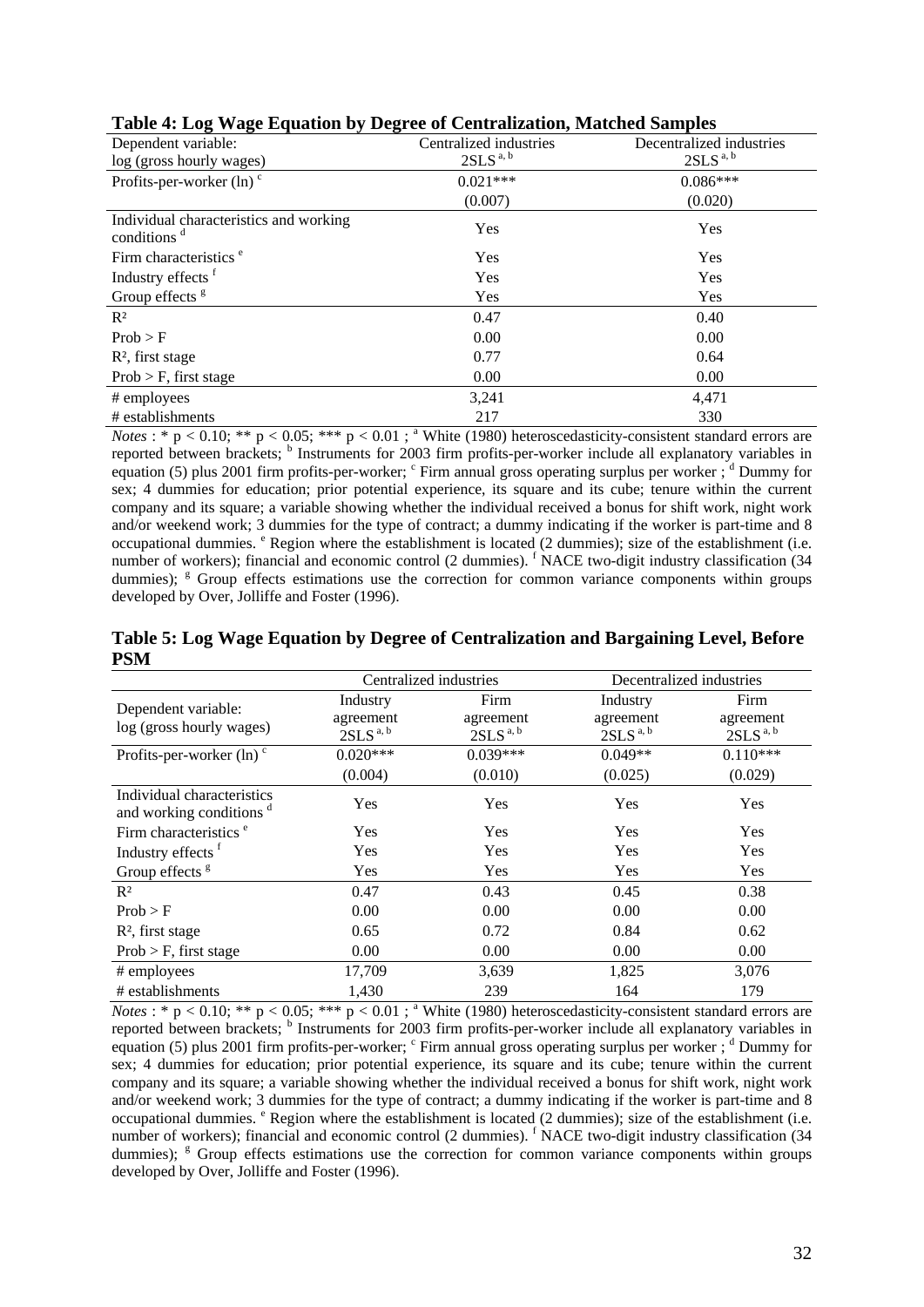|                                                                   | Centralized industries            |                                     | Decentralized industries          |                                   |
|-------------------------------------------------------------------|-----------------------------------|-------------------------------------|-----------------------------------|-----------------------------------|
| Dependent variable:                                               | Industry                          | Firm                                | Industry                          | Firm                              |
| log (gross hourly wages)                                          | agreement<br>$2\mathrm{SLS}$ a, b | agreement<br>$2SLS$ <sup>a, b</sup> | agreement<br>2SLS <sup>a, b</sup> | agreement<br>2SLS <sup>a, b</sup> |
| Profits-per-worker $(ln)$ <sup>c</sup>                            | $0.013*$                          | $0.040***$                          | $0.116***$                        | $0.110***$                        |
|                                                                   | (0.007)                           | (0.010)                             | (0.024)                           | (0.030)                           |
| Individual characteristics<br>and working conditions <sup>d</sup> | Yes                               | Yes                                 | Yes                               | Yes                               |
| Firm characteristics <sup>e</sup>                                 | <b>Yes</b>                        | Yes                                 | <b>Yes</b>                        | Yes                               |
| Industry effects <sup>f</sup>                                     | Yes                               | <b>Yes</b>                          | Yes                               | Yes                               |
| Group effects <sup>g</sup>                                        | Yes                               | <b>Yes</b>                          | <b>Yes</b>                        | <b>Yes</b>                        |
| $R^2$                                                             | 0.49                              | 0.45                                | 0.54                              | 0.38                              |
| Prob > F                                                          | 0.00                              | 0.00                                | 0.00                              | 0.00                              |
| $R2$ , first stage                                                | 0.89                              | 0.72                                | 0.90                              | 0.64                              |
| $Prob > F$ , first stage                                          | 0.00                              | 0.00                                | 0.00                              | 0.00                              |
| # employees                                                       | 2,564                             | 3,556                               | 912                               | 2,549                             |
| # establishments                                                  | 179                               | 233                                 | 76                                | 162                               |

**Table 6: Log Wage Equation by Degree of Centralization and Bargaining Level, Matched Samples** 

*Notes* : \*  $p < 0.10$ ; \*\*  $p < 0.05$ ; \*\*\*  $p < 0.01$ ; \* White (1980) heteroscedasticity-consistent standard errors are reported between brackets; <sup>b</sup> Instruments for 2003 firm profits-per-worker include all explanatory variables in equation (5) plus 2001 firm profits-per-worker; <sup>c</sup> Firm annual gross operating surplus per worker; <sup>d</sup> Dummy for sex; 4 dummies for education; prior potential experience, its square and its cube; tenure within the current company and its square; a variable showing whether the individual received a bonus for shift work, night work and/or weekend work; 3 dummies for the type of contract; a dummy indicating if the worker is part-time and 8 occupational dummies. <sup>e</sup> Region where the establishment is located (2 dummies); size of the establishment (i.e. number of workers); financial and economic control (2 dummies). <sup>f</sup> NACE two-digit industry classification (34 dummies); <sup>g</sup> Group effects estimations use the correction for common variance components within groups developed by Over, Jolliffe and Foster (1996).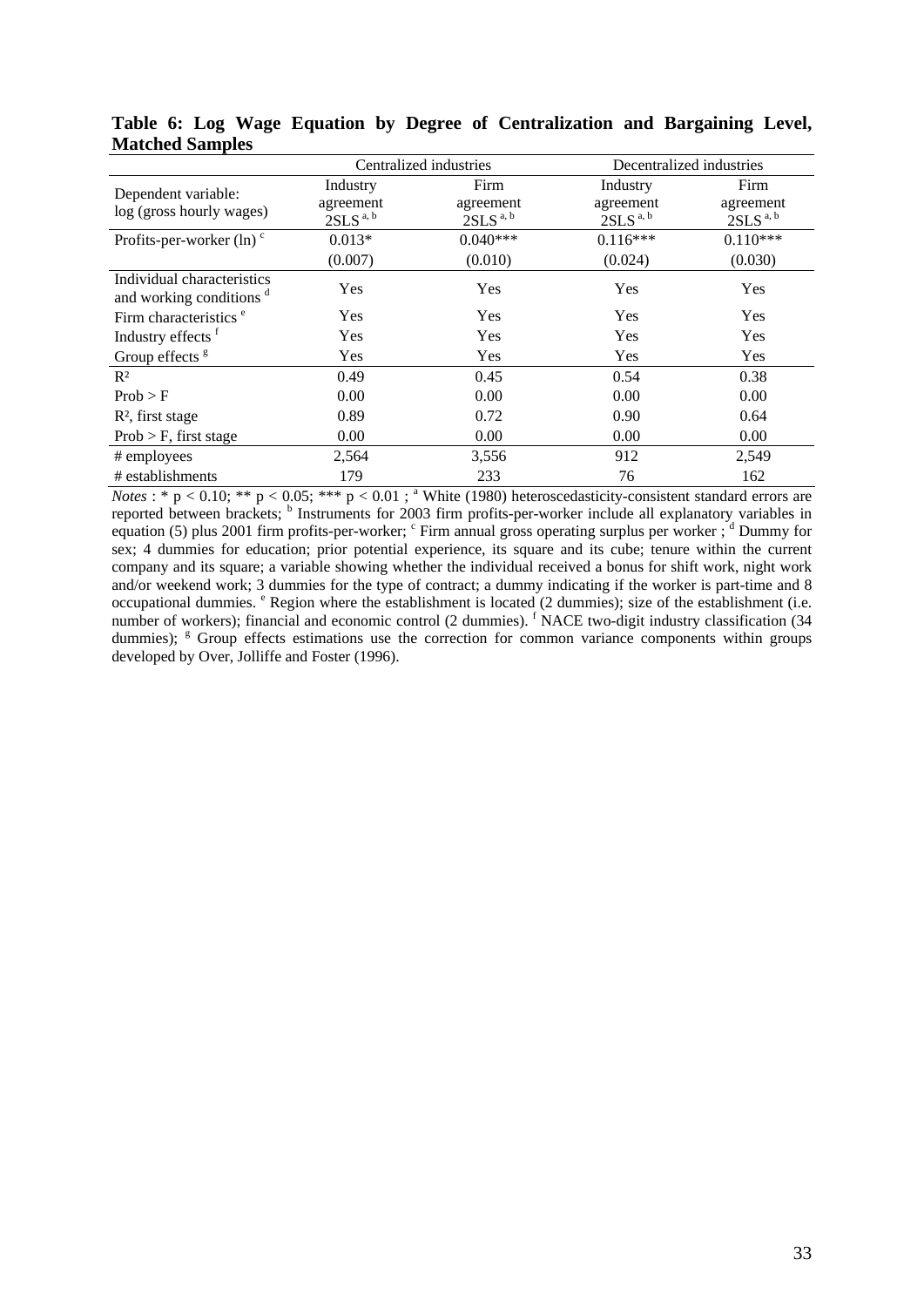| $N^{\circ}$ of the Joint | <b>Denomination of the Joint Committee</b>                                          | Firm agreement |
|--------------------------|-------------------------------------------------------------------------------------|----------------|
| Committee                |                                                                                     | coverage       |
| 113                      | Manufacture of ceramic                                                              | 0.00           |
| 125                      | Manufacture of wood                                                                 | 0.00           |
| 307                      | Insurance agencies                                                                  | 0.00           |
| 317                      | Security activities                                                                 | 0.00           |
| 321                      | Wholesale of pharmaceutical and medical goods                                       | 0.00           |
| 322                      | Provision of personnel                                                              | 0.00           |
| 324                      | Diamond industry                                                                    | 0.00           |
| 124                      | Construction                                                                        | 0.03           |
| 302                      | Hotels and restaurants                                                              | 0.01           |
| 109                      | Manufacture of wearing apparel                                                      | 0.02           |
| 142                      | Wholesale of waste and scrap                                                        | 0.03           |
| 149                      | Activities auxiliary to manufacture of metal, mechanical and<br>electrical products | 0.04           |
| 112                      | Sale, maintenance and repair of motor vehicles                                      | 0.05           |
| 100                      | Auxiliary joint committee for blue collar workers                                   | 0.08           |
| 120                      | Manufacture of textiles and textile products                                        | 0.13           |
| 140                      | Transport (other than public and air transport)                                     | 0.14           |
| 126                      | Manufacture of wood products                                                        | 0.15           |
| 119                      | Sale of food and beverage                                                           | 0.20           |
| 117                      | Wholesale of fuels                                                                  | 0.21           |
| 121                      | Industrial cleaning                                                                 | 0.22           |
| 130                      | Publishing and printing                                                             | 0.23           |
| 118                      | Manufacture of food products and beverages                                          | 0.36           |
| 102                      | Quarrying of stone                                                                  | 0.37           |
| 111                      | Manufacture of metal, mechanical and electrical products                            | 0.47           |
| 110                      | Textile cleaning                                                                    | 0.48           |
| 313                      | Retail sale of pharmaceutical and medical goods                                     | 0.48           |
| 114                      | Manufacture of bricks                                                               | 0.52           |
| 136                      | Manufacture of paper products                                                       | 0.61           |
| 133                      | Manufacture of tobacco products                                                     | 0.63           |
| 115                      | Manufacture of glass and glass products                                             | 0.67           |
| 116                      | Manufacture of chemicals, chemical products, rubber and plastic<br>products         | 0.68           |
| 328                      | Public transport                                                                    | 0.70           |
| 311                      | Retail sale in big stores (other than supermarkets)                                 | 0.77           |
| 105                      | Manufacture of non-ferrous metals                                                   | 0.83           |
| 128                      | Manufacture of leather and leather products                                         | 0.86           |
| 315                      | Air transport                                                                       | 0.89           |
| 312                      | Supermarkets                                                                        | 0.96           |
| 104                      | Manufacture of steel                                                                | 0.98           |
| 129                      | Manufacture of pulp and paper                                                       | 1.00           |

**Appendix 1: Proportion of Workers Covered by a Firm Collective Agreement in Each Joint-Committee**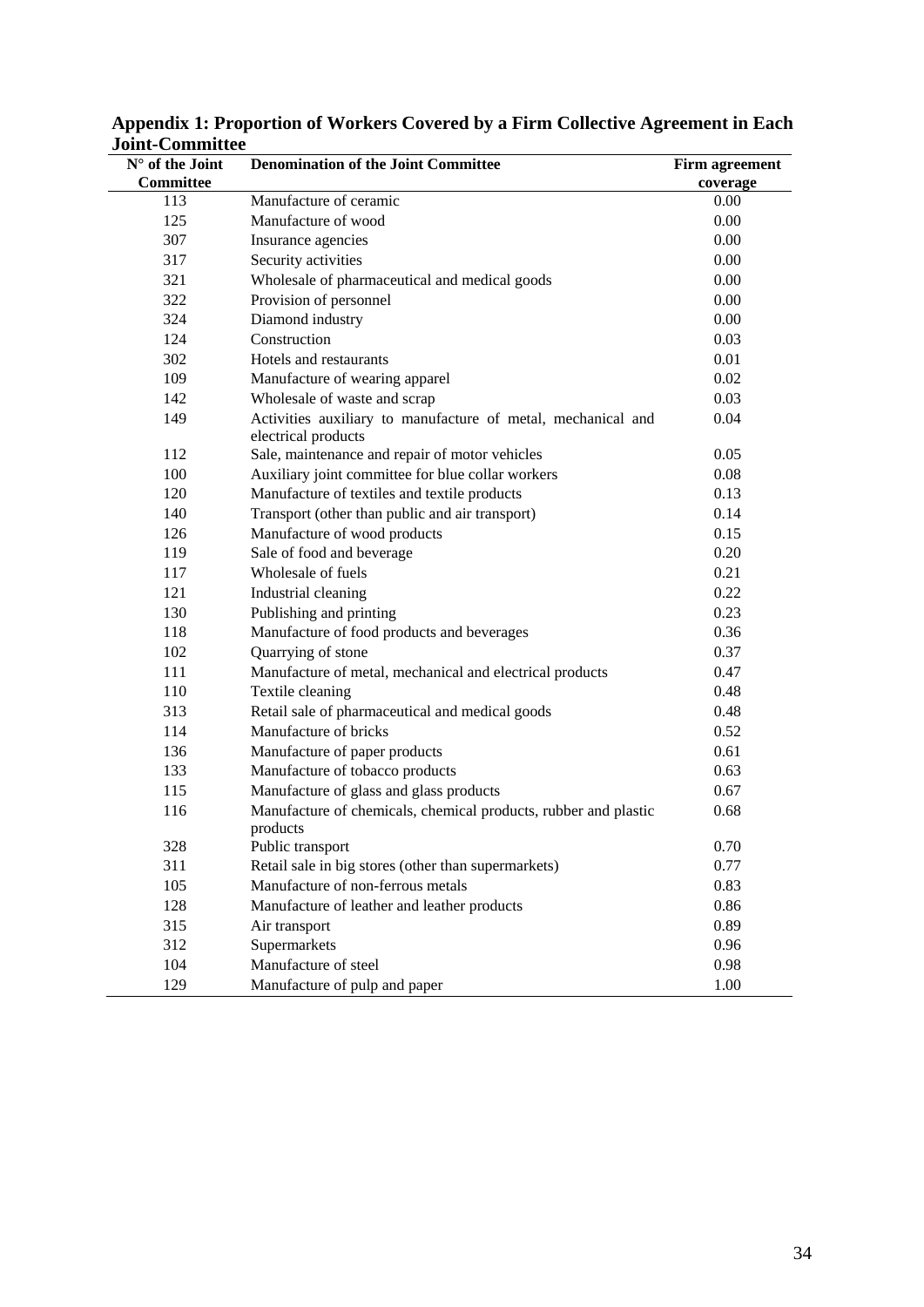|                                                               | Centralized      |           | Decentralized |           |
|---------------------------------------------------------------|------------------|-----------|---------------|-----------|
|                                                               | industries       |           | industries    |           |
|                                                               | Industry<br>Firm |           | Industry      | Firm      |
|                                                               | agreement        | agreement | agreement     | agreement |
| <b>Worker Characteristics</b>                                 |                  |           |               |           |
| Mean Age                                                      | 38.12            | 37.91     | 37.59         | 37.72     |
| <b>Education Distribution</b>                                 |                  |           |               |           |
| Primary                                                       | 0.16             | 0.14      | 0.14          | 0.07      |
| Lower Secondary                                               | 0.46             | 0.38      | 0.44          | 0.42      |
| <b>Upper Secondary (General)</b>                              | 0.13             | 0.15      | 0.17          | 0.17      |
| <b>Upper Secondary (Vocational)</b>                           | 0.24             | 0.31      | 0.22          | 0.32      |
| Non-University Tertiary                                       | 0.01             | 0.02      | 0.02          | 0.02      |
| <b>Fraction Female</b>                                        | 0.19             | 0.24      | 0.20          | 0.12      |
| <b>Contract Distribution</b>                                  |                  |           |               |           |
| <b>Unlimited-Term</b>                                         | 0.93             | 0.95      | 0.94          | 0.97      |
| Fixed-Term                                                    | 0.06             | 0.04      | 0.06          | 0.03      |
| Apprentice                                                    | 0.00             | 0.00      | 0.00          | 0.00      |
| <b>Other Contract</b>                                         | 0.01             | 0.01      | 0.00          | 0.00      |
| Fraction Full-Time                                            | 0.84             | 0.88      | 0.91          | 0.91      |
| Fraction Working in Shift, or During Night or Weekend         | 0.14             | 0.34      | 0.42          | 0.53      |
| Fraction with Variable Pay Component                          | 0.10             | 0.20      | 0.19          | 0.35      |
| Mean Tenure (Years)                                           | 7.31             | 9.84      | 10.06         | 11.18     |
| Occupation Distribution                                       |                  |           |               |           |
| Extraction and building trade workers                         | 0.17             | 0.02      | 0.01          | 0.01      |
| Metal, machinery and related trades workers                   | 0.14             | 0.14      | 0.09          | 0.08      |
| Precision, handicraft, printing and related trades workers    | 0.03             | 0.06      | 0.02          | 0.02      |
| Other craft and related trades workers                        | 0.14             | 0.13      | 0.01          | 0.01      |
| Stationary plant and related operators                        | 0.04             | 0.06      | 0.20          | 0.18      |
| Machine operators and assemblers                              | 0.11             | 0.28      | 0.32          | 0.28      |
| Drivers and mobile plant operators                            | 0.13             | 0.09      | 0.16          | 0.24      |
| Sales and services elementary occupations                     | 0.12             | 0.05      | 0.03          | 0.02      |
| Laborers in mining, construction, manufacturing and transport | 0.12             | 0.17      | 0.16          | 0.16      |
| Mean gross hourly wages (EUR) <sup>a</sup>                    | 11.49            | 12.31     | 12.45         | 14.16     |
| <b>Firm Characteristics</b>                                   |                  |           |               |           |
| Mean Establishment Size (Number of employees)                 | 49.36            | 116.14    | 67.94         | 193.96    |
| Economic and Financial Control Distribution                   |                  |           |               |           |
| >50% Privately Owned                                          | 0.96             | 1.00      | 0.93          | 0.91      |
| >50% Publicly Owned                                           | 0.00             | 0.00      | 0.00          | 0.04      |
| Other Economic and Financial Control                          | 0.03             | 0.00      | 0.07          | 0.05      |
| <b>Region Distribution</b>                                    |                  |           |               |           |
| <b>Brussels</b>                                               | 0.09             | 0.08      | 0.08          | 0.14      |
| Flanders                                                      | 0.68             | 0.70      | 0.52          | 0.59      |
| Walloon                                                       | 0.24             | 0.22      | 0.40          | 0.26      |
| Mean firm's share of labor revenues in value-added b          | 0.76             | 0.73      | 0.68          | 0.68      |
| Mean profits-per-employee (EUR) $\degree$                     | 16,210           | 20,031    | 22,422        | 34,498    |
| Number of workers                                             | 17,709           | 3,639     | 1,825         | 3,076     |
| Number of establishments                                      | 1,430            | 239       | 164           | 179       |

#### **Appendix 2: Worker and Firm Characteristics by Degree of Centralization and Bargaining Level.**

*Notes*: <sup>a</sup> Gross hourly wage includes overtime paid, premiums for shift, night and/or week-end work, and regular bonuses. <sup>b</sup> The firm's share of labor revenues in value-added is approximated by the firm's labor costs divided by the firm's value-added. Profits-per-employee are approximated by the firm's annual gross operating surplus divided by the number of employees in the firm.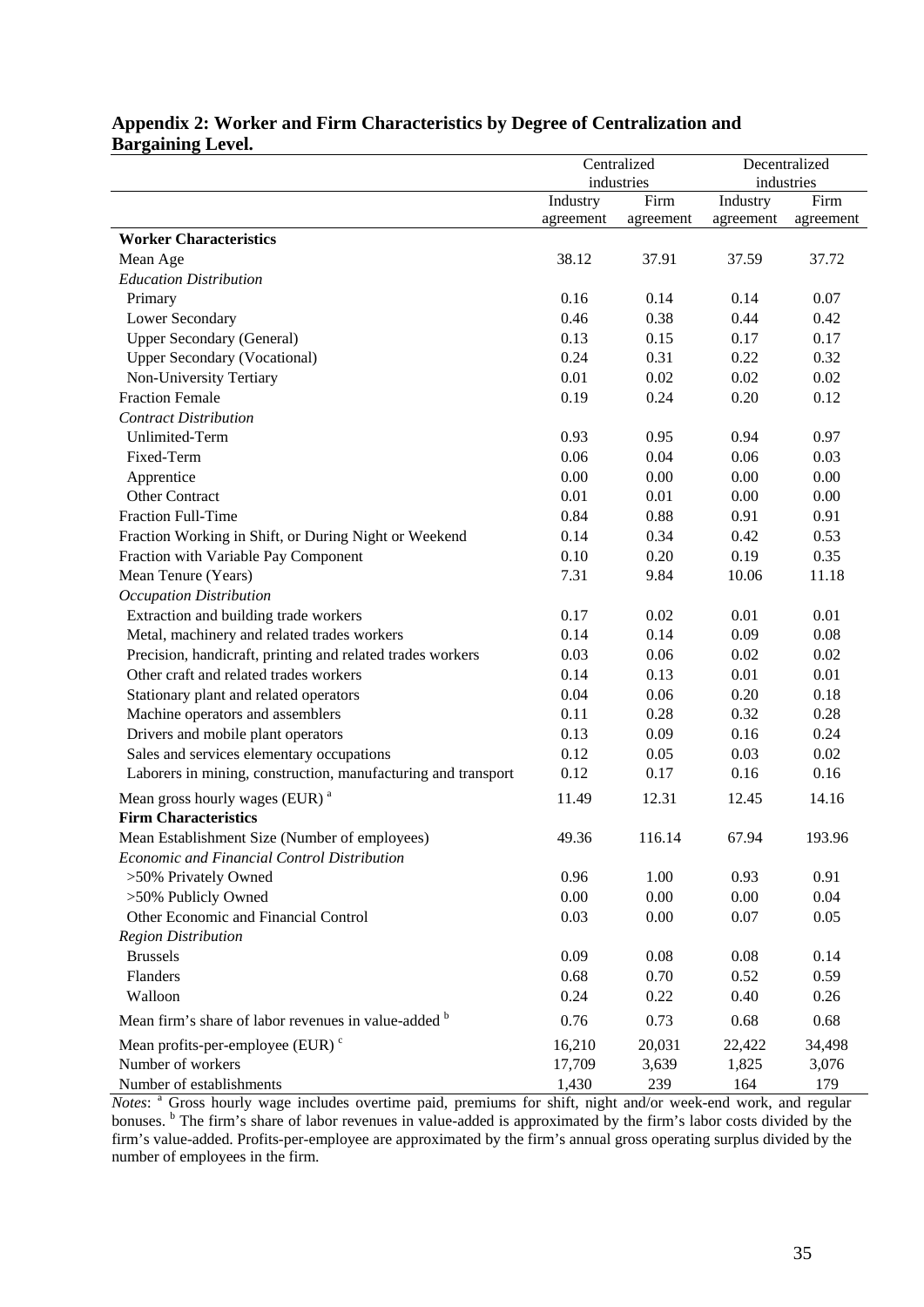| Dependent variable: Being in a Decentralized Industry                     |                |
|---------------------------------------------------------------------------|----------------|
| Firm Covered by a Firm Agreement                                          | $0.733***$     |
|                                                                           | (5.08)         |
| <b>Proportion Female</b>                                                  | $0.674***$     |
|                                                                           | (2.81)         |
| Proportion Part-Time                                                      | 0.238          |
|                                                                           | (0.71)         |
| Mean Tenure                                                               | $0.039***$     |
|                                                                           | (3.35)         |
| Type of contract (reference: Proportion Unlimited-Term)                   |                |
| Proportion Fixed-Term Contracts                                           | $0.931*$       |
|                                                                           | (1.93)         |
| Proportion Apprentices                                                    | $-13.221$      |
|                                                                           | $(-1.58)$      |
| Proportion Other Contracts                                                | 0.222          |
|                                                                           | (0.2)          |
| Economic and Financial Control (reference: >50% Privately Owned)          |                |
| >50% Publicly owned                                                       | $2.040***$     |
|                                                                           | (3.53)         |
| Other Economic and Financial Control                                      | $0.827***$     |
|                                                                           | (2.7)          |
| Establishment's size                                                      | $0.002***$     |
|                                                                           | (3.15)         |
| Establishment's size (squared)                                            | $-1.64$ e-06** |
|                                                                           | $(-2.19)$      |
| Occupation (reference: Proportion Machine Operators and Assemblers)       |                |
| Proportion Extraction and Building Trade Workers                          | $-0.658$       |
|                                                                           | $(-1.29)$      |
| Proportion Metal, Machinery and Related Trade Workers                     | $-1.316***$    |
|                                                                           | $(-5.68)$      |
| Proportion Precision, Handicraft, Printing and Related Trades Workers     | $-0.680**$     |
|                                                                           | $(-2.32)$      |
| Proportion Other Craft and Related Trades Workers                         | $-1.015***$    |
|                                                                           | $(-4.36)$      |
| Proportion Stationary Plant and Related Operators                         | $0.658***$     |
|                                                                           | (2.65)         |
| Proportion Drivers and Mobile Plant Operators                             | $-0.339$       |
|                                                                           | $(-1.18)$      |
| Proportion Sales and Services Elementary Occupations                      | $-0.601$       |
|                                                                           | $(-1.54)$      |
| Proportion Laborers in Mining, Construction, Manufacturing and Transports | $-0.327$       |
|                                                                           | $(-1.39)$      |
| Profits-per-Employee                                                      | $1.61 e-06*$   |
|                                                                           | (1.77)         |
| Establishment's Region (reference: Flanders)                              |                |

| Appendix 3: Probit Model for the Probability of Being in a Decentralized Industry |  |
|-----------------------------------------------------------------------------------|--|
|                                                                                   |  |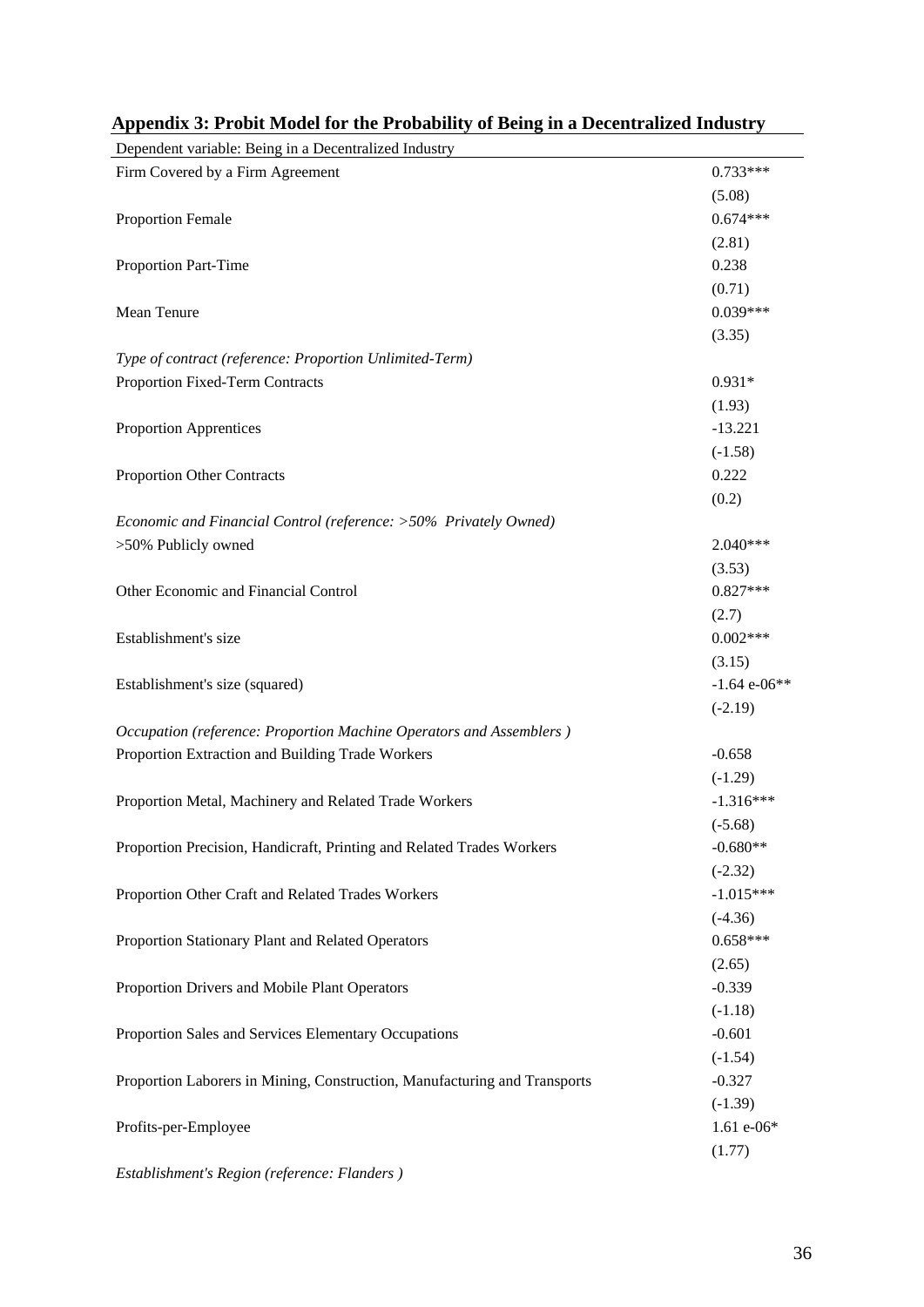| <b>Brussels</b>                                                      | $0.308*$    |
|----------------------------------------------------------------------|-------------|
|                                                                      | (1.74)      |
| Walloon                                                              | $0.518***$  |
|                                                                      | (3.68)      |
| Industry (reference: Manufacturing Sector)                           |             |
| <b>Wholesale and Retail Trade</b>                                    | 0.115       |
|                                                                      | (0.7)       |
| Transport, Storage and Communication                                 | $-0.477**$  |
|                                                                      | $(-2.06)$   |
| Real Estate, Renting and Business Activities                         | $-1.185***$ |
|                                                                      | $(-2.67)$   |
| Proportion with Variable Pay Component                               | 0.215       |
|                                                                      | (1.21)      |
| Constant                                                             | $-1.785***$ |
|                                                                      | $(-8.16)$   |
| Number of Observations                                               | 1,702       |
| Wald $chi2(30)$                                                      | 336.18      |
| Prob > chi2                                                          | 0.00        |
| Pseudo R2<br>$\sim$ $\sim$<br>$0.07 \pm 0.04$ $0.04$ $0.04$<br>1940. | 0.30        |

 $* p < 0.10$ ; \*\*  $p < 0.05$ ; \*\*\*  $p < 0.01$ ; t-stat in parentheses.